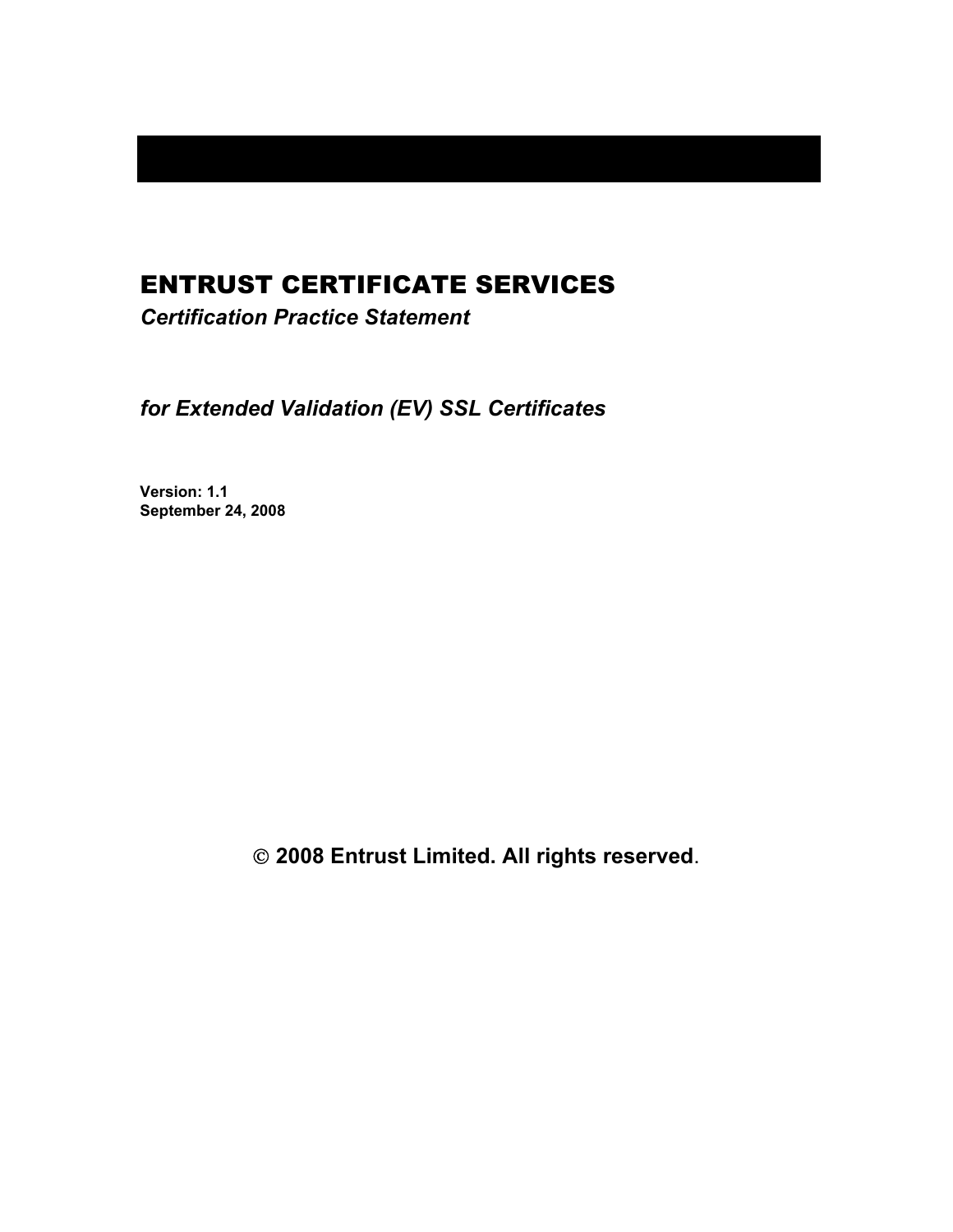# **Revision History**

| Issue | Date               | Changes in this Revision                      |
|-------|--------------------|-----------------------------------------------|
| 1.0   | November 30, 2006  | Initial version.                              |
| 1.01  | January 11, 2007   | <b>Initial Release</b>                        |
| 1.02  | August 1, 2007     | Update to implement EV Guidelines v1.0 and    |
|       |                    | OCSP data requirements                        |
| 1.1   | September 24, 2008 | Revision to routine rekey and key changeover. |
|       |                    | Other minor revisions having no substantive   |
|       |                    | impact.                                       |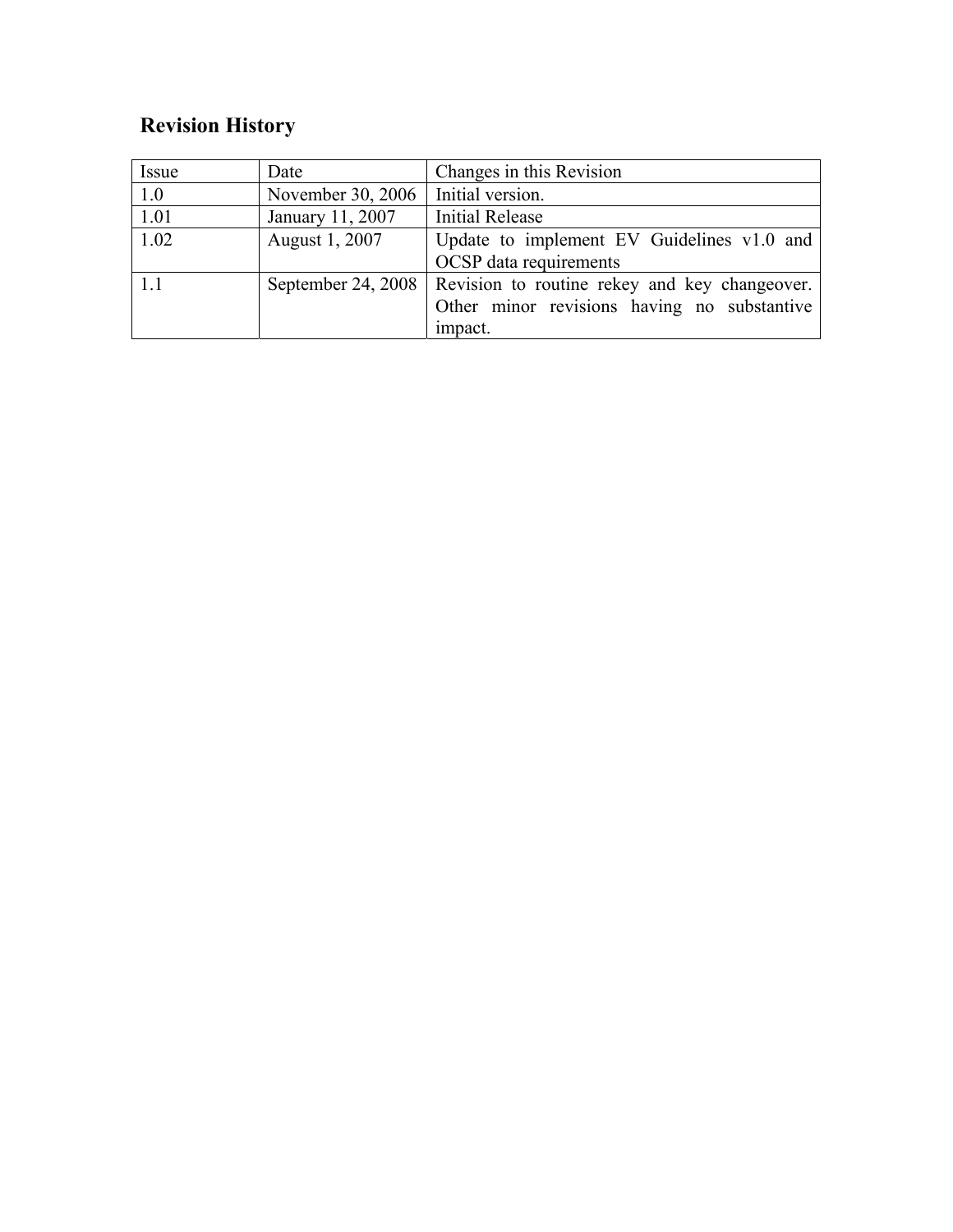# **TABLE OF CONTENTS**

|    | 1.1                                               |  |
|----|---------------------------------------------------|--|
|    | 1.2                                               |  |
|    | 1.3<br>1.3.1<br>1.3.2<br>1.3.3<br>1.3.4           |  |
|    | 1.4<br>1.4.1<br>1.4.2                             |  |
| 2. |                                                   |  |
|    | 2.1<br>2.1.1<br>2.1.2<br>2.1.3<br>2.1.4<br>2.1.5  |  |
|    | 2.2                                               |  |
|    | 2.2.1<br>2.2.2                                    |  |
|    | 2.3                                               |  |
|    | 2.3.1                                             |  |
|    | 2.3.2                                             |  |
|    | 2.3.3                                             |  |
|    | 2.4<br>2.4.1                                      |  |
|    | 2.4.2                                             |  |
|    | 2.4.3                                             |  |
|    | $2.5^{\circ}$<br>2.5.1<br>2.5.2<br>2.5.3<br>2.5.4 |  |
|    | 2.5.5                                             |  |
|    | 2.6<br>2.6.1                                      |  |
|    | 2.6.2                                             |  |
|    | 2.6.3                                             |  |
|    | 2.6.4                                             |  |
|    | 2.7                                               |  |
|    | 2.7.1                                             |  |
|    | 2.7.2                                             |  |
|    | 2.7.3                                             |  |
|    | 2.7.4                                             |  |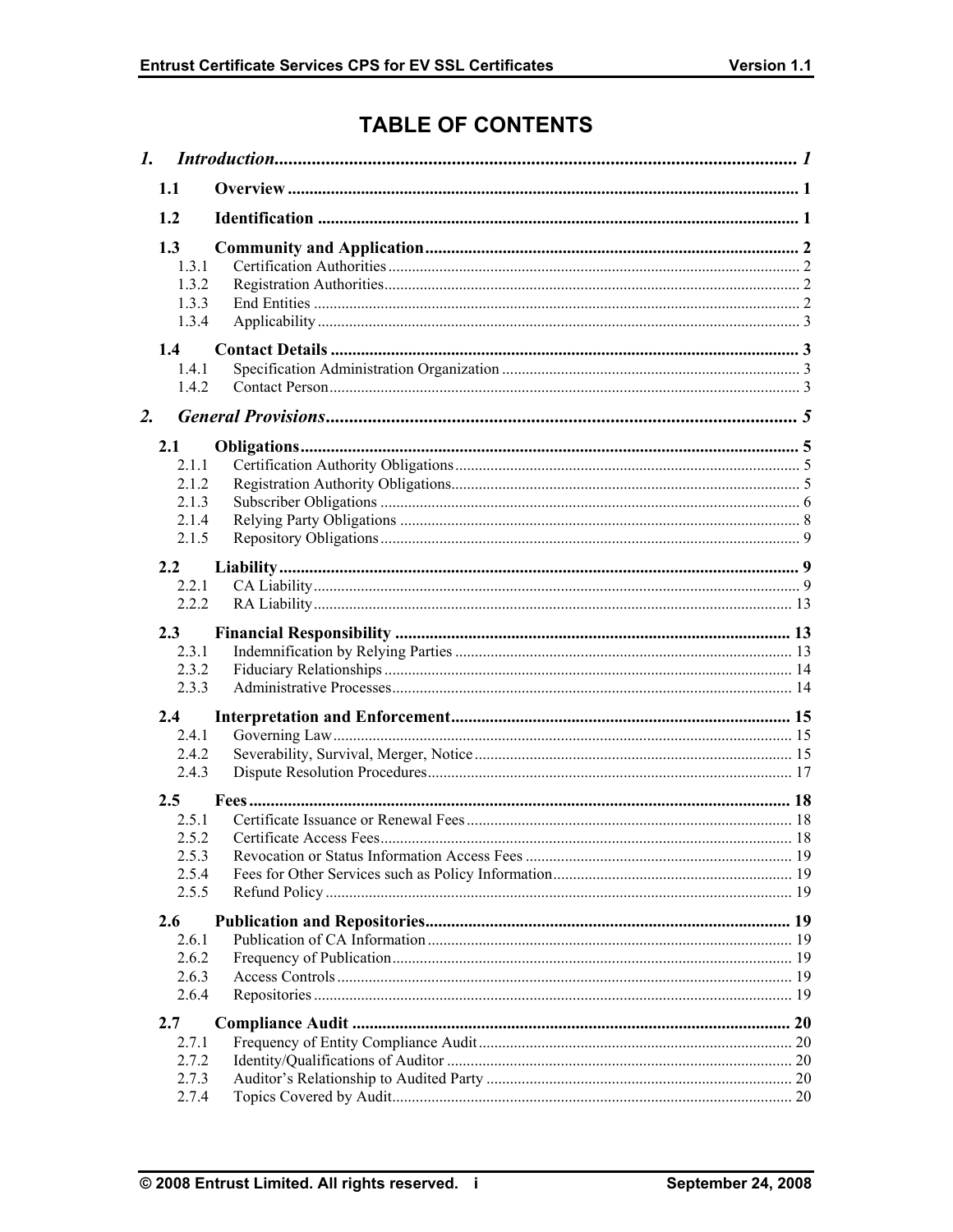|                      | 2.7.5<br>2.7.6 |  |
|----------------------|----------------|--|
|                      |                |  |
|                      | 2.8            |  |
|                      | 2.8.1          |  |
|                      | 2.8.2          |  |
|                      | 2.8.3          |  |
|                      | 2.8.4          |  |
|                      | 2.8.5          |  |
|                      | 2.8.6          |  |
|                      | 2.8.7          |  |
|                      | 2.9            |  |
| $\boldsymbol{\beta}$ |                |  |
|                      | 3.1            |  |
|                      | 3.1.1          |  |
|                      | 3.1.2          |  |
|                      | 3.1.3          |  |
|                      | 3.1.4          |  |
|                      | 3.1.5          |  |
|                      | 3.1.6          |  |
|                      | 3.1.7          |  |
|                      | 3.1.8          |  |
|                      | 3.1.9          |  |
|                      | 3.2            |  |
|                      | 3.3            |  |
|                      | 3.4            |  |
| $\boldsymbol{4}$     |                |  |
|                      |                |  |
|                      | 4.1            |  |
|                      | 4.2            |  |
|                      | 4.3            |  |
|                      | 4.4            |  |
|                      | 4.4.1          |  |
|                      | 4.4.2          |  |
|                      |                |  |
|                      | 4.4.3          |  |
|                      | 4.4.4          |  |
|                      | 4.4.5          |  |
|                      | 4.4.6          |  |
|                      | 4.4.7          |  |
|                      | 4.4.8          |  |
|                      | 4.4.9          |  |
|                      | 4.4.10         |  |
|                      | 4.4.11         |  |
|                      | 4.4.12         |  |
|                      | 4.4.13         |  |
|                      | 4.4.14         |  |
|                      | 4.4.15         |  |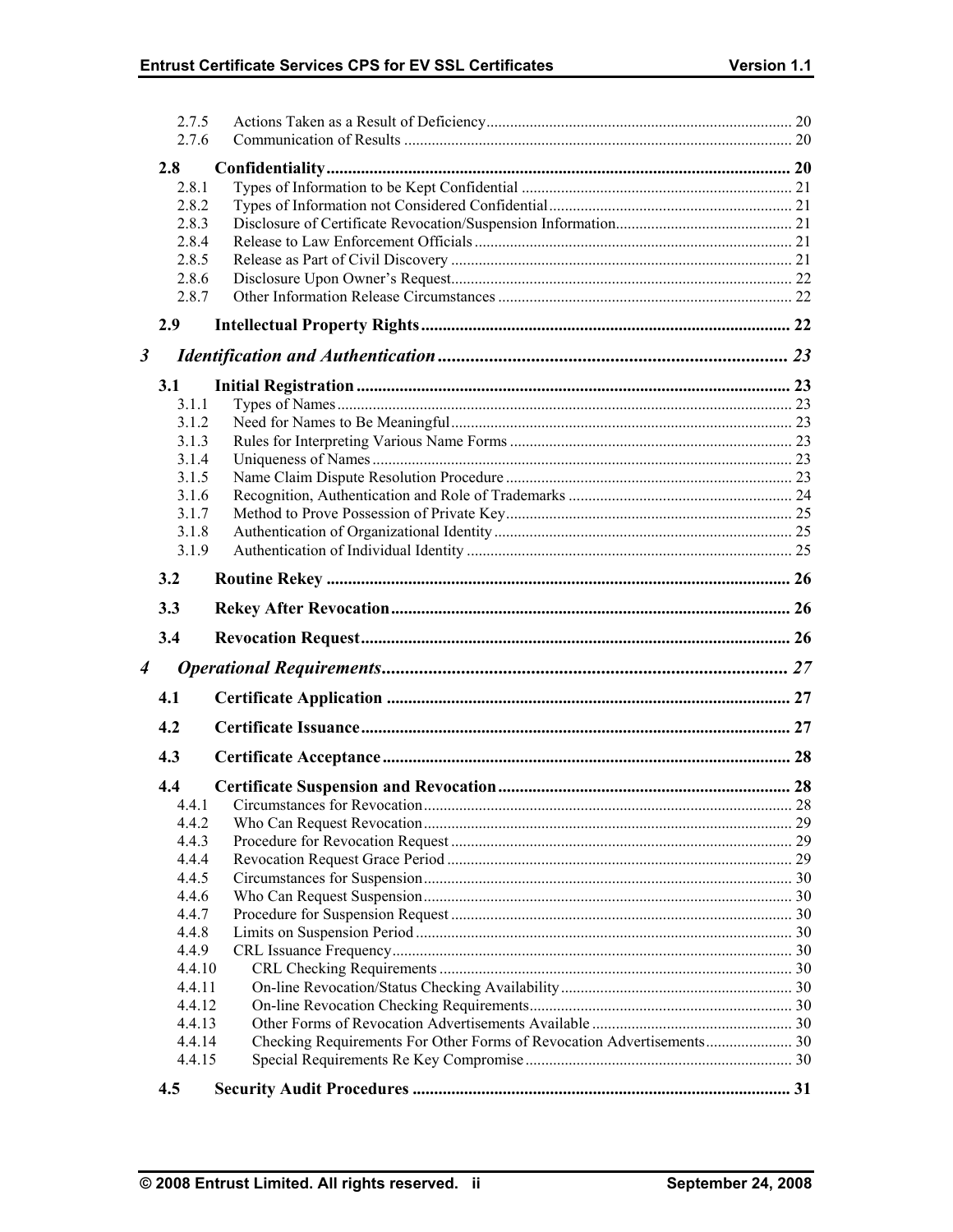# Entrust Certificate Services CPS for EV SSL Certificates

|   | 4.6            |  |
|---|----------------|--|
|   | 4.7            |  |
|   | 4.8            |  |
|   | 4.9            |  |
| 5 |                |  |
|   | 5.1            |  |
|   | 5.1.1          |  |
|   | 5.1.2          |  |
|   | 5.1.3          |  |
|   | 5.1.4          |  |
|   | 5.1.5          |  |
|   | 5.1.6          |  |
|   | 5.1.7<br>5.1.8 |  |
|   |                |  |
|   | 5.2            |  |
|   | 5.3            |  |
| 6 |                |  |
|   | 6.1            |  |
|   | 6.1.1          |  |
|   | 6.1.2          |  |
|   | 6.1.3          |  |
|   | 6.1.4<br>6.1.5 |  |
|   | 6.1.6          |  |
|   | 6.1.7          |  |
|   | 6.1.8          |  |
|   | 6.1.9          |  |
|   | 6.2            |  |
|   | 6.3            |  |
|   | 6.4            |  |
|   | 6.5            |  |
|   |                |  |
|   | 6.6<br>6.6.1   |  |
|   | 6.6.2          |  |
|   | 6.6.3          |  |
|   | 6.7            |  |
|   | 6.8            |  |
|   |                |  |
| 7 |                |  |
|   | 7.1            |  |
|   | 7.2            |  |
|   | 7.3            |  |
| 8 |                |  |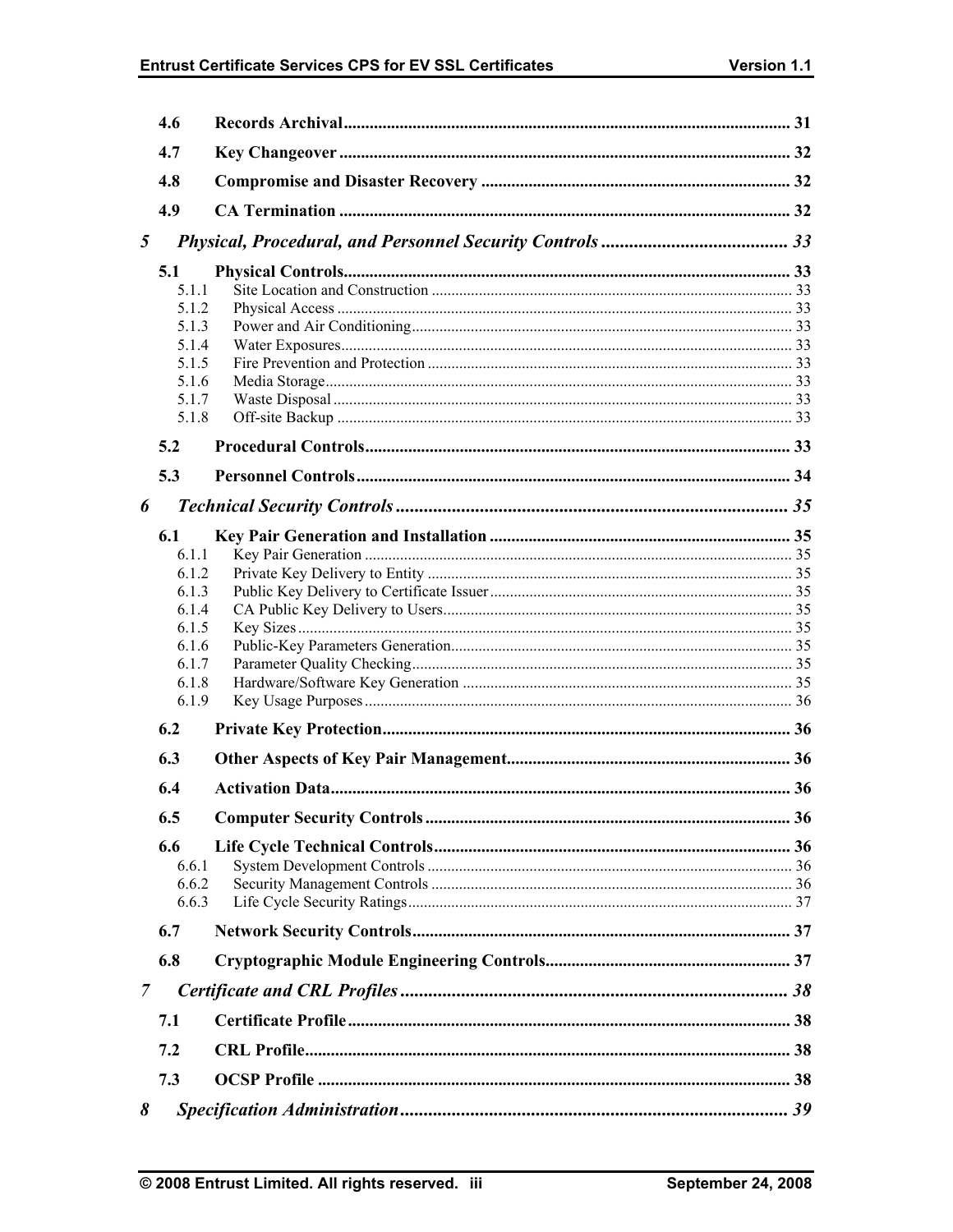| 8.1 |  |
|-----|--|
| 8.2 |  |
|     |  |
|     |  |
|     |  |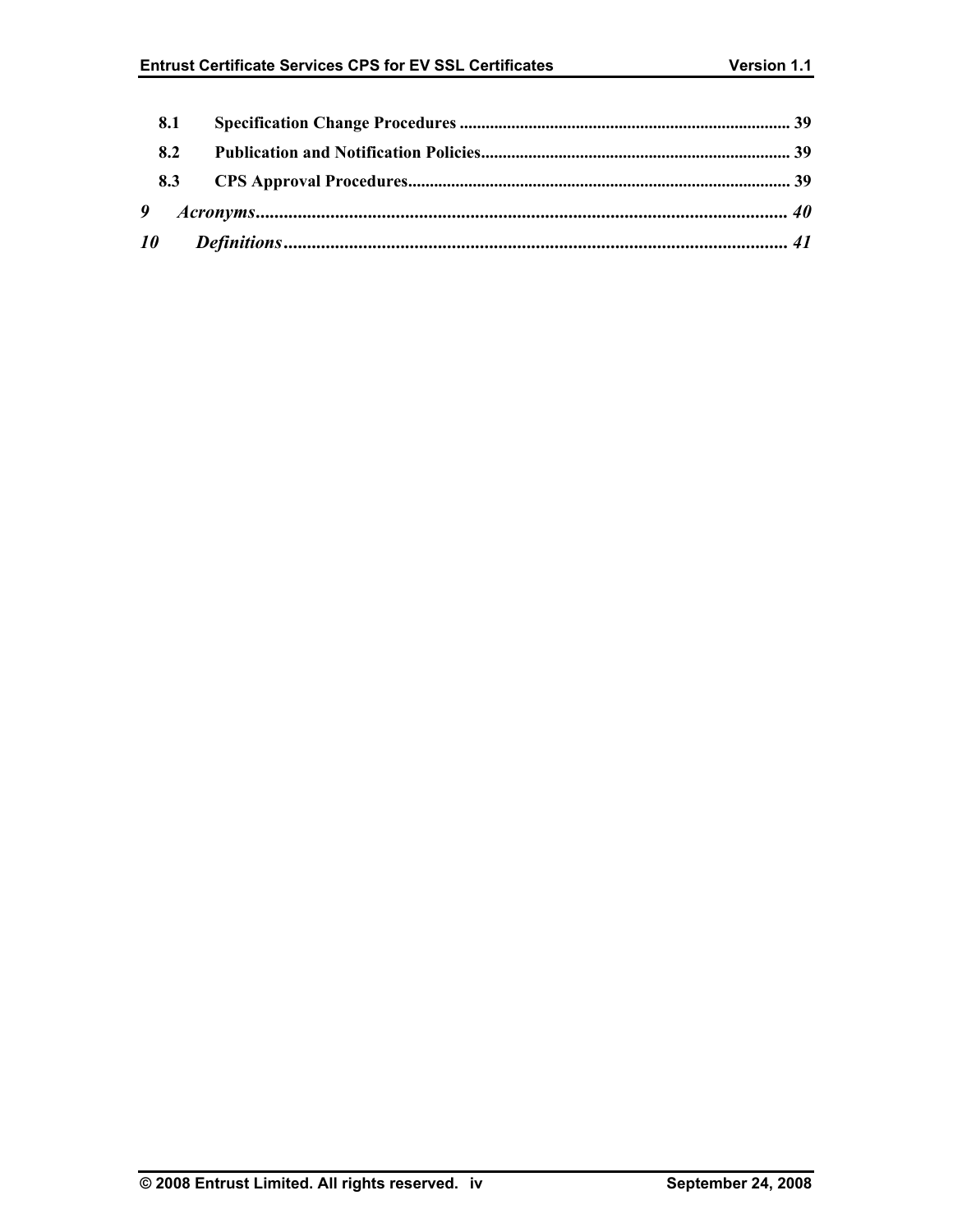#### <span id="page-6-0"></span>**1. Introduction**

The Entrust Certificate Services Extended Validation (EV) Secure Sockets Layer (SSL) Certification Authorities issue Entrust EV SSL Certificates to support more secure communications between World Wide Web servers and browsers using the Secure Sockets Layer protocol. Entrust Limited ("Entrust") uses Entrust's award winning Entrust Authority<sup>™</sup> family of software products to provide standardscompliant digital certificates that enable more secure on-line communications.

The Entrust Certificate Services Certification Practice Statement for EV SSL Certificates ("CPS") conforms to the current version of the CA/Browser Forum Guidelines for the Issuance and Management of Extended Validation Certificates ("Guidelines") published at [http://www.cabforum.org](http://www.cabforum.org/). The Guidelines describe certain of the minimum requirements that a Certification Authority (CA) must meet in order to issue Extended Validation SSL Certificates ("EV SSL Certificates"). Subject Organization information from valid EV SSL Certificates may be displayed in a special manner by certain relying-party software applications (e.g., browser software) in order to provide users with a trustworthy confirmation of the identity of the entity that controls the website they are accessing. In the event of any inconsistency between this CPS and the Guidelines, the Guidelines take precedence over this CPS.

# **1.1 Overview**

This Entrust Certificate Services Certification Practice Statement for EV SSL Certificates describes the practices and procedures of (i) the Entrust EV SSL Certification Authorities, and (ii) Registration Authorities operating under the Entrust EV SSL Certification Authorities. This Entrust EV SSL Certification Practice Statement also describes the terms and conditions under which Entrust makes Certification Authority and Registration Authority services available in respect to Entrust EV SSL Certificates. This Entrust EV SSL Certification Practice Statement is applicable to all persons, entities, and organizations, including, without limitation, all Applicants, Subscribers, Relying Parties, Resellers, Comarketers and any other persons, entities, or organizations that have a relationship with (i) Entrust in respect to Entrust EV SSL Certificates and/or any services provided by Entrust in respect to Entrust EV SSL Certificates, or (ii) any Registration Authorities operating under an Entrust EV SSL Certification Authorities, or any Resellers or Co-marketers providing any services in respect to Entrust EV SSL Certificates. This Entrust EV SSL Certification Practice Statement is incorporated by reference into all Entrust EV SSL Certificates issued by an Entrust EV SSL Certification Authorities. This Entrust EV SSL Certification Practice Statement provides Applicants, Subscribers, Relying Parties, Resellers, Co-marketers and other persons, entities, and organizations with a statement of the practices and policies of the Entrust EV SSL Certification Authorities and also of the Registration Authorities operating under the Entrust EV SSL Certification Authorities. This Entrust EV SSL Certification Practice Statement also provides a statement of the rights and obligations of Entrust, any third parties that are operating Registration Authorities under the Entrust EV SSL Certification Authorities, Applicants, Subscribers, Relying Parties, Resellers, Co-marketers and any other persons, entities, or organizations that may use or rely on Entrust EV SSL Certificates or have a relationship with an Entrust EV SSL Certification Authority or a Registration Authority operating under an Entrust EV SSL Certification Authority in respect to Entrust EV SSL Certificates and/or any services in respect to Entrust EV SSL Certificates.

#### **1.2 Identification**

This document is called the Entrust Certificate Services Certification Practice Statement for Extended Validation SSL Certificates.

Each EV SSL Certificate issued by the Entrust EV SSL CA to a Subscriber contains an Object Identifier (OID) defined by the Entrust EV SSL CA in the certificate's certificatePolicies extension that:

- 1. indicates which Entrust EV SSL CA policy statement (i.e. this CPS) relates to that certificate,
- 2. asserts the Entrust EV SSL CA's adherence to and compliance with this CPS and the Guidelines, and which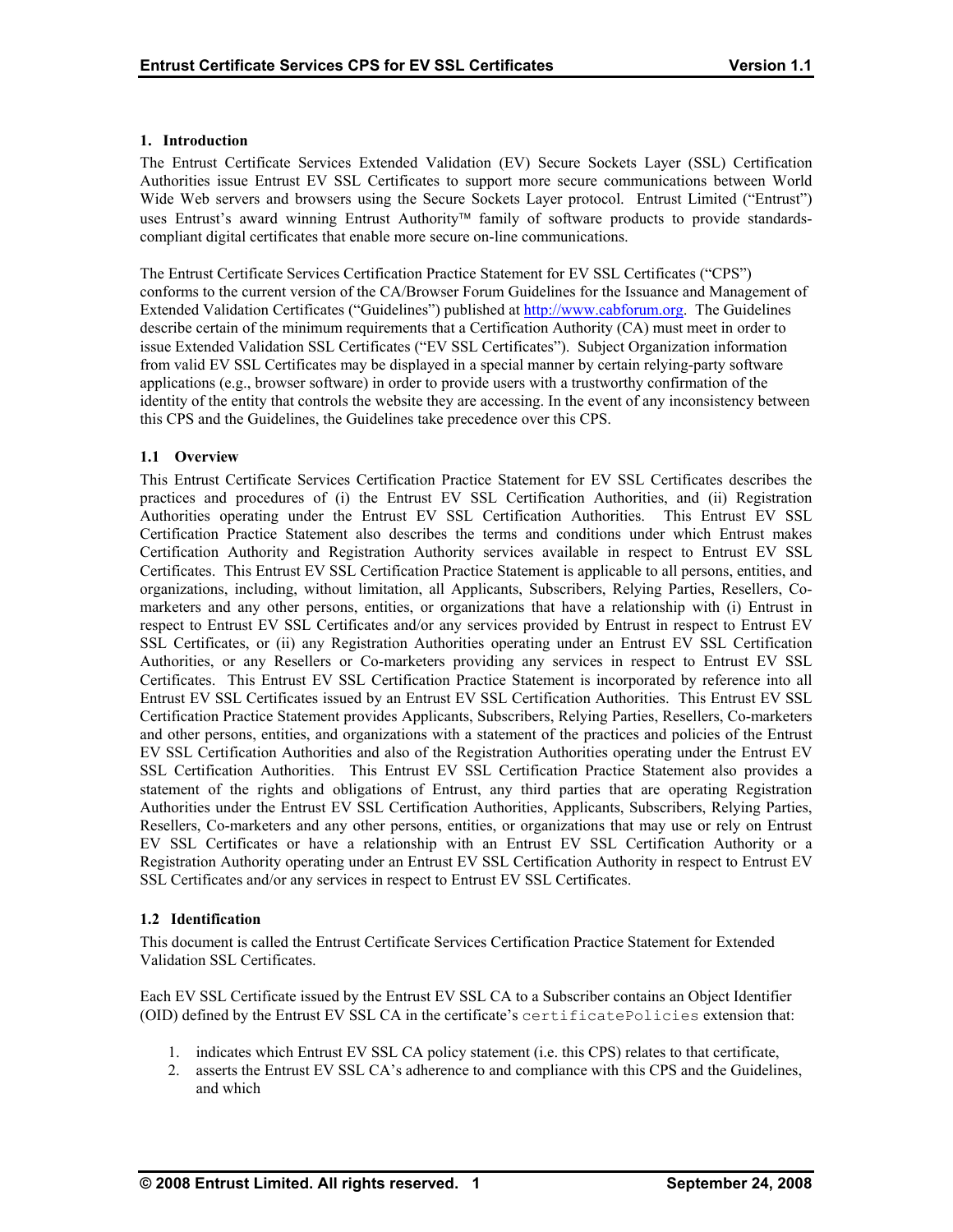<span id="page-7-0"></span>3. by pre-agreement with Application Software Vendors, marks the certificate as being an EV SSL Certificate.

The following OID has been registered by the Entrust EV SSL CA for inclusion in EV SSL Certificates:

#### **2.16.840.1.114028.10.1.2**

### **1.3 Community and Application**

### **1.3.1 Certification Authorities**

In the Entrust EV SSL public-key infrastructure, Certification Authorities may accept Certificate Signing Requests (CSRs) and Public Keys from Applicants whose identity has been verified as provided herein by an Entrust-operated Registration Authority or by an independent third-party Registration Authority operating under an Entrust EV SSL Certification Authority. If an Entrust EV SSL Certificate Application is verified, the verifying Registration Authority will send a request to an Entrust EV SSL Certification Authority for the issuance of an Entrust EV SSL Certificate. The Entrust EV SSL Certification Authority will create an Entrust EV SSL Certificate containing the Public Key and identification information contained in the request sent by the Registration Authority to that Entrust EV SSL Certification Authority. The Entrust EV SSL Certificate created in response to the request will be digitally signed by the Entrust EV SSL Certification Authority.

Only Certification Authorities authorized by Entrust are permitted to issue Entrust EV SSL Certificates. In the event that more than one Certification Authority is authorized to issue Entrust EV SSL Certificates, Entrust will post a list of authorized Certification Authorities in the Entrust Repository.

### **1.3.2 Registration Authorities**

In the Entrust EV SSL public-key infrastructure, Registration Authorities under the Entrust EV SSL Certification Authorities may accept Entrust EV SSL Certificate Applications from Applicants and perform a verification of the information contained in such Entrust EV SSL Certificate Applications. The information provided is verified according to the procedures established by the Entrust Policy Authority, which conform to the Guidelines published by the CA/Browser Forum. Upon successful verification a Registration Authority operating under an Entrust EV SSL Certification Authority may send a request to such Entrust EV SSL Certification Authority to issue an Entrust EV SSL Certificate to the Applicant.

Only Registration Authorities authorized by Entrust are permitted to submit requests to an Entrust EV SSL Certification Authority for the issuance of Entrust EV SSL Certificates.

# **1.3.3 End Entities**

End entities for the Entrust SSL web server public-key infrastructure consist of:

- 1. **Applicants** An Applicant is a Private Organization, Government Entity, or Business Entity that has applied for, but has not yet been issued, an Entrust EV SSL Certificate. Eligible Private Organizations, Government Entities, and Business Entities are stipulated in the Guidelines.
- 2. **Subscribers**  A Subscriber is a Private Organization, Government Entity, or Business Entity that has been issued an Entrust EV SSL Certificate.
- 3. **Relying Parties**  A Relying Party is a person, entity, or organization that relies on or uses a Entrust EV SSL Certificate and/or any other information provided in an Entrust Repository to verify the identity and Public Key of a Subscriber and/or use such Public Key to send or receive encrypted communications to or from a Subscriber.

Additionally, certain licensors of Entrust are third party beneficiaries of this CPS and all agreements into which it is incorporated, including Microsoft Corporation.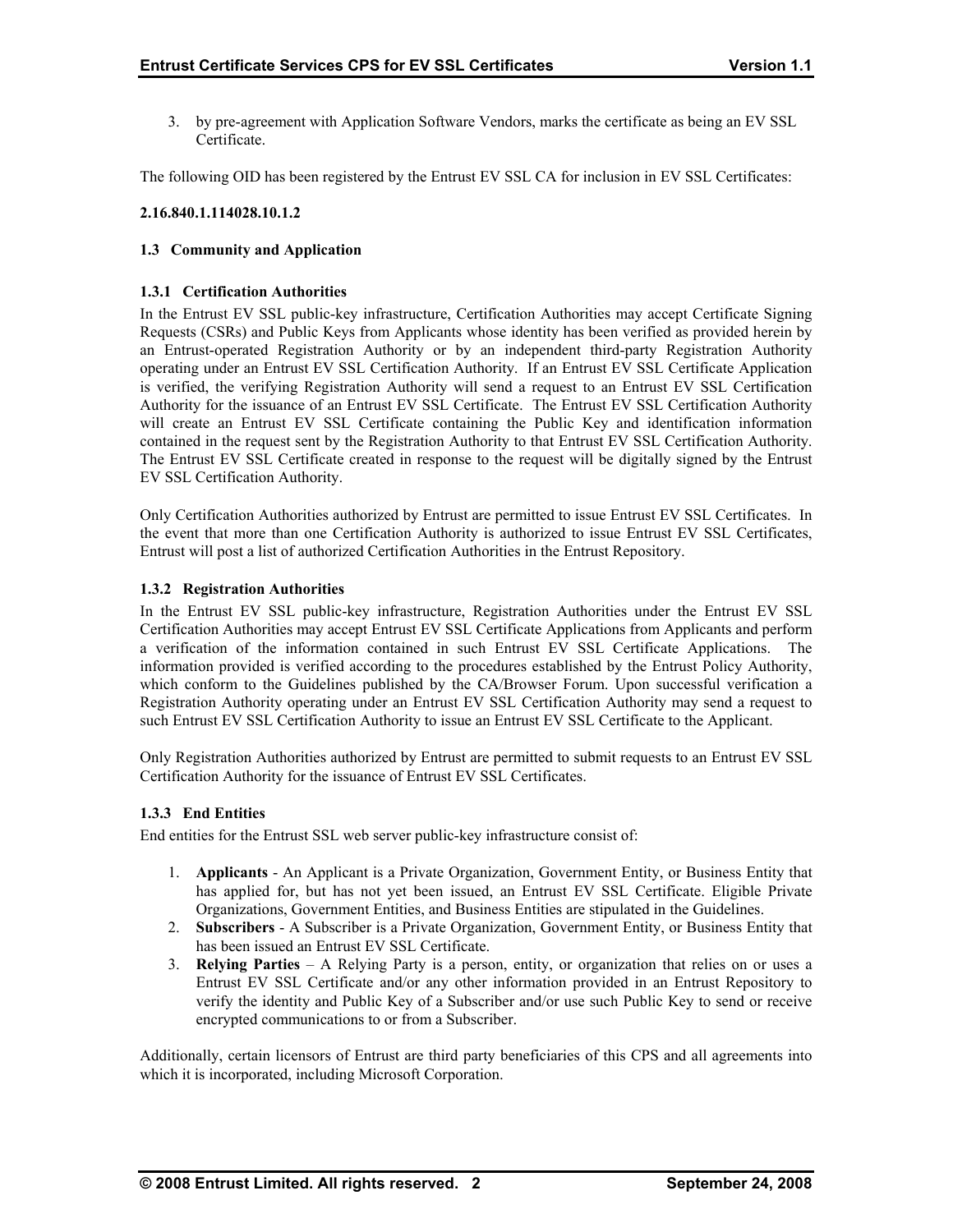# <span id="page-8-0"></span>**1.3.4 Applicability**

This Entrust Certificate Services Certification Practice Statement for EV SSL Certificates is applicable to Entrust EV SSL Certificates issued by Entrust EV SSL Certification Authorities. EV SSL Certificates are intended for use in establishing Web-based data communication conduits via TLS/SSL protocols. Entrust EV SSL Certificates conform to the requirements of the Guidelines, which are based on the ITU-T X.509 v3 standard with SSL extensions.

### **1.3.4.1 Primary Purposes**

The primary purposes of an EV Certificate are to:

- 1. Identify the legal entity that controls a website: Provide a reasonable assurance to the user of an Internet browser that the website the user is accessing is controlled by a specific legal entity identified in the EV SSL Certificate by name, address of Place of Business, Jurisdiction of Incorporation or Registration and Registration Number or other disambiguating information; and
- 2. Enable encrypted communications with a website: Facilitate the exchange of encryption keys in order to enable the encrypted communication of information over the Internet between the user of an Internet browser and a website.

### **1.3.4.2 Secondary Purposes**

The secondary purposes of an EV SSL Certificate are to help establish the legitimacy of a business claiming to operate a website and to provide a vehicle that can be used to assist in addressing problems related to phishing and other forms of online identity fraud. By providing more reliable third-party verified identity and address information regarding the owner of a website, EV SSL Certificates may help to:

- 1. Make it more difficult to mount phishing and other online identity fraud attacks using SSL certificates;
- 2. Assist companies that may be the target of phishing attacks or online identity fraud by providing them with a tool to better identify themselves and their legitimate websites to users; and
- 3. Assist law enforcement in investigations of phishing and other online identity fraud, including where appropriate, contacting, investigating, or taking legal action against the Subject.

#### **1.3.4.3 Excluded Purposes**

EV SSL Certificates focus only on the identity of the Subject named in the Certificate, and not on the behavior of the Subject. As such, an EV SSL Certificate is not intended to provide any assurances, or otherwise represent or warrant:

- 1. That the Subject named in the EV SSL Certificate is actively engaged in doing business;
- 2. That the Subject named in the EV SSL Certificate complies with applicable laws;
- 3. That the Subject named in the EV SSL Certificate is trustworthy, honest, or reputable in its business dealings; or
- 4. That it is "safe" to do business with the Subject named in the EV SSL Certificate.

#### **1.4 Contact Details**

#### **1.4.1 Specification Administration Organization**

The Entrust Certificate Services Certification Practice Statement for EV SSL Certificates is administered by the Entrust Policy Authority; it is based on the policies established by Entrust Limited and the Guidelines published by the CA/Browser Forum.

#### **1.4.2 Contact Person**

The contact information for questions about Entrust EV SSL Certificates is:

Entrust Limited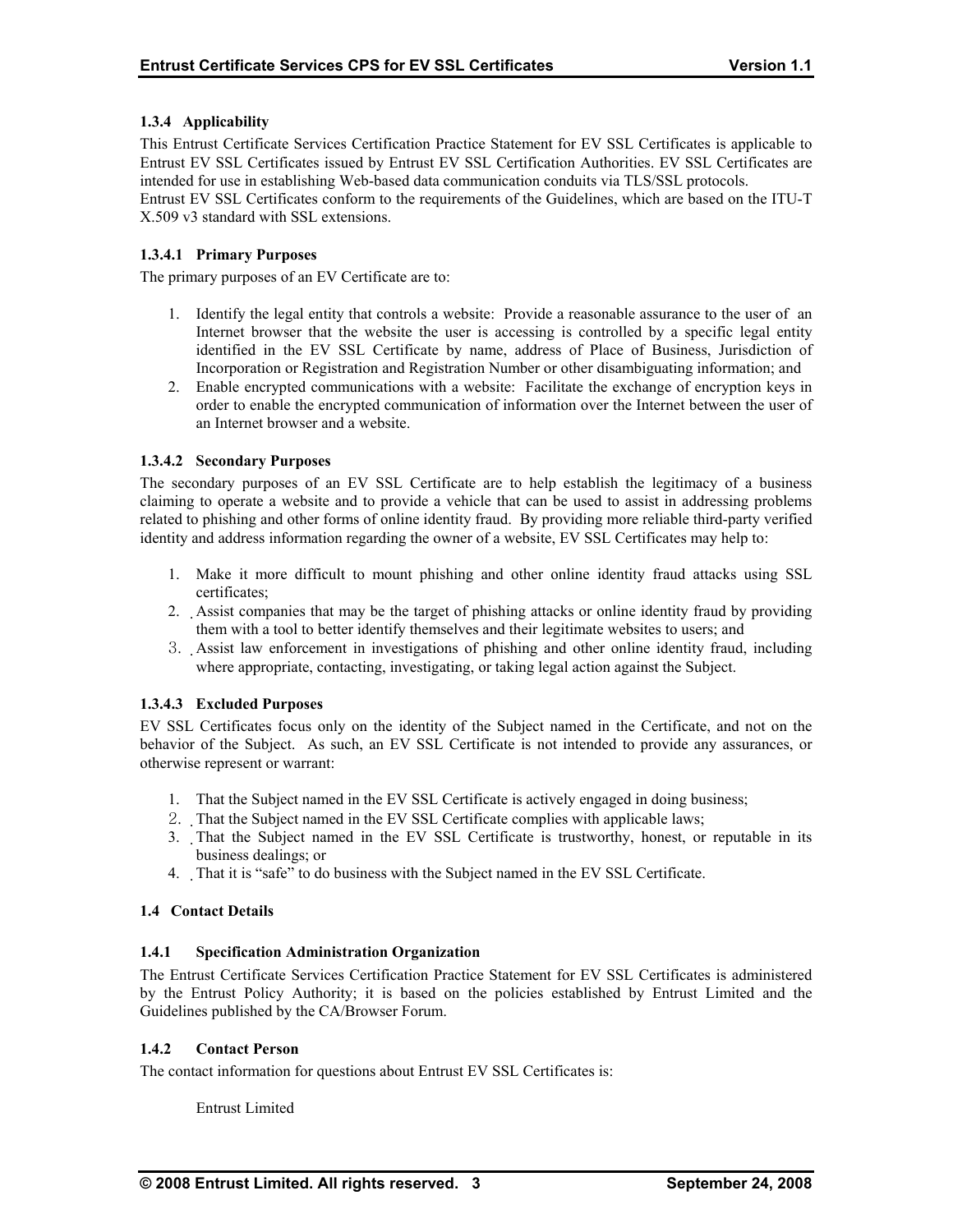1000 Innovation Drive Ottawa, Ontario Canada K2K 3E7 Attn: Entrust Certificate Services

 Tel: 1-877-368-7483 Fax: 1-877-839-3538

Email: certserv.support@Entrust.com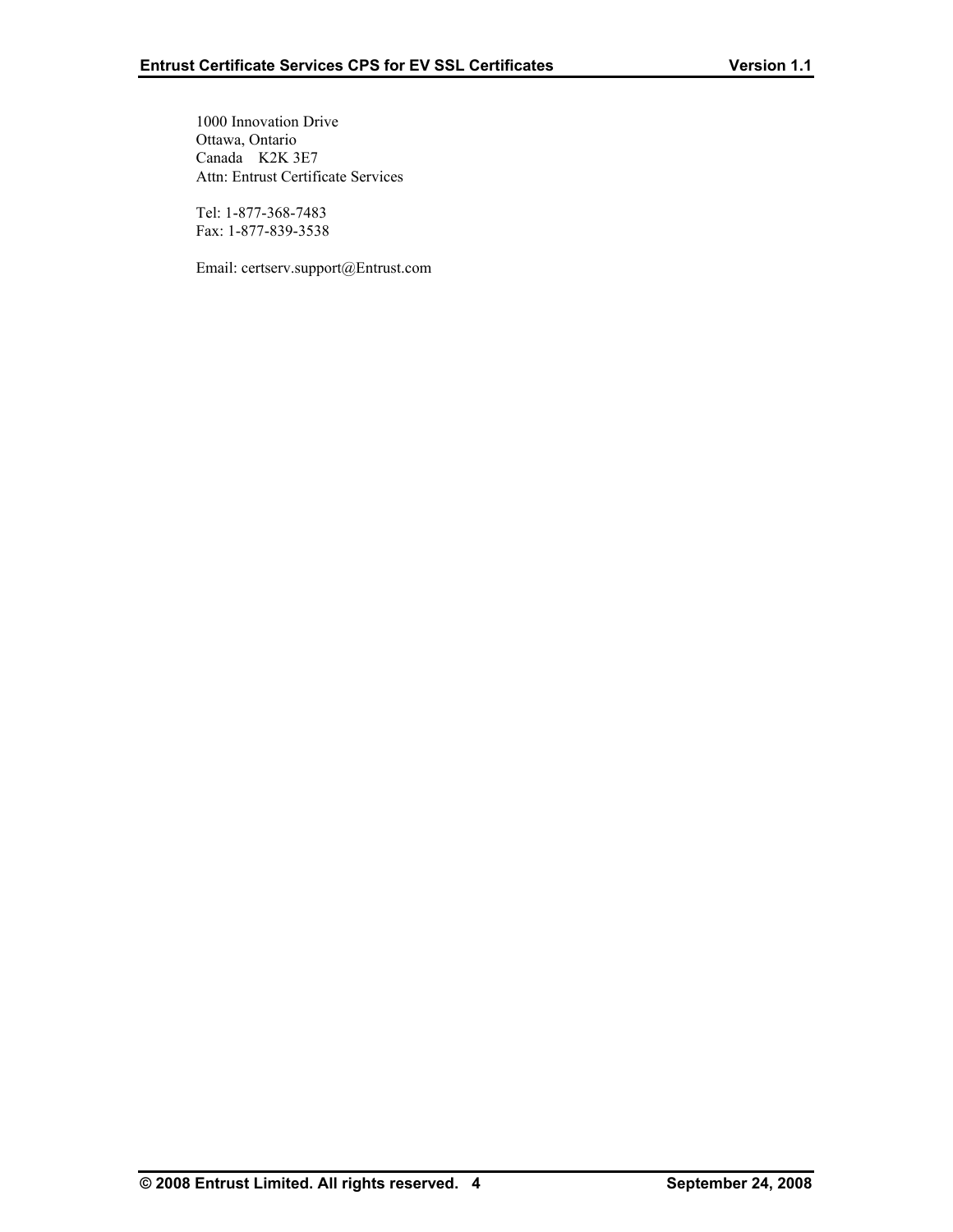# <span id="page-10-0"></span>**2. General Provisions**

#### **2.1 Obligations**

### **2.1.1 Certification Authority Obligations**

An Entrust EV SSL Certification Authority shall:

- (i) provide Certification Authority services in accordance with the terms and conditions of the Entrust EV SSL Certification Practice Statement;
- (ii) upon receipt of a request from a Registration Authority operating under such Entrust EV SSL Certification Authority, issue an Entrust EV SSL Certificate in accordance with the terms and conditions of the Entrust EV SSL Certification Practice Statement;
- (iii) make available Entrust EV SSL Certificate revocation information by issuing Entrust EV SSL Certificates and by issuing and making available Entrust EV SSL Certificate CRLs in an Entrust Repository in accordance with the terms and conditions of the Entrust EV SSL Certification Practice Statement;
- (iv) issue and publish Entrust EV SSL Certificate CRLs on a regular schedule in accordance with the terms and conditions of the Entrust EV SSL Certification Practice Statement; and
- (v) upon receipt of a revocation request from a Registration Authority operating under such Entrust EV SSL Certification Authority, revoke the specified Entrust EV SSL Certificate in accordance with the terms and conditions of the Entrust EV SSL Certification Practice **Statement**

In operating the Entrust EV SSL Certification Authorities, Entrust may use one or more representatives or agents to perform its obligations under the Entrust EV SSL Certification Practice Statement, any Subscription Agreements, or any Relying Party Agreements, provided that Entrust shall remain responsible for its performance.

# **2.1.2 Registration Authority Obligations**

A Registration Authority operating under an Entrust EV SSL Certification Authority shall:

- (i) receive Entrust EV SSL Certificate Applications in accordance with the terms and conditions of the Entrust EV SSL Certification Practice Statement;
- (ii) perform verification of information submitted by Applicants when applying for Entrust EV SSL Certificates, and if such verification is successful, submit a request to an Entrust EV SSL Certification Authority for the issuance of an Entrust EV SSL Certificate, all in accordance with the terms and conditions of the Entrust EV SSL Certification Practice Statement, which conform to the Guidelines published by the CA/Browser Forum;
- (iii) receive and verify requests from Subscribers for the revocation of Entrust EV SSL Certificates, and if the verification of a revocation request is successful, submit a request to an Entrust EV SSL Certification Authority for the revocation of such Entrust EV SSL Certificate, all in accordance with the terms and conditions of the Entrust EV SSL Certification Practice Statement;
- (iv) notify Subscribers, in accordance with the terms and conditions of the Entrust EV SSL Certification Practice Statement, that an Entrust EV SSL Certificate has been issued to them; and
- (v) notify Subscribers, in accordance with the terms and conditions of the Entrust EV SSL Certification Practice Statement, that an Entrust EV SSL Certificate issued to them has been revoked or will soon expire.

Entrust may use one or more representatives or agents to perform its obligations in respect of an Entrustoperated Registration Authority under the Entrust EV SSL Certification Practice Statement, any Subscription Agreements, or any Relying Party Agreements, provided that Entrust shall remain responsible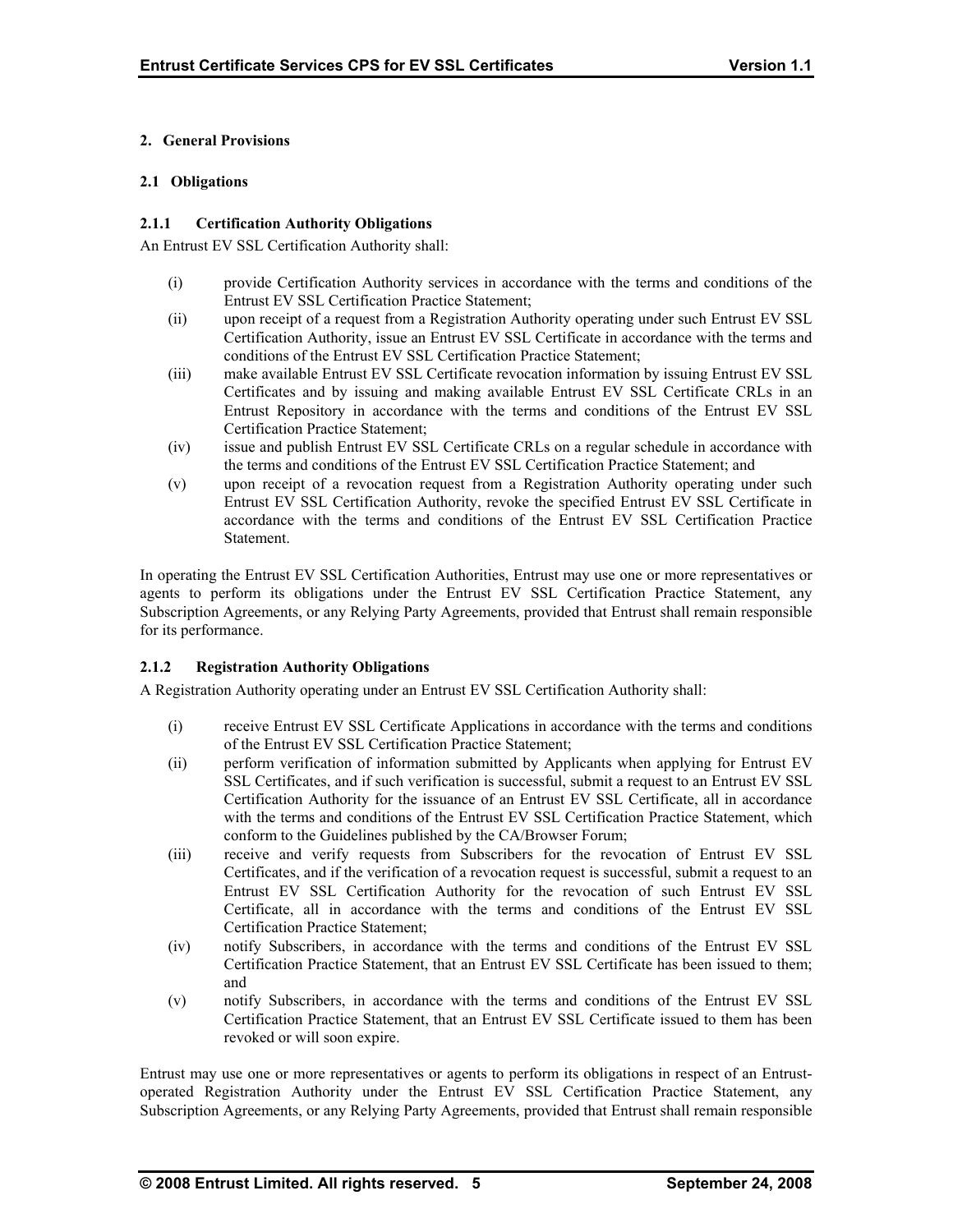<span id="page-11-0"></span>for the performance of such representatives or agents under the Entrust EV SSL Certification Practice Statement, any Subscription Agreements, or any Relying Party Agreements. Entrust may appoint independent third parties to act as Registration Authorities under an Entrust EV SSL Certification Authority. Such independent third-party Registration Authorities shall be responsible for their performance under the Entrust EV SSL Certification Practice Statement, any Subscription Agreements, or any Relying Party Agreements. Independent third-party Registration Authorities may use one or more representatives or agents to perform their obligations when acting as a Registration Authority under an Entrust EV SSL Certification Authority. Independent third-party Registration Authorities shall remain responsible for the performance of such representatives or agents under the Entrust EV SSL Certification Practice Statement, any Subscription Agreements, or any Relying Party Agreements. Entrust may appoint Resellers and Co-marketers for (i) Entrust EV SSL Certificates, and (ii) services provided in respect to Entrust EV SSL Certificates. Such Resellers and Co-marketers shall be responsible for their performance under the Entrust EV SSL Certification Practice Statement, any Subscription Agreements, or any Relying Party Agreements. Resellers and Co-marketers may use one or more representatives or agents to perform their obligations under the Entrust EV SSL Certification Practice Statement, any Subscription Agreements, or any Relying Party Agreements. Resellers and Co-marketers shall remain responsible for the performance of such representatives or agents under the Entrust EV SSL Certification Practice Statement, any Subscription Agreements, or any Relying Party Agreements. Independent third-party Registration Authorities, Resellers, and Co-marketers shall be entitled to receive all of the benefit of all (i) disclaimers of representations, warranties, and conditions, (ii) limitations of liability, (iii) representations and warranties from Applicants, Subscribers, and Relying Parties, and (iv) indemnities from Applicants, Subscribers, and Relying Parties, set forth in this Entrust EV SSL Certification Practice Statement, any Subscription Agreements, and any Relying Party Agreements.

### **2.1.3 Subscriber Obligations**

Subscribers and Applicants shall:

- (i) understand and, if necessary, receive proper education in the use of Public-Key cryptography and Certificates including Entrust EV SSL Certificates;
- (ii) provide, in any communications with Entrust or an independent third-party Registration Authority, correct information with no errors, misrepresentations, or omissions;
- (iii) generate a new, secure, and cryptographically sound Key Pair to be used in association with the Subscriber's Entrust EV SSL Certificate or Applicant's Entrust EV SSL Certificate Application;
- (iv) read and agree to all terms and conditions of the Entrust EV SSL Certification Practice Statement and Subscription Agreement;
- (v) refrain from modifying the contents of an Entrust EV SSL Certificate;
- (vi) use Entrust EV SSL Certificates exclusively for legal and authorized purposes in accordance with the terms and conditions of the Entrust EV SSL Certification Practice Statement and applicable laws;
- (vii) only use an Entrust EV SSL Certificate on behalf of the organization listed as the Subject in such Entrust EV SSL Certificate;
- (viii) keep confidential and properly protect the Subscriber's or Applicant's Private Keys;
- (ix) notify Entrust as soon as reasonably practicable of any change to any information included in the Applicant's Entrust EV SSL Certificate Application or any change in any circumstances that would make the information in the Applicant's Entrust EV SSL Certificate Application misleading or inaccurate;
- (x) notify Entrust as soon as reasonably practicable of any change to any information included in the Subscriber's Entrust EV SSL Certificate or any change in any circumstances that would make the information in the Subscriber's Entrust EV SSL Certificate misleading or inaccurate;
- (xi) immediately cease to use an Entrust EV SSL Certificate if any information included in the Subscriber's Entrust EV SSL Certificate or if any change in any circumstances would make the information in the Subscriber's Entrust EV SSL Certificate misleading or inaccurate;
- (xii) notify Entrust immediately of any suspected or actual Compromise of the Subscriber's or Applicant's Private Keys and request the revocation of such Entrust EV SSL Certificate;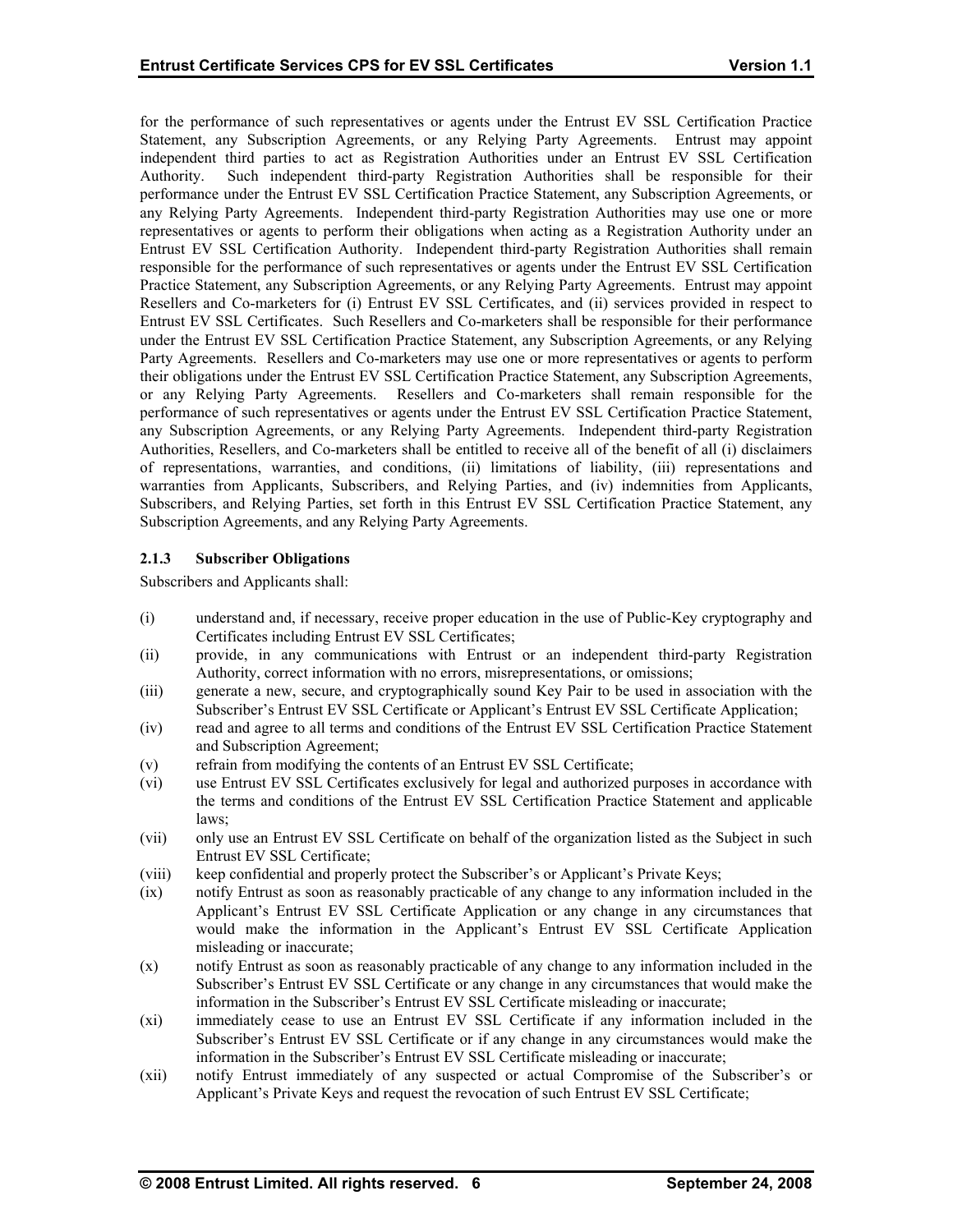- (xiii) immediately cease to use the Subscriber's Entrust EV SSL Certificate upon (a) expiration or revocation of such Entrust EV SSL Certificate, or (b) any suspected or actual Compromise of the Private Key corresponding to the Public Key in such Entrust EV SSL Certificate, and remove such Entrust EV SSL Certificate from the devices and/or software in which it has been installed;
- (xiv) only install the Subscriber's Entrust EV SSL Certificate on one (1) of Subscriber's devices and only use such Entrust EV SSL Certificate in connection with such device unless, otherwise expressly permitted by Entrust in writing;
- (xv) refrain from using the Subscriber's Private Key corresponding to the Public Key in the Subscriber's Entrust EV SSL Certificate to sign other Certificates; and
- (xvi) use the Subscriber's or Applicant's own judgment about whether it is appropriate, given the level of security and trust provided by an Entrust EV SSL Certificate, to use an Entrust EV SSL Certificate in any given circumstance.

Entrust EV SSL Certificates and related information may be subject to export, import, and/or use restrictions. Subscribers shall comply with all laws and regulations applicable to a Subscriber's right to export, import, and/or use Entrust EV SSL Certificates or related information, including, without limitation, all laws and regulations in respect to nuclear, chemical or biological weapons proliferation. Subscribers shall be responsible for procuring all required licenses and permissions for any export, import, and/or use of Entrust EV SSL Certificates or related information. Certain cryptographic techniques, software, hardware, and firmware ("Technology") that may be used in processing or in conjunction with Entrust EV SSL Certificates may be subject to export, import, and/or use restrictions. Subscribers shall comply with all laws and regulations applicable to a Subscriber's right to export, import, and/or use such Technology or related information. Subscribers shall be responsible for procuring all required licenses and permissions for any export, import, and/or use of such Technology or related information.

### **2.1.3.1 Subscriber and Applicant Representations and Warranties**

Subscribers and Applicants represent and warrant to Entrust and all third parties who rely or use the Entrust EV SSL Certificate issued to such Subscriber, that:

- (i) all information provided to Entrust or to any independent third-party Registration Authorities, both in the EV SSL Certificate Request and as otherwise requested by Entrust in connection with the issuance of the EV SSL Certificate(s) to be supplied by Entrust, is accurate and complete and does not contain any errors, omissions, or misrepresentations;
- (ii) the Private Key corresponding to the Public Key submitted to Entrust in connection with an Entrust EV SSL Certificate Application was created using sound cryptographic techniques and all measures necessary have been taken to maintain sole control of, keep confidential, and properly protect the Private Key (and any associated access information or device  $-$  e.g., password or token) at all times;
- (iii) any information provided to Entrust or to any independent third-party Registration Authorities in connection with an Entrust EV SSL Certificate Application does not infringe, misappropriate, dilute, unfairly compete with, or otherwise violate the intellectual property, or other rights of any person, entity, or organization in any jurisdiction;
- (iv) the EV SSL Certificate(s) shall not be installed or used until it has reviewed and verified the accuracy of the data in each EV SSL Certificate;
- (v) the EV SSL Certificate shall be installed only on the server accessible at the domain name listed on the EV SSL Certificate, and will only be used in compliance with all applicable laws, solely for authorized company business, and solely in accordance with the Subscription Agreement and the CPS;
- (vi) Entrust shall be immediately notified if any information included in the Entrust EV SSL Certificate Application changes or if any change in any circumstances would make the information in the Entrust EV SSL Certificate Application misleading or inaccurate;
- (vii) all use of the Entrust EV SSL Certificate and its associated private key shall cease immediately, and the Subscriber will promptly request the revocation of the Entrust EV SSL Certificate, if (1) any information included in the Subscriber's Entrust EV SSL Certificate changes or if any change in any circumstances would make the information in the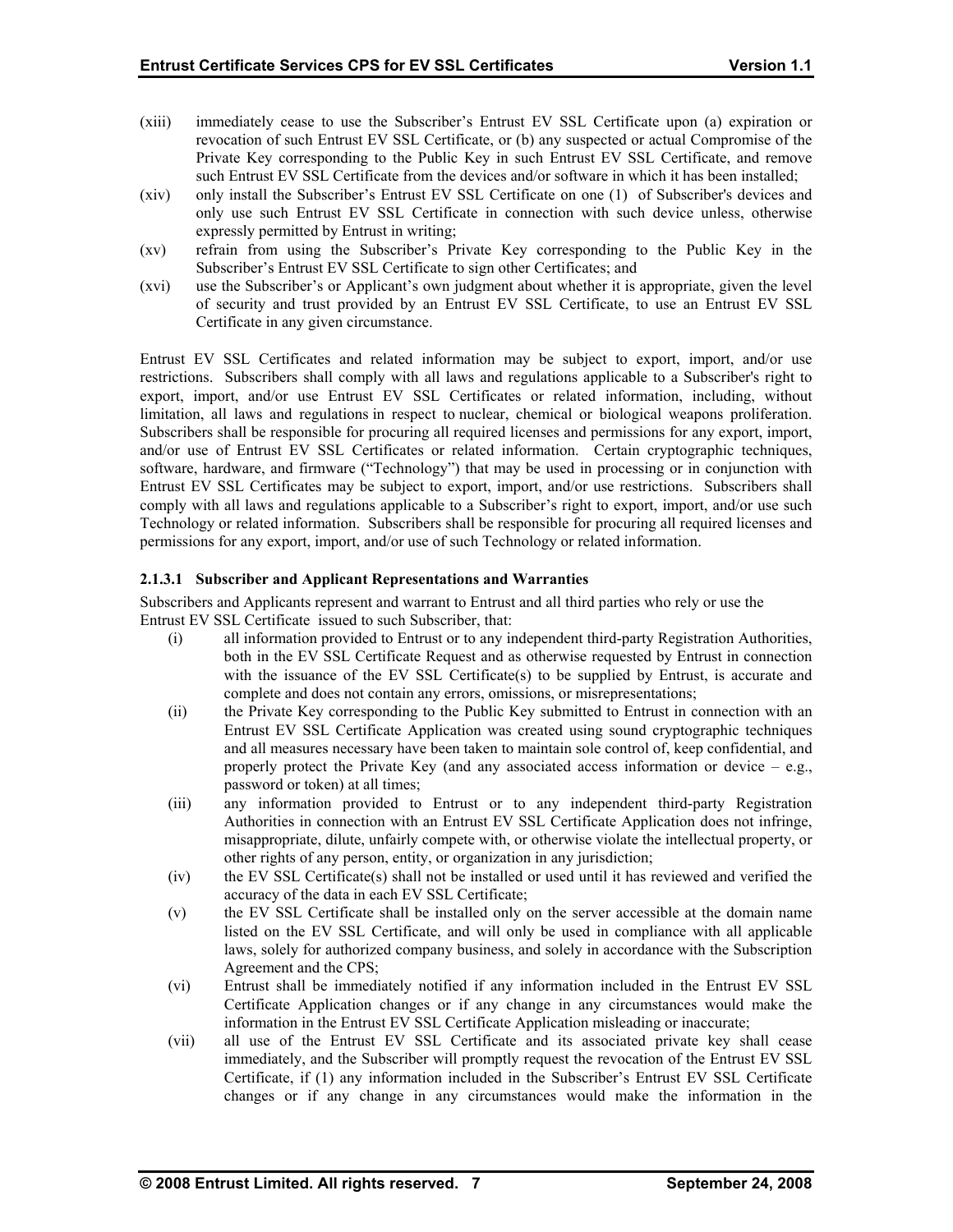Subscriber's Entrust EV SSL Certificate misleading or inaccurate; or (2) there is any actual or suspected misue or compromise of the Private Key associated with the Public Key in the Entrust EV SSL Certificate;

- <span id="page-13-0"></span>(viii) Entrust EV SSL Certificate, and such Entrust EV SSL Certificate shall be removed from the all use of the Entrust EV SSL Certificate shall cease upon expiration or revocation of such devices and/or software in which it has been installed;
- (vii) the Entrust EV SSL Certificates will not be used for any hazardous or unlawful (including tortious) activities;
- (viii) exists as a valid entity in the Jurisdiction of Incorporation or Registration specified in the the subject named in the EV Certificate corresponds to the Subscriber, and that it legally Entrust EV SSL Certificates; and
- (ix) the Subscriber has the exclusive right to use the domain name listed in the Entrust EV SSL Certificate;

### **2.1.3.2 Subscriber Notice Requirements**

that may be viewed by Relying Parties (for example, in the "legal" or "disclaimers" section of Subscriber's World Wide Web site): Subscriber shall display the following notice in a prominent location on Subscriber's World Wide Web site

> "Reliance on Entrust EV SSL Certificates is governed by the terms and conditions [of the Entrust](http://www.entrust.net/CPS) EV SSL Certification Practice Statement (located at w[ww.entrust.net/CPS\)](http://www.entrust.net/CPS) and by the Relying Party Agreement (located at www.entrust.net/CPS). Reliance on an Entrust EV SSL Certificate shall constitute acceptance of the terms and conditions of the Entrust EV SSL Certification Practice Statement and the Relying Party Agreement."

# **y Obligations 2.1.4 Relying Part**

Relying Parties shall:

- (i) understand and, if necessary, receive proper education in the use of Public-Key cryptography and Certificates including Entrust EV SSL Certificates;
- (ii) read and agree to all terms and conditions of the Entrust EV SSL Certification Practice Statement and the Relying Party Agreement;
- (iii) (2005), taking into account any critical extensions and approved technical corrigenda as verify Entrust EV SSL Certificates, including use of CRLs, in accordance with the certification path validation procedure specified in ITU-T Rec. X.509:2005 | ISO/IEC 9594-8 appropriate;
- (iv) has not expired or been revoked and if a proper chain of trust can be established to a trust and make use of an Entrust EV SSL Certificate only if the Entrust EV SSL Certificate trustworthy root; and
- (v) given the nature of the security and trust provided by an Entrust EV SSL Certificate and the value of any transaction that may involve the use of an Entrust EV SSL Certificate. make their own judgment and rely on an Entrust EV SSL Certificate only if such reliance is reasonable in the circumstances, including determining whether such reliance is reasonable

laws and regulations applicable to a Relying Party's right to export, import, and/or use such Technology or Entrust EV SSL Certificates and related information may be subject to export, import, and/or use restrictions. Relying Parties shall comply with all laws and regulations applicable to a Relying Party's right to use Entrust EV SSL Certificates and/or related information, including, without limitation, all laws and regulations in respect to nuclear, chemical or biological weapons proliferation. Relying Parties shall be responsible for procuring all required licenses and permissions for any export, import, and/or use of Entrust EV SSL Certificates and/or related information. Certain cryptographic techniques, software, hardware, and firmware ("Technology") that may be used in processing or in conjunction with Entrust EV SSL Certificates may be subject to export, import, and/or use restrictions. Relying Parties shall comply with all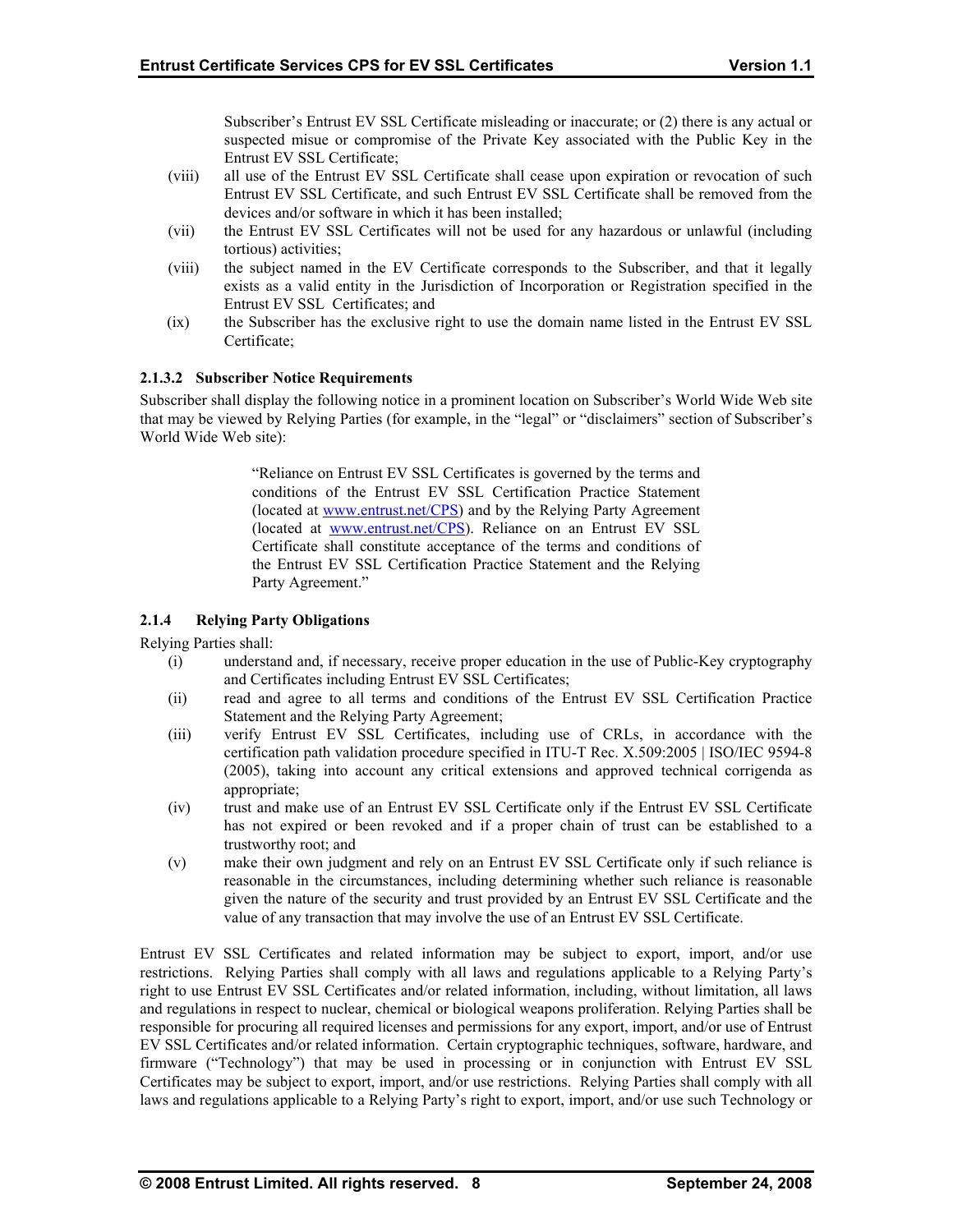<span id="page-14-0"></span>related information. Relying Parties shall be responsible for procuring all required licenses and permissions for any export, import, and/or use of such Technology or related information.

#### **2.1.4.1 Relying Party Representations and Warranties**

Relying Parties represent and warrant to Entrust that:

- (i) the Relying Party shall properly validate an Entrust EV SSL Certificate before making a determination about whether to rely on such Entrust EV SSL Certificate, including confirmation that the Entrust EV SSL Certificate has not expired or been revoked and that a proper chain of trust can be established to a trustworthy root;
- (ii) the Relying Party shall not rely on a revoked or expired Entrust EV SSL Certificate;
- (iii) the Relying Party shall not rely on an Entrust EV SSL Certificate that cannot be validated back to a trustworthy root;
- (iv) the Relying Party shall exercise its own judgment in determining whether it is reasonable under the circumstances to rely on an Entrust EV SSL Certificate, including determining whether such reliance is reasonable given the nature of the security and trust provided by an Entrust EV SSL Certificate and the value of any transaction that may involve the use of an Entrust EV SSL Certificate; and
- (v) the Relying Party shall not use an Entrust EV SSL Certificate for any hazardous or unlawful (including tortious) activities.

### **2.1.5 Repository Obligations**

An Entrust Repository shall:

- (i) make available, in accordance with the terms and conditions of the Entrust EV SSL Certification Practice Statement, Entrust EV SSL Certificate revocation information published by an Entrust EV SSL Certification Authority; and
- (ii) make available a copy of the Entrust EV SSL Certification Practice Statement and other information related to the products and services provided by Entrust EV SSL Certification Authorities and any Registration Authorities operating under the Entrust EV SSL Certification Authorities.

#### **2.2 Liability**

**THE MAXIMUM CUMULATIVE LIABILITY OF ENTRUST, ANY INDEPENDENT THIRD-PARTY REGISTRATION AUTHORITIES OPERATING UNDER AN ENTRUST EV SSL CERTIFICATION AUTHORITY, RESELLERS, CO-MARKETERS OR ANY SUBCONTRACTORS, DISTRIBUTORS, AGENTS, SUPPLIERS, EMPLOYEES OR DIRECTORS OF ANY OF THE FOREGOING TO ANY APPLICANTS, SUBSCRIBERS, RELYING PARTIES OR ANY OTHER PERSONS, ENTITIES, OR ORGANIZATIONS FOR ANY LOSSES, COSTS, EXPENSES, LIABILITIES, DAMAGES, CLAIMS, OR SETTLEMENT AMOUNTS ARISING OUT OF OR RELATING TO USE OF AN ENTRUST EV SSL CERTIFICATE OR ANY SERVICES PROVIDED IN RESPECT TO ANY ENTRUST EV SSL CERTIFICATES IS LIMITED BY THIS ENTRUST EV SSL CERTIFICATION PRACTICE STATEMENT. THIS ENTRUST EV SSL CERTIFICATION PRACTICE STATEMENT ALSO CONTAINS LIMITED WARRANTIES, LIMITATIONS ON LIABILITY, AND DISCLAIMERS OF REPRESENTATIONS, WARRANTIES AND CONDITIONS.** 

# **2.2.1 CA Liability**

#### **2.2.1.1 Warranties and Limitations on Warranties**

Entrust makes the following limited warranties with respect to the operation of Entrust EV SSL Certification Authorities:

(i) Entrust EV SSL Certification Authorities shall provide Repository services consistent with the practices and procedures set forth in this Entrust EV SSL Certification Practice Statement;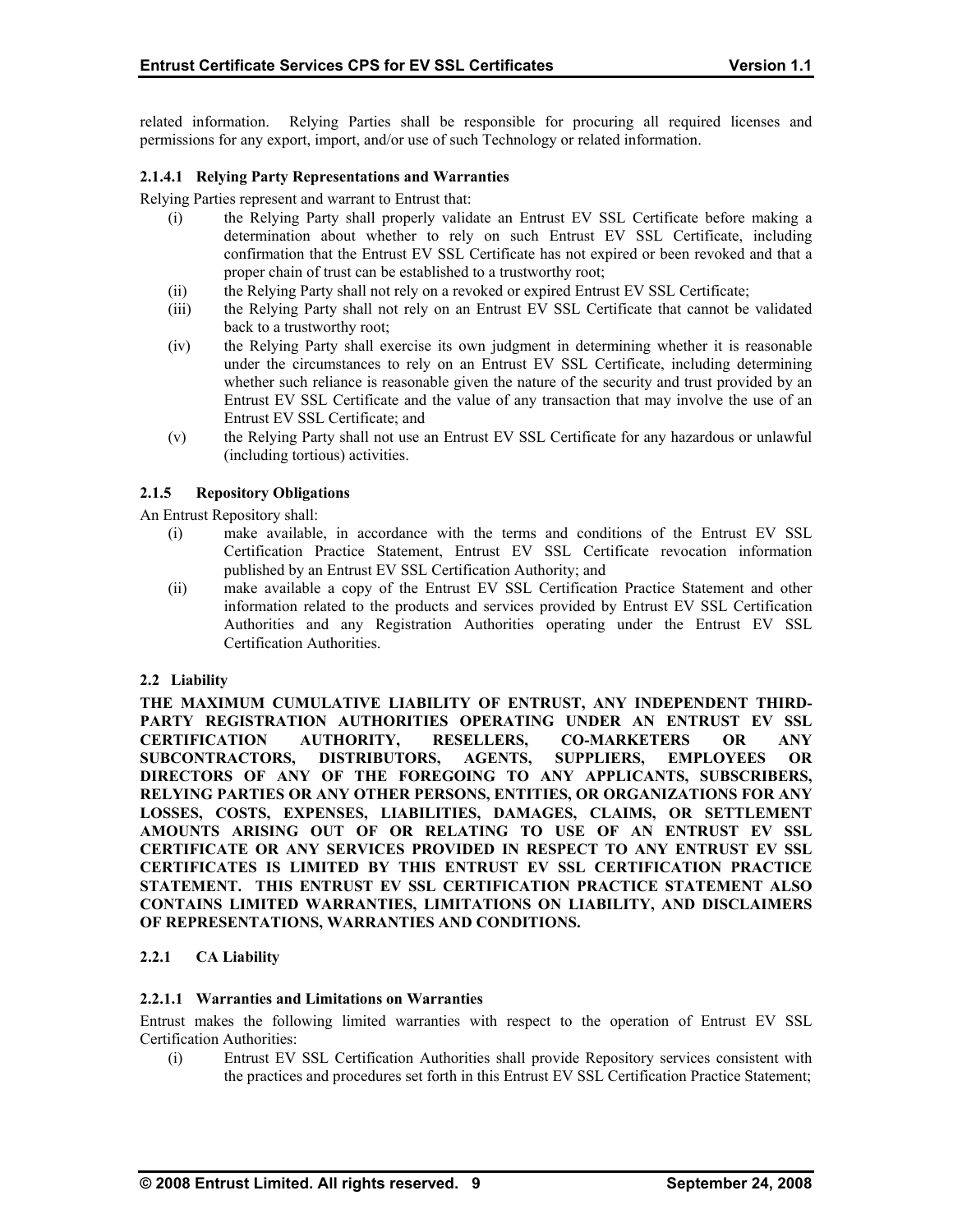- (ii) Entrust EV SSL Certification Authorities shall perform Entrust EV SSL Certificate issuance consistent with the procedures set forth in this Entrust EV SSL Certification Practice Statement which conform to the Guidelines published by the CA/Browser Forum; and
- (iii) Entrust EV SSL Certification Authorities shall provide revocation services consistent with the procedures set forth in this Entrust EV SSL Certification Practice Statement.

Notwithstanding the foregoing, in no event does Entrust, any independent third-party Registration Authority operating under an Entrust EV SSL Certification Authority, or any Resellers, Co-marketers, or any subcontractors, distributors, agents, suppliers, employees, or directors of any of the foregoing make any representations, or provide any warranties, or conditions to any Applicants, Subscribers, Relying Parties, or any other persons, entities, or organizations with respect to (i) the techniques used in the generation and storage of the Private Key corresponding to the Public Key in an Entrust EV SSL Certificate, including, whether such Private Key has been Compromised or was generated using sound cryptographic techniques, (ii) the reliability of any cryptographic techniques or methods used in conducting any act, transaction, or process involving or utilizing an Entrust EV SSL Certificate, (iii) any software whatsoever, or (iv) non-repudiation of any Entrust EV SSL Certificate or any transaction facilitated through the use of an Entrust EV SSL Certificate, since such determination is a matter of applicable law.

Applicants, Subscribers, and Relying Parties acknowledge and agree that operations in relation to Entrust EV SSL Certificates and Entrust EV SSL Certificate Applications are dependent on the transmission of information over communication infrastructures such as, without limitation, the Internet, telephone and telecommunications lines and networks, servers, firewalls, proxies, routers, switches, and bridges ("Telecommunication Equipment") and that this Telecommunication Equipment is not under the control of Entrust or any independent third-party Registration Authority operating under an Entrust EV SSL Certification Authority, or any Resellers, Co-marketers, or any subcontractors, distributors, agents, suppliers, employees, or directors of any of the foregoing. Neither Entrust nor any independent third-party Registration Authority operating under an Entrust EV SSL Certification Authority, or any Resellers, Comarketers, or any subcontractors, distributors, agents, suppliers, employees, or directors of any of the foregoing shall be liable for any error, failure, delay, interruption, defect, or corruption in relation to an Entrust EV SSL Certificate, an Entrust EV SSL CRL, Entrust EV SSL OCSP message, or an Entrust EV SSL Certificate Application to the extent that such error, failure, delay, interruption, defect, or corruption is caused by such Telecommunication Equipment.

# **2.2.1.2 Disclaimers**

**EXCEPT AS SPECIFICALLY PROVIDED IN SECTION 2.2.1.1, NEITHER ENTRUST NOR ANY INDEPENDENT THIRD-PARTY REGISTRATION AUTHORITY OPERATING UNDER AN ENTRUST EV SSL CERTIFICATION AUTHORITY, NOR ANY RESELLERS, CO-MARKETERS, OR ANY SUBCONTRACTORS, DISTRIBUTORS, AGENTS, SUPPLIERS, EMPLOYEES, OR DIRECTORS OF ANY OF THE FOREGOING MAKE ANY REPRESENTATIONS OR GIVE ANY WARRANTIES OR CONDITIONS, WHETHER EXPRESS, IMPLIED, STATUTORY, BY USAGE OF TRADE, OR OTHERWISE, AND ENTRUST AND ALL INDEPENDENT THIRD-PARTY REGISTRATION AUTHORITIES OPERATING UNDER AN ENTRUST EV SSL CERTIFICATION AUTHORITY, AND ALL RESELLERS, CO-MARKETERS, AND ALL SUBCONTRACTORS, DISTRIBUTORS, AGENTS, SUPPLIERS, EMPLOYEES, AND DIRECTORS OF ANY OF THE FOREGOING SPECIFICALLY DISCLAIM ANY AND ALL REPRESENTATIONS, WARRANTIES, AND CONDITIONS OF MERCHANTABILITY, NON-INFRINGEMENT, TITLE, SATISFACTORY QUALITY, AND/OR FITNESS FOR A PARTICULAR PURPOSE.** 

#### **2.2.1.3 Loss Limitations**

**IN NO EVENT SHALL THE TOTAL CUMULATIVE LIABILITY OF ENTRUST, ANY INDEPENDENT THIRD-PARTY REGISTRATION AUTHORITY OPERATING UNDER AN ENTRUST EV SSL CERTIFICATION AUTHORITY, ANY RESELLERS, OR CO-MARKETERS, OR ANY SUBCONTRACTORS, DISTRIBUTORS, AGENTS, SUPPLIERS, EMPLOYEES, OR**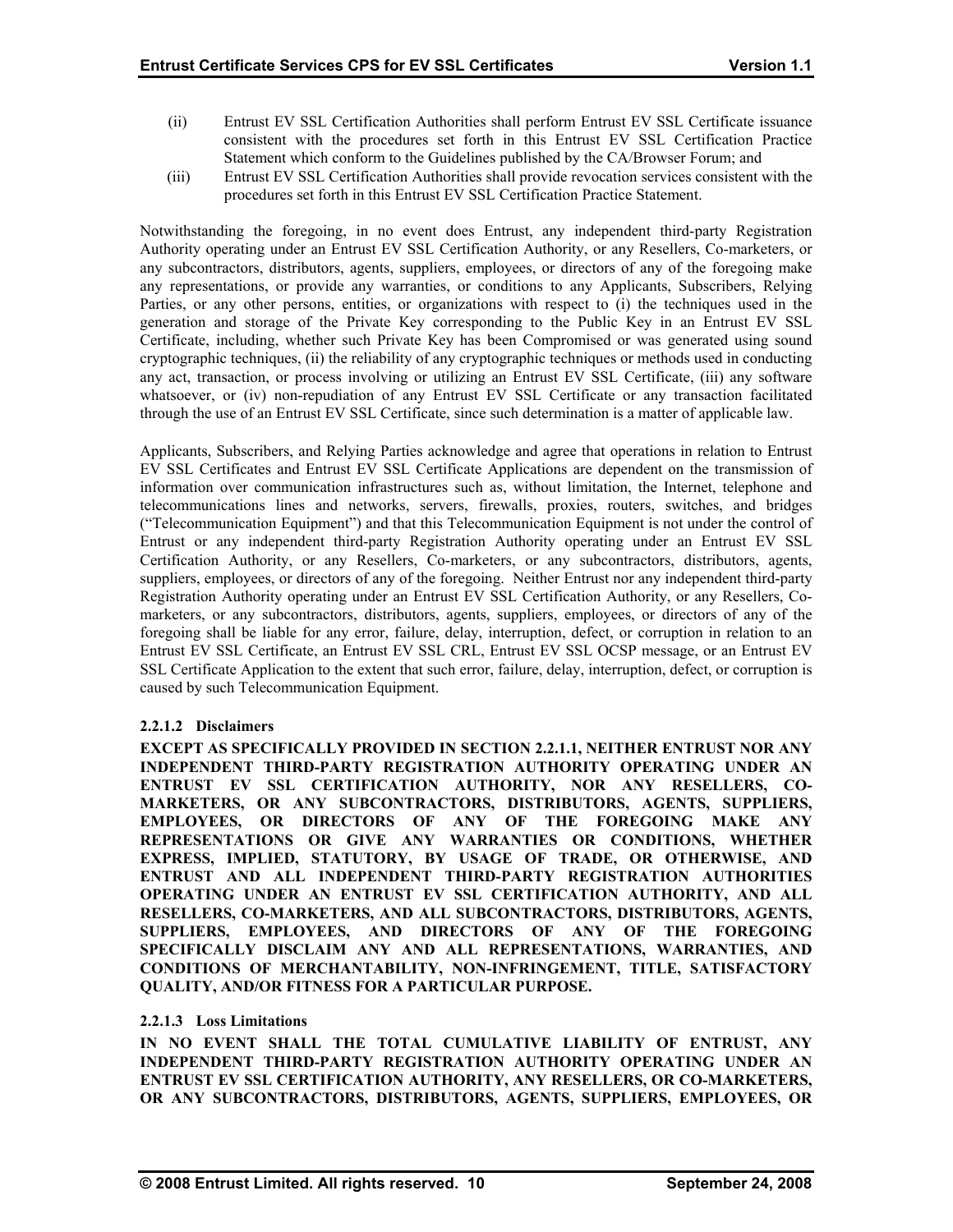**DIRECTORS OF ANY OF THE FOREGOING TO ANY APPLICANT, SUBSCRIBER, RELYING PARTY OR ANY OTHER PERSON, ENTITY, OR ORGANIZATION ARISING OUT OF OR RELATING TO ANY ENTRUST EV SSL CERTIFICATE OR ANY SERVICES PROVIDED IN RESPECT TO ENTRUST EV SSL CERTIFICATES, INCLUDING ANY USE OR RELIANCE ON ANY ENTRUST EV SSL CERTIFICATE, EXCEED TWO THOUSAND UNITED STATES DOLLARS (\$2000.00 U.S.) ("CUMULATIVE DAMAGE CAP"). THE FOREGOING LIMITATIONS SHALL APPLY TO ANY LIABILITY WHETHER BASED IN CONTRACT (INCLUDING FUNDAMENTAL BREACH), TORT (INCLUDING NEGLIGENCE), LEGISLATION OR ANY OTHER THEORY OF LIABILITY, INCLUDING ANY DIRECT, INDIRECT, SPECIAL, STATUTORY, PUNITIVE, EXEMPLARY, CONSEQUENTIAL, RELIANCE, OR INCIDENTAL DAMAGES.** 

**IN NO EVENT SHALL ENTRUST OR ANY INDEPENDENT THIRD-PARTY REGISTRATION AUTHORITY OPERATING UNDER AN ENTRUST EV SSL CERTIFICATION AUTHORITY, OR ANY RESELLERS, CO-MARKETERS, OR ANY SUBCONTRACTORS, DISTRIBUTORS, AGENTS, SUPPLIERS, EMPLOYEES, OR DIRECTORS OF ANY OF THE FOREGOING BE LIABLE FOR ANY INCIDENTAL, SPECIAL, STATUTORY, PUNITIVE, EXEMPLARY, INDIRECT, RELIANCE, OR CONSEQUENTIAL DAMAGES (INCLUDING, WITHOUT LIMITATION, DAMAGES FOR LOSS OF BUSINESS, LOSS OF BUSINESS OPPORTUNITIES, LOSS OF GOODWILL, LOSS OF PROFITS, BUSINESS INTERRUPTION, LOSS OF DATA, LOST SAVINGS OR OTHER SIMILAR PECUNIARY LOSS) WHETHER ARISING FROM CONTRACT (INCLUDING FUNDAMENTAL BREACH), TORT (INCLUDING NEGLIGENCE), LEGISLATION OR ANY OTHER THEORY OF LIABILITY.** 

**THE FOREGOING LIMITATIONS SHALL APPLY NOTWITHSTANDING THE FAILURE OF ESSENTIAL PURPOSE OF ANY LIMITED REMEDY STATED HEREIN AND EVEN IF ENTRUST OR ANY INDEPENDENT THIRD-PARTY REGISTRATION AUTHORITY OPERATING UNDER AN ENTRUST EV SSL CERTIFICATION AUTHORITY, OR ANY RESELLERS, CO-MARKETERS, OR ANY SUBCONTRACTORS, DISTRIBUTORS, AGENTS, SUPPLIERS, EMPLOYEES, OR DIRECTORS OF ANY OF THE FOREGOING HAVE BEEN ADVISED OF THE POSSIBILITY OF THOSE DAMAGES.** 

**SOME JURISDICTIONS DO NOT ALLOW THE EXCLUSION OR LIMITATION OF LIABILITY FOR CONSEQUENTIAL OR INCIDENTAL DAMAGES, SO THESE LIMITATIONS SET FORTH ABOVE MAY NOT APPLY TO CERTAIN APPLICANTS, SUBSCRIBERS, RELYING PARTIES, OR OTHER PERSONS, ENTITIES, OR ORGANIZATIONS. THE DISCLAIMERS OF REPRESENTATIONS, WARRANTIES, AND CONDITIONS AND THE LIMITATIONS OF LIABILITY IN THIS ENTRUST EV SSL CERTIFICATION PRACTICE STATEMENT CONSTITUTE AN ESSENTIAL PART OF THE ENTRUST EV SSL CERTIFICATION PRACTICE STATEMENT, ANY SUBSCRIPTION AGREEMENTS, AND ANY RELYING PARTY AGREEMENTS. ALL APPLICANTS, SUBSCRIBERS, RELYING PARTIES, AND OTHER PERSONS, ENTITIES, AND ORGANIZATIONS ACKNOWLEDGE THAT BUT FOR THESE DISCLAIMERS OF REPRESENTATIONS, WARRANTIES, AND CONDITIONS AND LIMITATIONS OF LIABILITY, ENTRUST WOULD NOT ISSUE ENTRUST EV SSL CERTIFICATES TO SUBSCRIBERS AND NEITHER ENTRUST NOR ANY ANY INDEPENDENT THIRD-PARTY REGISTRATION AUTHORITIES OPERATING UNDER AN ENTRUST EV SSL CERTIFICATION AUTHORITY, NOR ANY RESELLERS, CO-MARKETERS, OR ANY SUBCONTRACTORS, DISTRIBUTORS, AGENTS, SUPPLIERS, EMPLOYEES, OR DIRECTORS OF ANY OF THE FOREGOING WOULD PROVIDE SERVICES IN RESPECT TO ENTRUST EV SSL CERTIFICATES AND THAT THESE PROVISIONS PROVIDE FOR A REASONABLE ALLOCATION OF RISK.** 

#### **2.2.1.4 Other Exclusions**

Without limitation, neither Entrust nor any independent third-party Registration Authorities operating under an Entrust EV SSL Certification Authority, nor any Resellers or Co-marketers, or any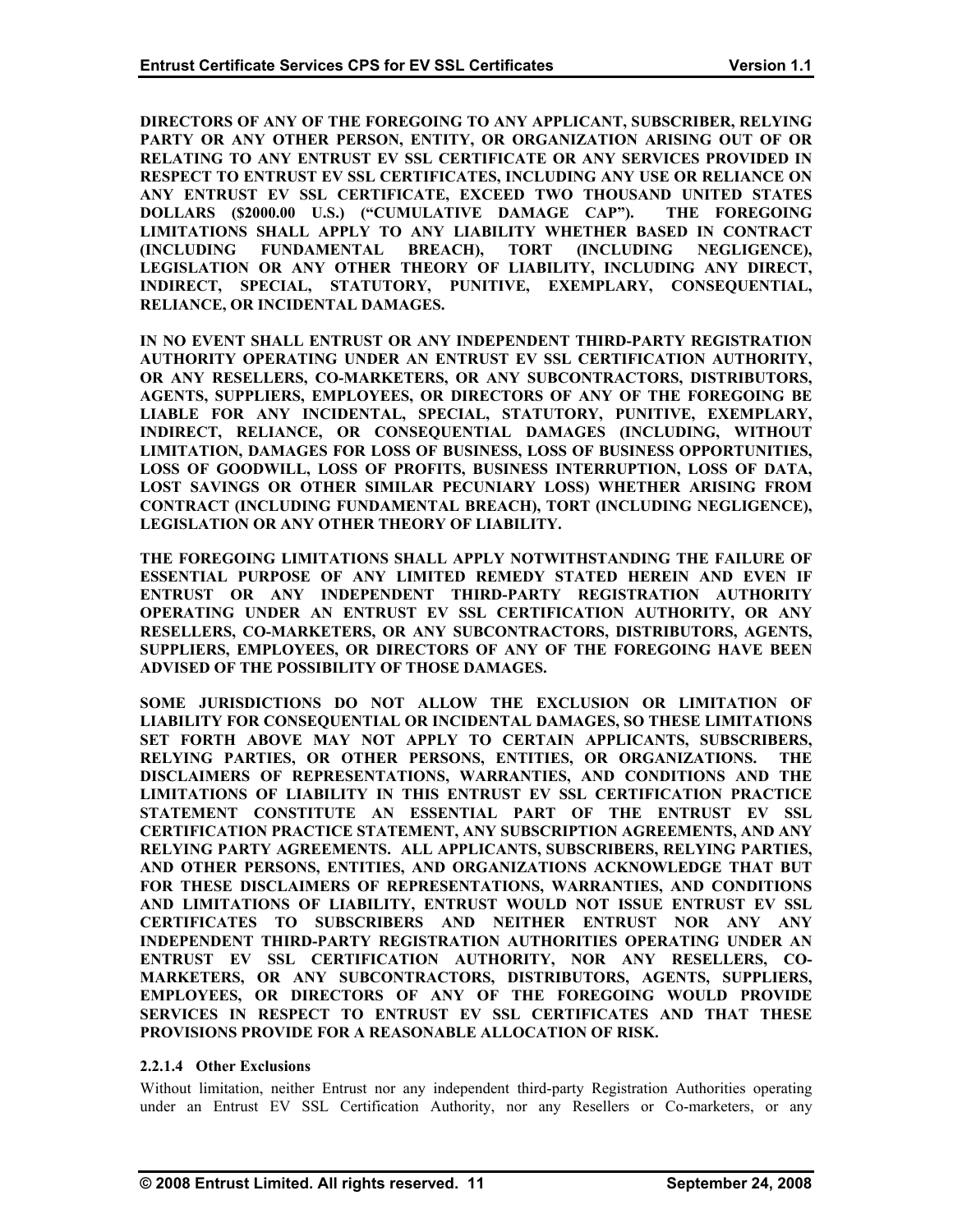subcontractors, distributors, agents, suppliers, employees, or directors of any of the foregoing shall be liable to any Applicants, Subscribers, Relying Parties or any other person, entity, or organization for any losses, costs, expenses, liabilities, damages, claims, or settlement amounts arising out of or relating to use of an Entrust EV SSL Certificate or any services provided in respect to an Entrust EV SSL Certificate if:

- (i) the Entrust EV SSL Certificate was issued as a result of errors, misrepresentations, or other acts or omissions of a Subscriber or of any other person, entity, or organization;
- (ii) the Entrust EV SSL Certificate has expired or has been revoked;
- (iii) the Entrust EV SSL Certificate has been modified or otherwise altered;
- (iv) the Subscriber failed to stop using an Entrust EV SSL Certificate after the information contain in such Entrust EV SSL Certificate changed or after circumstances changed so that the information contained in such Entrust EV SSL Certificate became misleading or inaccurate;
- (v) Certification Practice Statement or the Relying Party's Relying Party Agreement; a Subscriber breached the Entrust EV SSL Certification Practice Statement or the Subscriber's Subscription Agreement, or a Relying Party breached the Entrust EV SSL
- (vi) the Private Key associated with the Entrust EV SSL Certificate has been Compromised; or
- (vii) the Entrust EV SSL Certificate is used other than as permitted by the Entrust EV SSL Certification Practice Statement or is used in contravention of applicable law.

In no event shall Entrust or any independent third-party Registration Authority operating under an Entrust EV SSL Certification Authority, or any Resellers, Co-marketers, or any subcontractors, distributors, agents, suppliers, employees, or directors of any of the foregoing be liable to any Applicant, Subscriber, or any other person, entity, or organization for any losses, costs, liabilities, expenses, damages, claims, or settlement amounts arising out of or relating to the refusal by Entrust or any independent third-party Registration Authority operating under an Entrust EV SSL Certification Authority, or any Resellers, Comarketers, or any subcontractors, distributors, agents, suppliers, employees, or directors of any of the foregoing to issue or request the issuance of an Entrust EV SSL Certificate. In no event shall Entrust or any independent third-party Registration Authority operating under an Entrust EV SSL Certification Authority, or any Resellers, Co-marketers, or any subcontractors, distributors, agents, suppliers, employees, or directors of any of the foregoing be liable to any Applicant, Subscriber, or any other person, entity, or organization for any losses, costs, liabilities, expenses, damages, claims, or settlement amounts arising out of or relating to any delay by Entrust or any independent third-party Registration Authority operating under an Entrust EV SSL Certification Authority, or any Resellers, Co-marketers, or any subcontractors, distributors, agents, suppliers, employees, or directors of any of the foregoing, in issuing or in requesting the issuance of an Entrust EV SSL Certificate.

EV SSL Certification Authority, or any Resellers, Co-marketers, or any subcontractors, distributors, agents, suppliers, employees, or directors of any of the foregoing be liable to any Subscriber, Relying In no event shall Entrust or any independent third-party Registration Authority operating under an Entrust Party, or any other person, entity, or organization for any losses, costs, expenses, liabilities, damages, claims, or settlement amounts arising out of or relating to any proceeding or allegation that an Entrust EV SSL Certificate or any information contained in an Entrust EV SSL Certificate infringes, misappropriates, dilutes, unfairly competes with, or otherwise violates any patent, trademark, copyright, trade secret, or any other intellectual property right or other right of any person, entity, or organization in any jurisdiction.

# **2.2.1.5 Hazardous Activities**

Entrust EV SSL Certificates and the services provided by Entrust in respect to Entrust EV SSL Certificates are not designed, manufactured, or intended for use in or in conjunction with hazardous activities or uses requiring fail-safe performance, including the operation of nuclear facilities, aircraft navigation or communications systems, air traffic control, medical devices or direct life support machines. Entrust and any independent third-party Registration Authority operating under an Entrust EV SSL Certification Authority, and any Resellers, Co-marketers, and any subcontractors, distributors, agents, suppliers,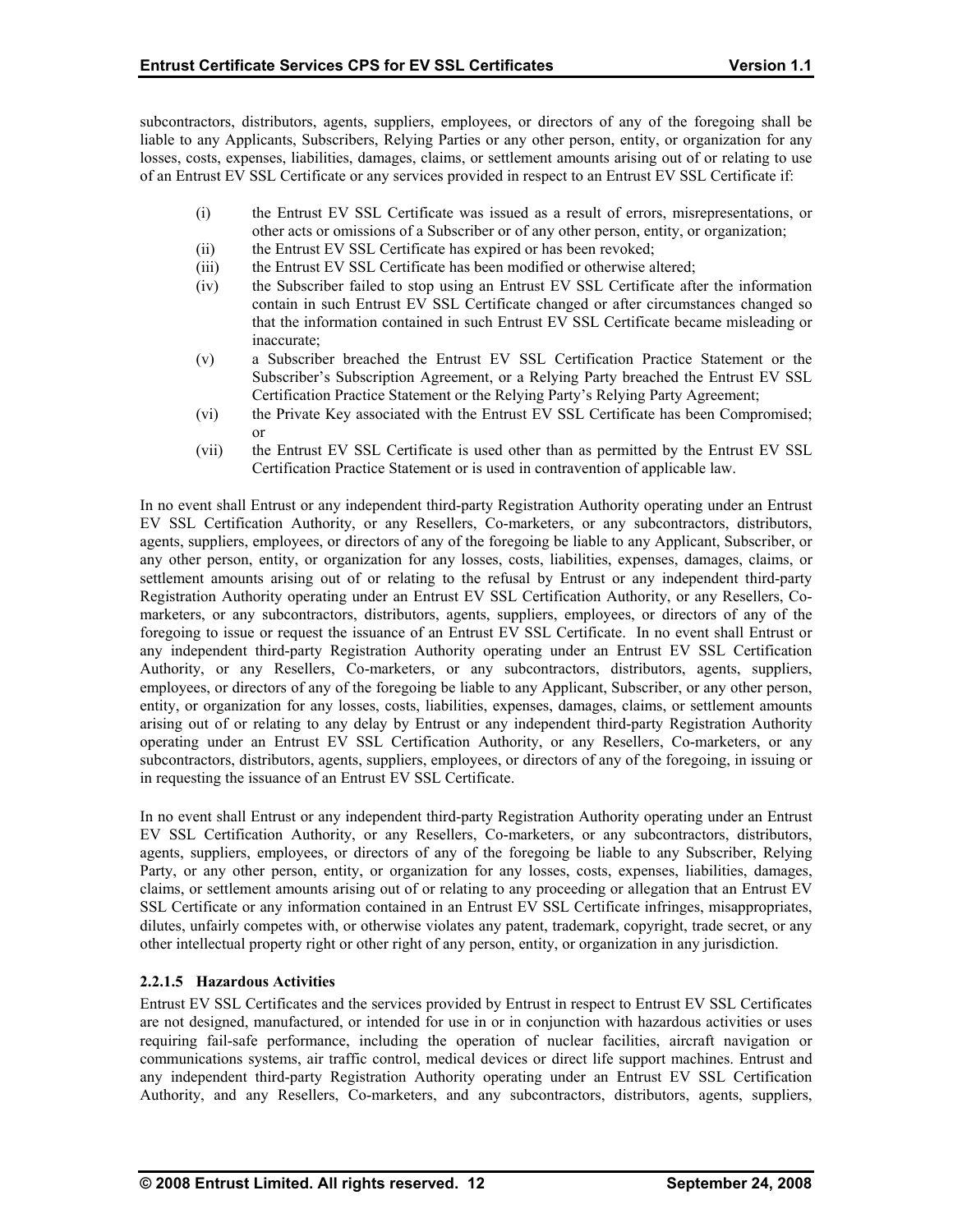<span id="page-18-0"></span>employees, or directors of any of the foregoing specifically disclaim any and all representations, warranties, and conditions with respect to such uses, whether express, implied, statutory, by usage of trade, or otherwise.

# **2.2.2 RA Liability**

The same liability provisions that apply in Section 2.2.1 with respect to Entrust EV SSL Certification Authorities shall apply with respect to Entrust-operated Registration Authorities and independent thirdparty Registration Authorities operating under Entrust EV SSL Certification Authorities and all Resellers, Co-marketers and all subcontractors, distributors, agents, suppliers, employees, and directors of any of the foregoing.

### **2.3 Financial Responsibility**

Subscribers and Relying Parties shall be responsible for the financial consequences to such Subscribers, Relying Parties, and to any other persons, entities, or organizations for any transactions in which such Subscribers or Relying Parties participate and which use Entrust EV SSL Certificates or any services provided in respect to Entrust EV SSL Certificates. Entrust makes no representations and gives no warranties or conditions regarding the financial efficacy of any transaction completed utilizing an Entrust EV SSL Certificate or any services provided in respect to Entrust EV SSL Certificates and neither Entrust nor any independent third-party Registration Authority operating under an Entrust EV SSL Certification Authority, nor any Resellers, Co-marketers, nor any subcontractors, distributors, agents, suppliers, employees, or directors of any of the foregoing shall have any liability except as explicitly set forth herein in respect to the use of or reliance on an Entrust EV SSL Certificate or any services provided in respect to Entrust EV SSL Certificates.

### **2.3.1 Indemnification by Relying Parties**

RELYING PARTIES SHALL INDEMNIFY AND HOLD ENTRUST AND ALL INDEPENDENT THIRD-PARTY REGISTRATION AUTHORITIES OPERATING UNDER AN ENTRUST EV SSL CERTIFICATION AUTHORITY, AND ALL RESELLERS, CO-MARKETERS, AND ALL SUBCONTRACTORS, DISTRIBUTORS, AGENTS, SUPPLIERS, EMPLOYEES, AND DIRECTORS OF ANY OF THE FOREGOING (COLLECTIVELY, THE "INDEMNIFIED PARTIES") HARMLESS FROM AND AGAINST ANY AND ALL LIABILITIES, LOSSES, COSTS, EXPENSES, DAMAGES, CLAIMS, AND SETTLEMENT AMOUNTS (INCLUDING REASONABLE ATTORNEY'S FEES, COURT COSTS, AND EXPERT'S FEES) ARISING OUT OF OR RELATING TO ANY USE OR RELIANCE BY A RELYING PARTY ON ANY ENTRUST EV SSL CERTIFICATE OR ANY SERVICE PROVIDED IN RESPECT TO ENTRUST EV SSL CERTIFICATES, INCLUDING (I) LACK OF PROPER VALIDATION OF AN ENTRUST EV SSL CERTIFICATE BY A RELYING PARTY, (II) RELIANCE BY THE RELYING PARTY ON AN EXPIRED OR REVOKED ENTRUST EV SSL CERTIFICATE, (III) USE OF AN ENTRUST EV SSL CERTIFICATE OTHER THAN AS PERMITTED BY THE ENTRUST EV SSL CERTIFICATION PRACTICE STATEMENT, THE SUBSCRIPTION AGREEMENT, ANY RELYING PARTY AGREEMENT, AND APPLICABLE LAW, (IV) FAILURE BY A RELYING PARTY TO EXERCISE REASONABLE JUDGMENT IN THE CIRCUMSTANCES IN RELYING ON AN ENTRUST EV SSL CERTIFICATE, OR (V) ANY CLAIM OR ALLEGATION THAT THE RELIANCE BY A RELYING PARTY ON AN ENTRUST EV SSL CERTIFICATE OR THE INFORMATION CONTAINED IN AN ENTRUST EV SSL CERTIFICATE INFRINGES, MISAPPROPRIATES, DILUTES, UNFAIRLY COMPETES WITH, OR OTHERWISE VIOLATES THE RIGHTS INCLUDING INTELLECTUAL PROPERTY RIGHTS OR ANY OTHER RIGHTS OF ANYONE IN ANY JURISDICTION. NOTWITHSTANDING THE FOREGOING, RELYING PARTIES SHALL NOT BE OBLIGATED TO PROVIDE ANY INDEMNIFICATION TO AN INDEMNIFIED PARTY IN RESPECT TO ANY LIABILITIES, LOSSES, COSTS, EXPENSES, DAMAGES, CLAIMS, AND SETTLEMENT AMOUNTS (INCLUDING REASONABLE ATTORNEY'S FEES, COURT COSTS AND EXPERT'S FEES) TO THE EXTENT THAT SUCH LIABILITIES, LOSSES, COSTS, EXPENSES, DAMAGES, CLAIMS, AND SETTLEMENT AMOUNTS (INCLUDING REASONABLE ATTORNEY'S FEES, COURT COSTS, AND EXPERT'S FEES) ARISE OUT OF OR RELATE TO ANY WILLFUL MISCONDUCT BY SUCH INDEMNIFIED PARTY.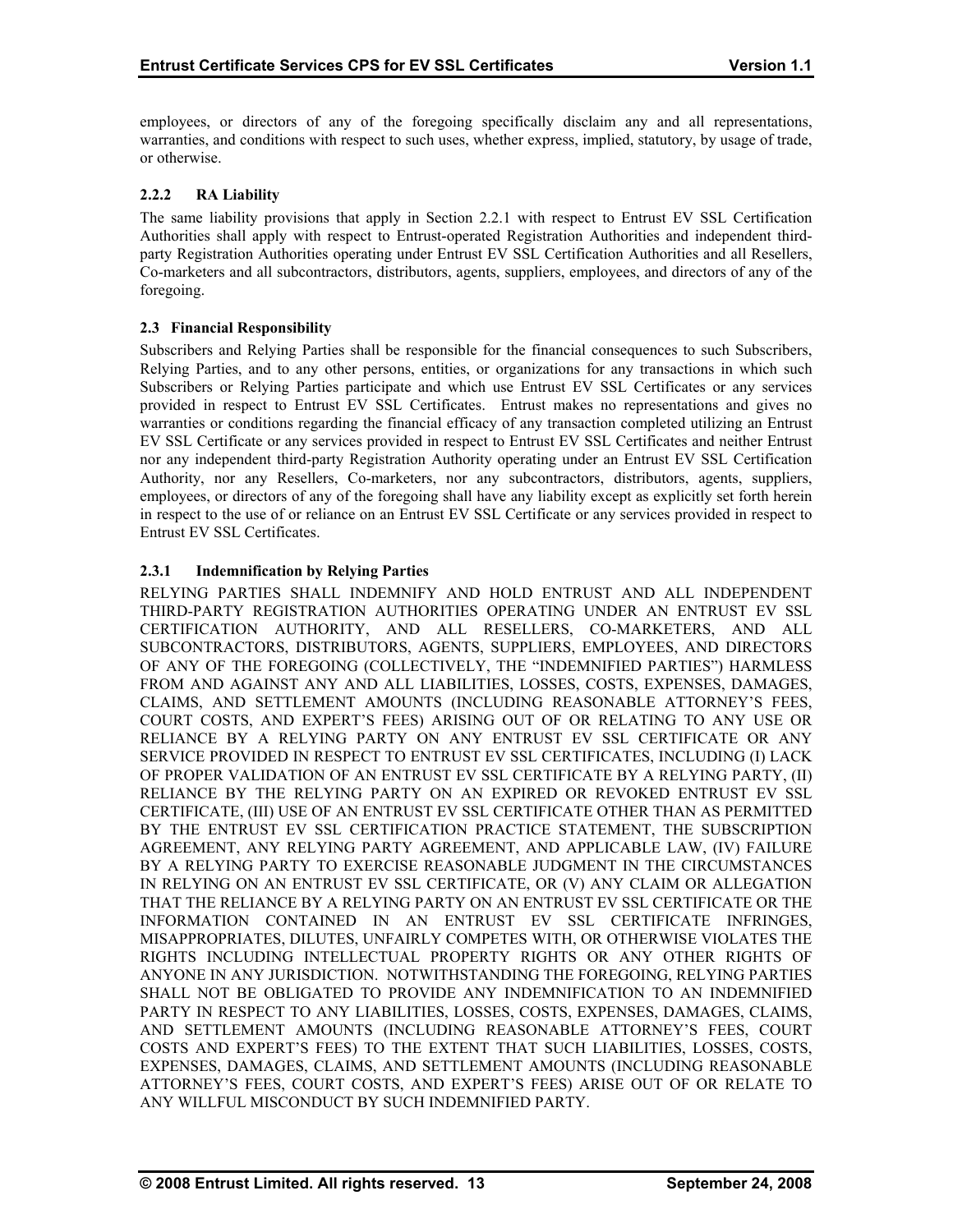# <span id="page-19-0"></span>**2.3.1.1 Indemnification by Subscribers**

SUBSCRIBERS SHALL INDEMNIFY AND HOLD ENTRUST AND ALL INDEPENDENT THIRD-PARTY REGISTRATION AUTHORITIES OPERATING UNDER AN ENTRUST EV SSL CERTIFICATION AUTHORITY, AND ALL RESELLERS, CO-MARKETERS, AND ALL SUBCONTRACTORS, DISTRIBUTORS, AGENTS, SUPPLIERS, EMPLOYEES, OR DIRECTORS OF ANY OF THE FOREGOING (COLLECTIVELY, THE "INDEMNIFIED PARTIES") HARMLESS FROM AND AGAINST ANY AND ALL LIABILITIES, LOSSES, COSTS, EXPENSES, DAMAGES, CLAIMS, AND SETTLEMENT AMOUNTS (INCLUDING REASONABLE ATTORNEY'S FEES, COURT COSTS, AND EXPERT'S FEES) ARISING OUT OF OR RELATING TO ANY RELIANCE BY A RELYING PARTY ON ANY ENTRUST EV SSL CERTIFICATE OR ANY SERVICE PROVIDED IN RESPECT TO ENTRUST EV SSL CERTIFICATES, INCLUDING ANY (I) ERROR, MISREPRESENTATION OR OMISSION MADE BY A SUBSCRIBER IN USING OR APPLYING FOR AN ENTRUST EV SSL CERTIFICATE, (II) MODIFICATION MADE BY A SUBSCRIBER TO THE INFORMATION CONTAINED IN AN ENTRUST EV SSL CERTIFICATE, (III) USE OF AN ENTRUST EV SSL CERTIFICATE OTHER THAN AS PERMITTED BY THE ENTRUST EV SSL CERTIFICATION PRACTICE STATEMENT, THE SUBSCRIPTION AGREEMENT, ANY RELYING PARTY AGREEMENT, AND APPLICABLE LAW, (IV) FAILURE BY A SUBSCRIBER TO TAKE THE NECESSARY PRECAUTIONS TO PREVENT LOSS, DISCLOSURE, COMPROMISE OR UNAUTHORIZED USE OF THE PRIVATE KEY CORRESPONDING TO THE PUBLIC KEY IN SUCH SUBSCRIBER'S ENTRUST EV SSL CERTIFICATE, OR (V) ALLEGATION THAT THE USE OF A SUBSCRIBER'S ENTRUST EV SSL CERTIFICATE OR THE INFORMATION CONTAINED IN A SUBSCRIBER'S ENTRUST EV SSL CERTIFICATE INFRINGES, MISAPPROPRIATES, DILUTES, UNFAIRLY COMPETES WITH, OR OTHERWISE VIOLATES THE RIGHTS INCLUDING INTELLECTUAL PROPERTY RIGHTS OR ANY OTHER RIGHTS OF ANYONE IN ANY JURISDICTION. NOTWITHSTANDING THE FOREGOING, A SUBSCRIBER SHALL NOT BE OBLIGATED TO PROVIDE ANY INDEMNIFICATION TO AN INDEMNIFIED PARTY IN RESPECT TO ANY LIABILITIES, LOSSES, COSTS, EXPENSES, DAMAGES, CLAIMS, AND SETTLEMENT AMOUNTS (INCLUDING REASONABLE ATTORNEY'S FEES, COURT COSTS AND EXPERTS FEES) TO THE EXTENT THAT SUCH LIABILITIES, LOSSES, COSTS, EXPENSES, DAMAGES, CLAIMS, AND SETTLEMENT AMOUNTS (INCLUDING REASONABLE ATTORNEY'S FEES, COURT COSTS, AND EXPERT'S FEES) ARISE OUT OF OR RELATE TO ANY WILLFUL MISCONDUCT BY SUCH INDEMNIFIED PARTY.

# **2.3.2 Fiduciary Relationships**

Agreement, or any Relying Party Agreement shall be deemed to constitute either Entrust or any independent third-party Registration Authority operating under an Entrust EV SSL Certification Authority, or any Resellers, Co-marketers, or any subcontractors, distributors, agents, suppliers, employees, or Nothing contained in this Entrust EV SSL Certification Practice Statement, or in any Subscription directors of any of the foregoing, the fiduciary, partner, agent, trustee, or legal representative of any Applicant, Subscriber, Relying Party or any other person, entity, or organization or to create any fiduciary relationship between either Entrust or any independent third-party Registration Authority operating under an Entrust EV SSL Certification Authority, or any Resellers, Co-marketers, or any subcontractors, distributors, agents, suppliers, employees, or directors of any of the foregoing and any Subscriber, Applicant, Relying Party or any other person, entity, or organization, for any purpose whatsoever. Nothing in the Entrust EV SSL Certification Practice Statement, or in any Subscription Agreement or any Relying Party Agreement shall confer on any Subscriber, Applicant, Relying Party, or any other third party, any authority to act for, bind, or create or assume any obligation or responsibility, or make any representation on behalf of Entrust or any independent third-party Registration Authority operating under an Entrust EV SSL Certification Authority, or any Resellers, Co-marketers, or any subcontractors, distributors, agents, suppliers, employees, or directors of any of the foregoing.

# **2.3.3 Administrative Processes**

No Stipulation.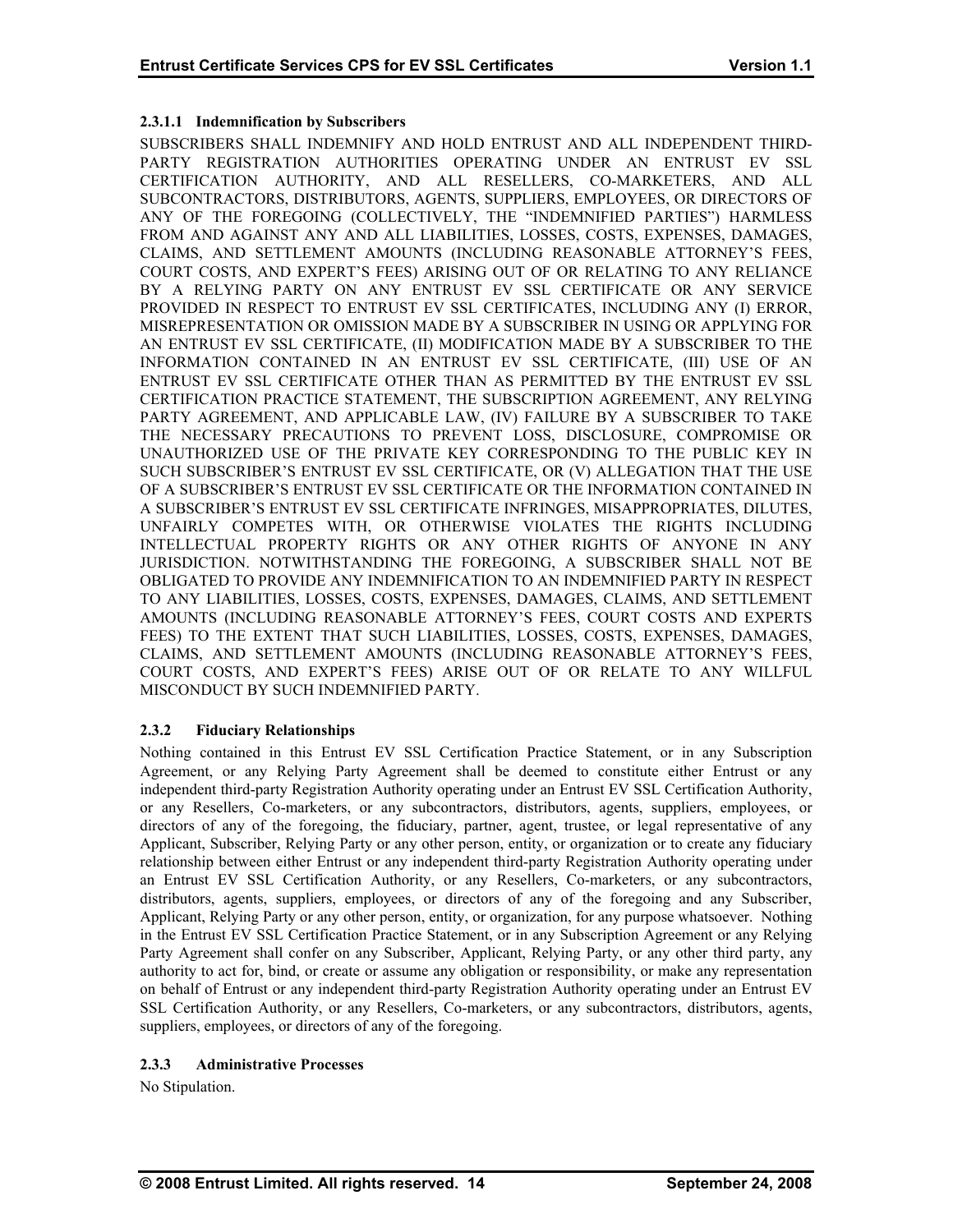#### <span id="page-20-0"></span>**2.4 Interpretation and Enforcement**

### **2.4.1 Governing Law**

The laws of the Province of Ontario, Canada, excluding its conflict of laws rules, shall govern the construction, validity, interpretation, enforceability and performance of the Entrust EV SSL Certification Practice Statement, all Subscription Agreements and all Relying Party Agreements. The application of the United Nations Convention on Contracts for the International Sale of Goods to the Entrust EV SSL Certification Practice Statement, any Subscription Agreements, and any Relying Party Agreements is expressly excluded. Any dispute arising out of or in respect to the Entrust EV SSL Certification Practice Statement, any Subscription Agreement, any Relying Party Agreement, or in respect to any Entrust EV SSL Certificates or any services provided in respect to any Entrust EV SSL Certificates that is not resolved by alternative dispute resolution, shall be brought in the provincial or federal courts sitting in Ottawa, Ontario, and each person, entity, or organization hereby agrees that such courts shall have personal and exclusive jurisdiction over such disputes. In the event that any matter is brought in a provincial or federal court, Applicants, Subscribers, and Relying Parties waive any right that such Applicants, Subscribers, and Relying Parties may have to a jury trial.

### **2.4.1.1 Force Majeure**

Certification Authority, nor any Resellers, Co-marketers, nor any subcontractors, distributors, agents, suppliers, employees, or directors of any of the foregoing shall be in default hereunder or liable for any losses, costs, expenses, liabilities, damages, claims, or settlement amounts arising out of or related to Neither Entrust nor any independent third-party Registration Authority operating under an Entrust EV SSL delays in performance or from failure to perform or comply with the terms of the Entrust EV SSL Certification Practice Statement, any Subscription Agreement, or any Relying Party Agreement due to any causes beyond its reasonable control, which causes include acts of God or the public enemy, riots and insurrections, war, accidents, fire, strikes and other labor difficulties (whether or not Entrust is in a position to concede to such demands), embargoes, judicial action, failure or default of any superior certification authority, lack of or inability to obtain export permits or approvals, necessary labor, materials, energy, utilities, components or machinery, acts of civil or military authorities.

#### **2.4.1.2 Interpretation**

this Entrust EV SSL Certification Practice Statement. As used in this Entrust EV SSL Certification Practice Statement, neutral pronouns and any variations thereof shall be deemed to include the feminine and masculine and all terms used in the singular shall be deemed to include the plural, and vice versa, as All references in this Entrust EV SSL Certification Practice Statement to "Sections" refer to the sections of the context may require. The words "hereof", "herein", and "hereunder" and other words of similar import refer to this Entrust EV SSL Certification Practice Statement as a whole, as the same may from time to time be amended or supplemented, and not to any subdivision contained in this Entrust EV SSL Certification Practice Statement. The word "including" when used herein is not intended to be exclusive and means "including, without limitation."

# **2.4.2 Severability, Survival, Merger, Notice**

# **2.4.2.1 Severability**

Whenever possible, each provision of the Entrust EV SSL Certification Practice Statement, any Subscription Agreements, and any Relying Party Agreements shall be interpreted in such a manner as to be effective and valid under applicable law. If the application of any provision of the Entrust EV SSL Certification Practice Statement, any Subscription Agreements, or any Relying Party Agreements or any portion thereof to any particular facts or circumstances shall be held to be invalid or unenforceable by an arbitrator or court of competent jurisdiction, then (i) the validity and enforceability of such provision as applied to any other particular facts or circumstances and the validity of other provisions of the Entrust EV SSL Certification Practice Statement, any Subscription Agreements, or any Relying Party Agreements shall not in any way be affected or impaired thereby, and (ii) such provision shall be enforced to the maximum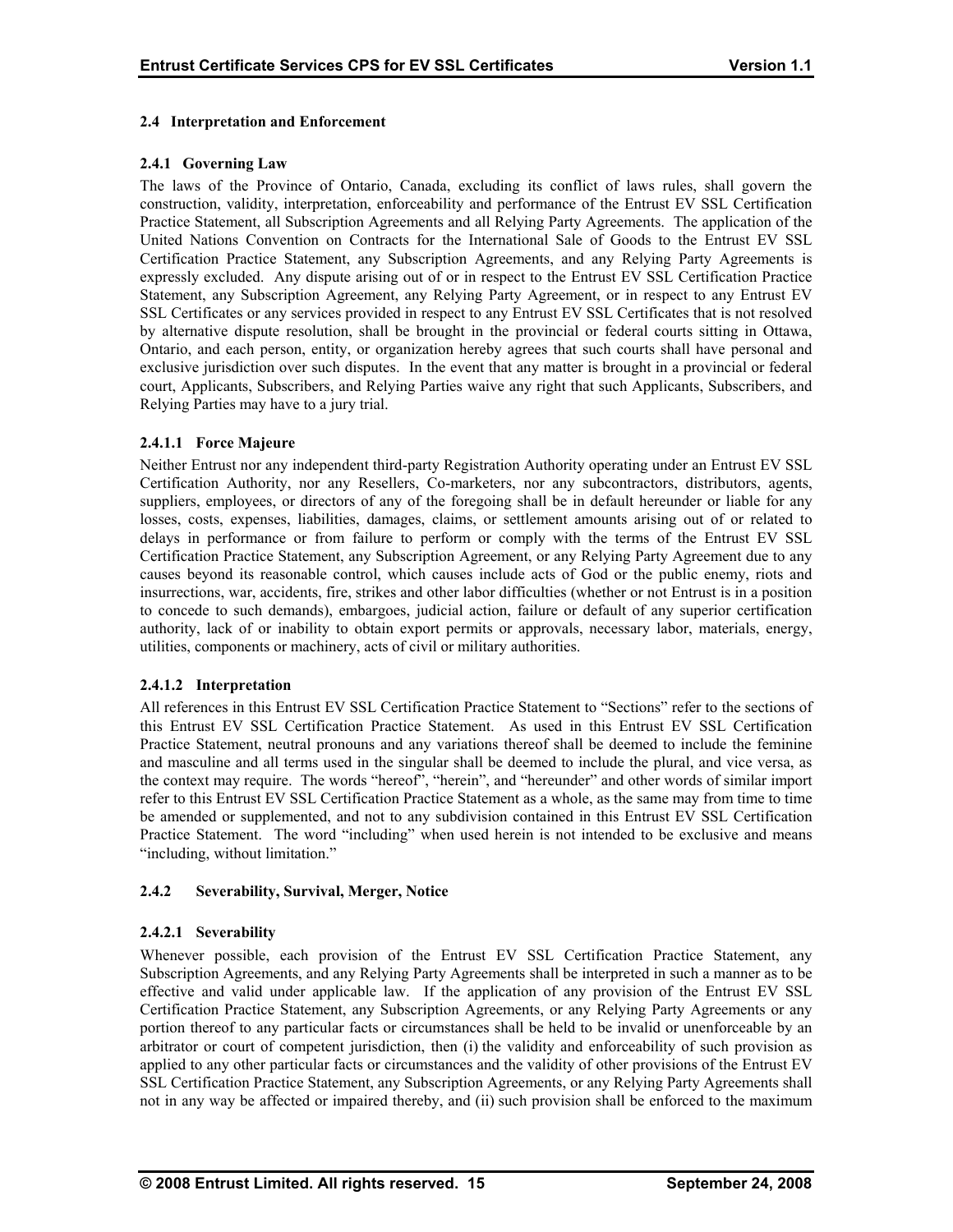extent possible so as to effect its intent and it shall be reformed without further action to the extent necessary to make such provision valid and enforceable.

**FOR GREATER CERTAINTY, IT IS EXPRESSLY UNDERSTOOD AND AGREED THAT EVERY PROVISION OF THE ENTRUST EV SSL CERTIFICATION PRACTICE STATEMENT, ANY SUBSCRIPTION AGREEMENTS, OR ANY RELYING PARTY AGREEMENTS THAT DEAL WITH (I) LIMITATION OF LIABILITY OR DAMAGES, (II) DISCLAIMERS OF REPRESENTATIONS, WARRANTIES, CONDITIONS, OR LIABILITIES, OR (III) INDEMNIFICATION, IS EXPRESSLY INTENDED TO BE SEVERABLE FROM ANY OTHER PROVISIONS OF THE ENTRUST EV SSL CERTIFICATION PRACTICE STATEMENT, ANY SUBSCRIPTION AGREEMENTS, OR ANY RELYING PARTY AGREEMENTS AND SHALL BE SO INTERPRETED AND ENFORCED.** 

# **2.4.2.2 Survival**

3.1.5, 3.1.6, 4.6 and 8.2 shall survive termination or expiration of the Entrust EV SSL Certification Practice Statement, any Subscription Agreements, and any Relying Party Agreements. All references to sections that survive termination of the Entrust EV SSL Certification Practice Statement, any Subscription The provisions of the section entitled "Definitions" and sections 2.1.3.1, 2.1.4.1, 2.2, 2.3, 2.4, 2.8, 2.9, Agreements, and any Relying Party Agreements, shall include all sub-sections of such sections. All payment obligations shall survive any termination or expiration of the Entrust EV SSL Certification Practice Statement, any Subscription Agreements, and any Relying Party Agreements.

# **2.4.2.3 Merger**

Agreements state all of the rights and obligations of Entrust, any independent third-party Registration Authorities operating under an Entrust EV SSL Certification Authority, any Resellers, Co-marketers, and any subcontractors, distributors, agents, suppliers, employees, or directors of any of the foregoing, and any The Entrust EV SSL Certification Practice Statement, the Subscription Agreements, and the Relying Party Applicant, Subscriber, or Relying Party and any other persons, entities, or organizations in respect to the subject matter hereof and thereof and such rights and obligations shall not be augmented or derogated by any prior agreements, communications, or understandings of any nature whatsoever whether oral or written. The rights and obligations of Entrust, any independent third-party Registration Authorities operating under an Entrust EV SSL Certification Authority, any Resellers, Co-marketers, and any subcontractors, distributors, agents, suppliers, employees, and directors of any of the foregoing may not be modified or waived orally and may be modified only in a writing signed or authenticated by a duly authorized representative of Entrust.

# **2.4.2.4 Conflict of Provisions**

and any express written agreement between Entrust or an independent third-party Registration Authority operating under an Entrust EV SSL Certification Authority and a Subscriber or Relying Party, with respect to Entrust EV SSL Certificates or any services provided in respect to Entrust EV SSL Certificates, such In the event of a conflict between the provisions of the Entrust EV SSL Certification Practice Statement other express written agreement shall take precedence. In the event of any inconsistency between the provisions of this Entrust EV SSL Certification Practice Statement and the provisions of any Subscription Agreement or any Relying Party Agreement, the terms and conditions of this Entrust EV SSL Certification Practice Statement shall govern.

# **2.4.2.5 Waiver**

Practice Statement, a Subscription Agreement with Entrust, or a Relying Party Agreement with Entrust or the failure of Entrust to require, at any time, performance by any Applicant, Subscriber, Relying Party or any other person, entity, or organization of any of the provisions of this Entrust EV SSL Certification The failure of Entrust to enforce, at any time, any of the provisions of this Entrust EV SSL Certification Practice Statement, a Subscription Agreement with Entrust, or a Relying Party Agreement with Entrust, shall in no way be construed to be a present or future waiver of such provisions, nor in any way affect the ability of Entrust to enforce each and every such provision thereafter. The express waiver by Entrust of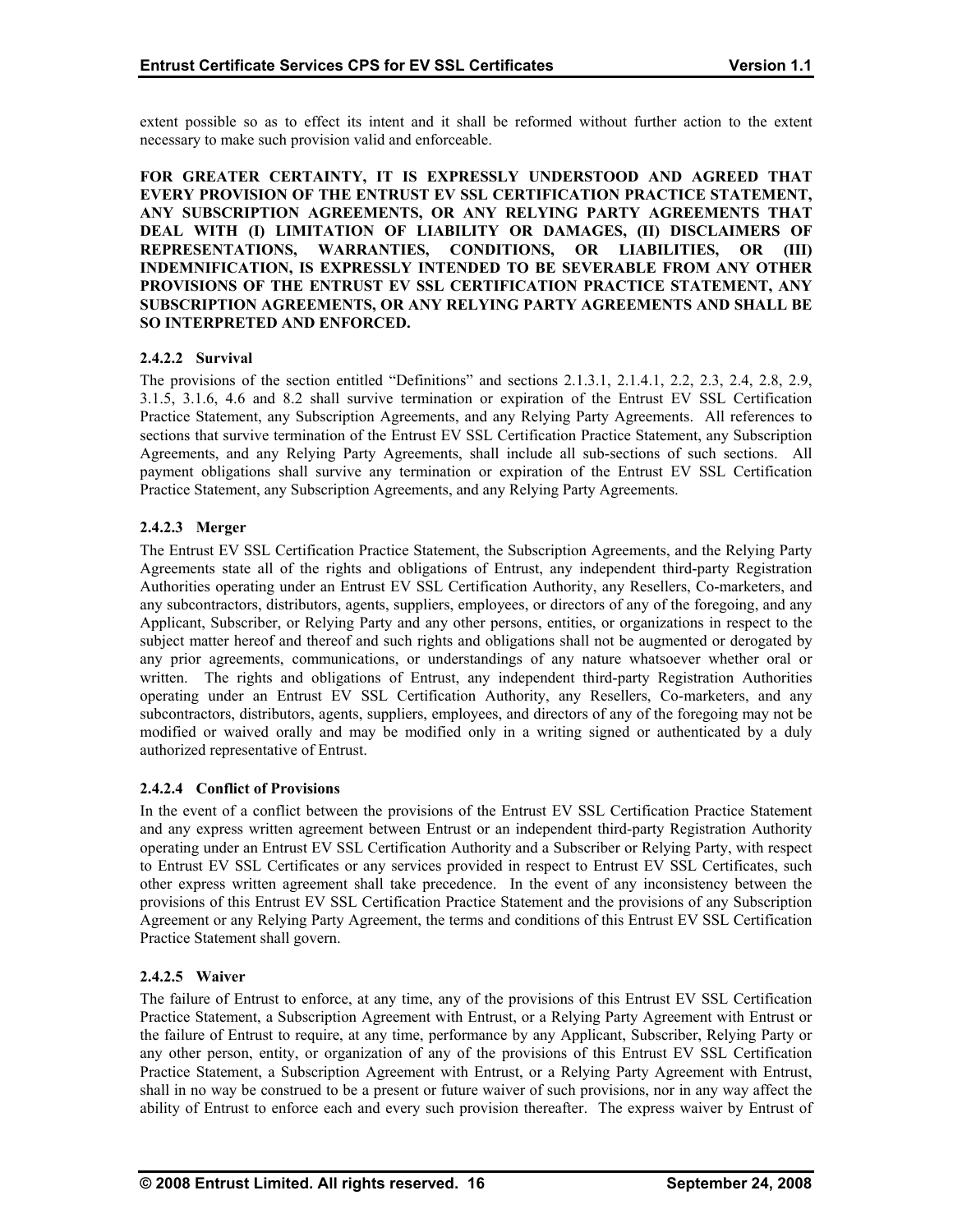any provision, condition, or requirement of this Entrust EV SSL Certification Practice Statement, a Subscription Agreement with Entrust, or a Relying Party Agreement with Entrust shall not constitute a waiver of any future obligation to comply with such provision, condition, or requirement. The failure of an independent third-party Registration Authority or Reseller operating under an Entrust EV SSL Certification Authority ("Registration Authority") to enforce, at any time, any of the provisions of a this Entrust EV SSL Certification Practice Statement, any Subscription Agreement with such Registration Authority, or any Relying Party Agreement with such Registration Authority or the failure to require by such Registration Authority, at any time, performance by any Applicant, Subscriber, Relying Party or any other person, entity, or organization of this Entrust EV SSL Certification Practice Statement, any Subscription Agreement with such Registration Authority, or any Relying Party Agreement with such Registration Authority shall in no way be construed to be a present or future waiver of such provisions, nor in any way affect the ability of such Registration Authority to enforce each and every such provision thereafter. The express waiver by a Registration Authority of any provision, condition, or requirement of a Subscription Agreement with such Registration Authority or a Relying Party Agreement with such Registration Authority shall not constitute a waiver of any future obligation to comply with such provision, condition, or requirement.

### **2.4.2.6 Notice**

Any notice to be given by a Subscriber, Applicant, or Relying Party to Entrust under this Entrust EV SSL Certification Practice Statement, a Subscription Agreement, or a Relying Party Agreement shall be given in writing to the address specified in Section 1.4 by prepaid receipted mail, facsimile, or overnight courier, and shall be effective as follows (i) in the case of facsimile or courier, on the next Business Day, and (ii) in the case of receipted mail, five (5) Business Days following the date of deposit in the mail. Any notice to be given by Entrust under the Entrust EV SSL Certification Practice Statement, any Subscription Agreement, or any Relying Party Agreement shall be given by email or by facsimile or courier to the last address, email address or facsimile number for the Subscriber on file with Entrust. In the event of notice by email, the notice shall become effective on the next Business Day. In the event of notice by prepaid receipted mail, facsimile, or overnight courier, notice shall become effective as specified in (i) or (ii), depending on the means of notice utilized.

#### **2.4.2.7 Assignment**

Statement, any Subscription Agreement, or any Relying Party Agreement are personal to the Applicant, Subscriber, or Relying Party that entered into the Subscription Agreement or Relying Party Agreement and cannot be assigned, sold, transferred, or otherwise disposed of, whether voluntarily, involuntarily, by Entrust EV SSL Certificates and the rights granted under the Entrust EV SSL Certification Practice operation of law, or otherwise, without the prior written consent of Entrust or the Registration Authority under an Entrust EV SSL Certification Authority with which such Applicant, Subscriber, or Relying Party has contracted. Any attempted assignment or transfer without such consent shall be void and shall automatically terminate such Applicant's, Subscriber's or Relying Party's rights under the Entrust EV SSL Certification Practice Statement, any Subscription Agreement, or any Relying Party Agreement. Entrust may assign, sell, transfer, or otherwise dispose of the Entrust EV SSL Certification Practice Statement, any Subscription Agreements, or any Relying Party Agreements together with all of its rights and obligations under the Entrust EV SSL Certification Practice Statement, any Subscription Agreements, and any Relying Party Agreements (i) to an Affiliate, or (ii) as part of a sale, merger, or other transfer of all or substantially all the assets or stock of the business of Entrust to which the Entrust EV SSL Certification Practice Statement, the Subscription Agreements, and Relying Party Agreements relate. Subject to the foregoing limits, this Agreement shall be binding upon and shall inure to the benefit of permitted successors and assigns of Entrust, any third-party Registration Authorities operating under the Entrust Certification Authorities, Applicants, Subscribers, and Relying Parties, as the case may be.

#### **2.4.3 Dispute Resolution Procedures**

operating under the Entrust Certification Authorities, or a Relying Party and Entrust or any third-party Registration Authorities operating under the Entrust Certification Authorities, shall be submitted to Any disputes between a Subscriber or an Applicant and Entrust or any third-party Registration Authorities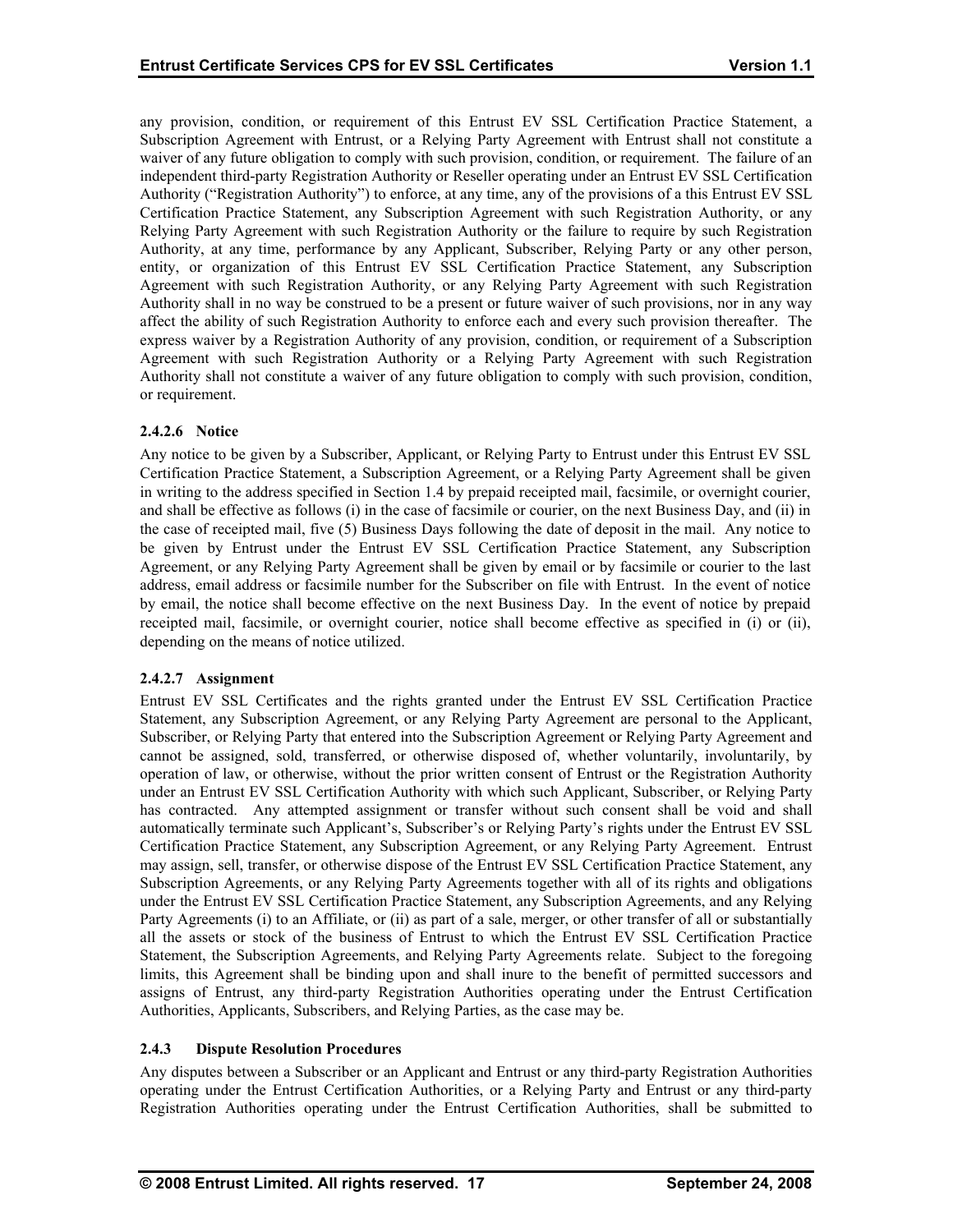<span id="page-23-0"></span>mediation in accordance with the Commercial Mediation Rules of the American Arbitration Association which shall take place in English in Ottawa, Ontario. In the event that a resolution to such dispute cannot be achieved through mediation within thirty (30) days, the dispute shall be submitted to binding arbitration. The arbitrator shall have the right to decide all questions of arbitrability. The dispute shall be finally settled by arbitration in accordance with the rules of the American Arbitration Association, as modified by this provision. Such arbitration shall take place in English in Ottawa, Ontario, before a sole arbitrator appointed by the American Arbitration Association (AAA) who shall be appointed by the AAA from its Technology Panel and shall be reasonably knowledgeable in electronic commerce disputes. The arbitrator shall apply the laws of the Province of Ontario, without regard to its conflict of laws provisions, and shall render a written decision within thirty (30) days from the date of close of the arbitration hearing, but no more than one (1) year from the date that the matter was submitted for arbitration. The decision of the arbitrator shall be binding and conclusive and may be entered in any court of competent jurisdiction. In each arbitration, the prevailing party shall be entitled to an award of all or a portion of its costs in such arbitration, including reasonable attorney's fees actually incurred. Nothing in the Entrust EV SSL Certification Practice Statement, or in any Subscription Agreement, or any Relying Party Agreement shall preclude Entrust or any third-party Registration Authorities operating under the Entrust Certification Authorities from applying to any court of competent jurisdiction for temporary or permanent injunctive relief, without breach of this Section 2.4.3 and without any abridgment of the powers of the arbitrator, with respect to any (i) alleged Compromise that affects the integrity of an Entrust EV SSL Certificate, or (ii) alleged breach of the terms and conditions of the Entrust EV SSL Certification Practice Statement, any Subscription Agreement, or any Relying Party Agreement. The institution of any arbitration or any action shall not relieve an Applicant, Subscriber or Relying Party of its obligations under the Entrust EV SSL Certification Practice Statement, any Subscription Agreement, or any Relying Party Agreement.

# **2.4.3.1 Limitation Period on Arbitrations and Actions**

Certificate or any services provided in respect to an Entrust EV SSL Certificate shall be commenced prior to the end of one (1) year after (i) the expiration or revocation of the Entrust EV SSL Certificate in dispute, or (ii) the date of provision of the disputed service or services in respect to the Entrust EV SSL Certificate Any and all arbitrations or legal actions in respect to a dispute that is related to an Entrust EV SSL in dispute, whichever is sooner. If any arbitration or action in respect to a dispute that is related to an Entrust EV SSL Certificate or any service or services provided in respect to an Entrust EV SSL Certificate is not commenced prior to such time, any party seeking to institute such an arbitration or action shall be barred from commencing or proceeding with such arbitration or action.

# **2.5 Fees**

Entrust Repository. These fees are subject to change, and any such changes shall become effective immediately after posting in the Entrust Repository. The fees for services provided by independent thirdparty Registration Authorities, Resellers and Co-marketers in respect to Entrust EV SSL Certificates are set The fees for services provided by Entrust in respect to Entrust EV SSL Certificates are set forth in the forth on the web sites operated by such Registration Authorities, Resellers and Co-marketers. These fees are subject to change, and any such changes shall become effective immediately after posting in such web sites.

# **2.5.1 Certificate Issuance or Renewal Fees**

Authorities operating under the Entrust Certification Authorities, Resellers, and Co-marketers for the fees charged by such Registration Authorities, Resellers, and Co-marketers. See the Entrust Repository for the fees charged by Entrust. See the web sites operated by Registration

# **2.5.2 Certificate Access Fees**

Authorities operating under the Entrust Certification Authorities, Resellers, and Co-marketers for the fees charged by such Registration Authorities, Resellers, and Co-marketers. See the Entrust Repository for the fees charged by Entrust. See the web sites operated by Registration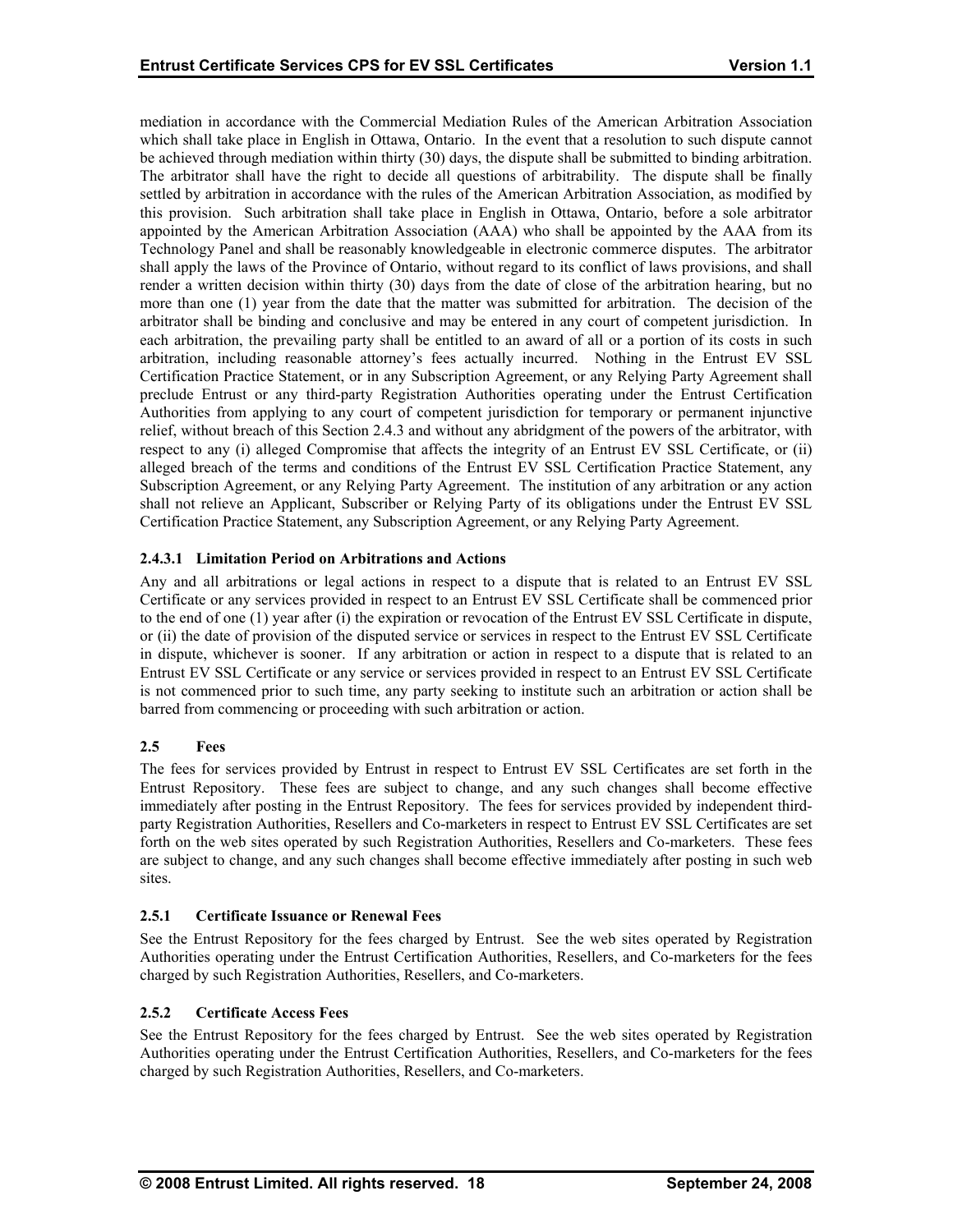# <span id="page-24-0"></span>**2.5.3 Revocation or Status Information Access Fees**

See the Entrust Repository for the fees charged by Entrust. See the web sites operated by Registration Authorities operating under the Entrust Certification Authorities, Resellers, and Co-marketers for the fees charged by such Registration Authorities, Resellers, and Co-marketers.

### **ion 2.5.4 Fees for Other Services such as Policy Informat**

See the Entrust Repository for the fees charged by Entrust. See the web sites operated by Registration Authorities operating under the Entrust Certification Authorities, Resellers, and Co-marketers for the fees charged by such Registration Authorities, Resellers, and Co-marketers.

### **2.5.5 Refund Policy**

Neither Entrust nor any Registration Authorities operating under the Entrust Certification Authorities nor any Resellers or Co-Marketers provide any refunds for Entrust EV SSL Certificates or services provided in respect to Entrust EV SSL Certificates.

# **positories 2.6 Publication and Re**

Authorities, and third-party Registration Authorities operating under the Entrust EV SSL Certification Authorities. The Entrust EV SSL Certification Practice Statement and various other related information is published in the Entrust Repository. The Entrust EV SSL Certification Practice Statement is also available Entrust maintains the Entrust Repository to store various information related to Entrust EV SSL Certificates and the operation of Entrust EV SSL Certification Authorities, Entrust Registration from Entrust in hard copy upon request.

### **2.6.1 Publication of CA Information**

The following Entrust EV SSL Certificate information is published in the Entrust Repository:

- (i) the Entrust EV SSL Certification Practice Statement;
- (ii) information and agreements regarding the subscription for and reliance on Entrust EV SSL Certificates; and
- (iii) revocations of Entrust EV SSL Certificates performed by an Entrust EV SSL Certification Authority, published in a Certificate Revocation List (CRL).

The data formats used for Entrust EV SSL Certificates and for Certificate Revocation Lists in the Entrust Repository are in accordance with the associated definitions in Section 7.

#### **2.6.2 Frequency of Publication**

The Entrust EV SSL Certification Practice Statement may be re-issued and published in accordance with the policy set forth in Section 8.

#### **2.6.3 Access Controls**

The Entrust EV SSL Certification Practice Statement is published in the Entrust Repository. The Entrust Parties, but may only be modified by the Entrust Policy Authority. EV SSL Certification Practice Statement will be available to all Applicants, Subscribers and Relying

#### **2.6.4 Repositories**

through a web interface and is periodically updated as set forth in this Entrust EV SSL Certification Practice Statement. The Entrust Repositories are the only approved source for CRL and other information about Entrust EV SSL Certificates. The Entrust EV SSL Certification Authorities maintain the Entrust Repositories to allow access to Entrust EV SSL Certificate-related and CRL information. The information in the Entrust Repositories is accessible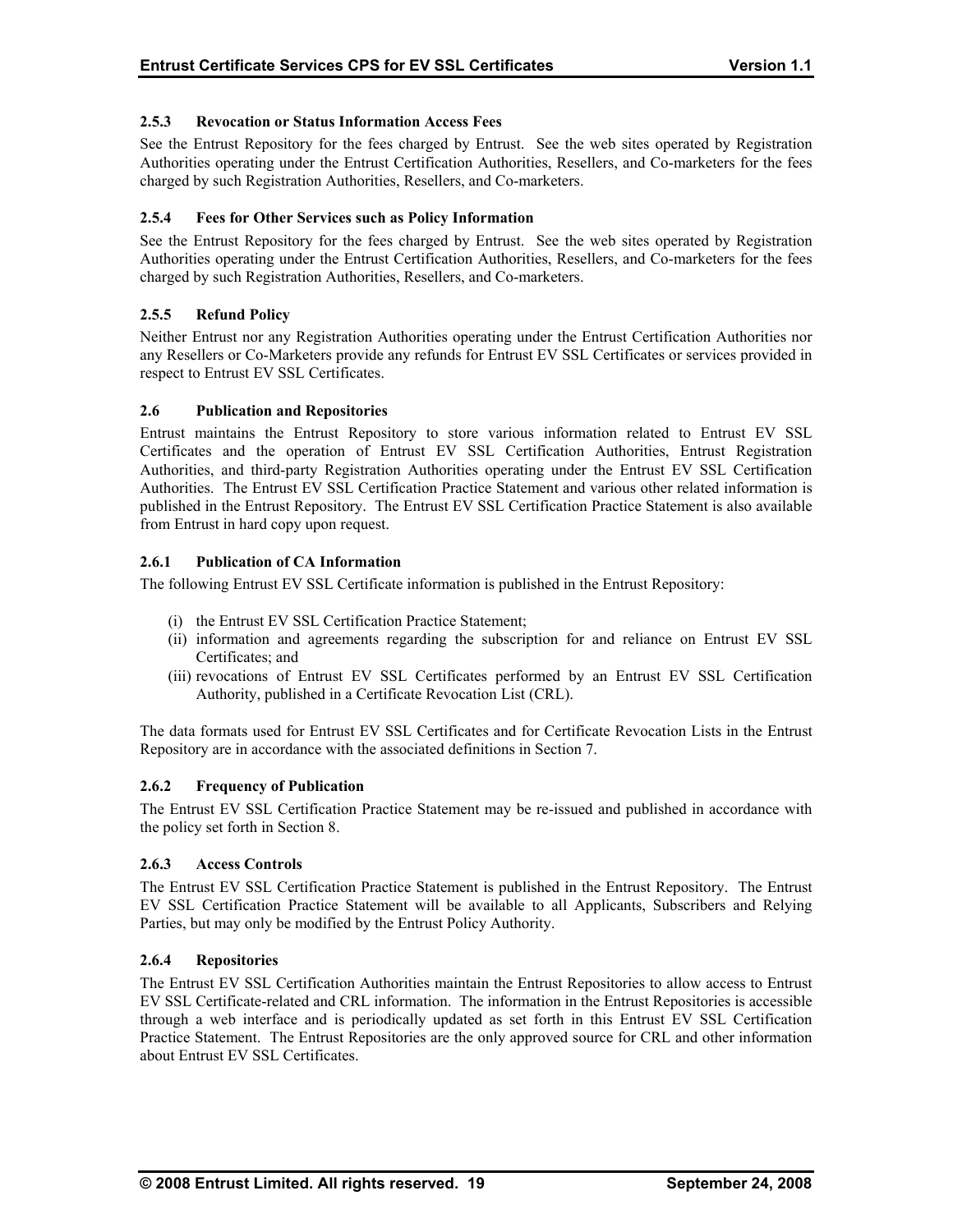# <span id="page-25-0"></span>**2.7 Compliance Audit**

This sub-section describes the stipulations with respect to audit by an independent third party. In addition to these audits, the Entrust EV SSL Certification Authorities strictly control service quality by performing ongoing self audits as prescribed in the Guidelines.

### **2.7.1 Frequency of Entity Compliance Audit**

third-party Registration Authorities operating under the Entrust EV SSL Certification Authorities shall be audited once per calendar year for compliance with the practices and procedures set forth in the Entrust EV SSL Certification Practice Statement. If the results of an audit report recommend remedial action, Entrust Entrust EV SSL Certification Authorities, Entrust-operated Registration Authorities, and independent or the applicable independent third-party Registration Authority shall initiate corrective action within thirty (30) days of receipt of such audit report.

### **2.7.2 Identity/Qualifications of Auditor**

accounting firm with a demonstrated competency in the evaluation of Certification Authorities and Registration Authorities and that meets the requirements of the Guidelines. The compliance audit of Entrust Certification Authorities shall be performed by a certified public

### **2.7.3 Auditor's Relationship to Audited Party**

Certification Authorities, Entrust-operated Registration Authorities, or independent third-party operated Registration Authorities under the Entrust Certification Authorities shall be independent from the entity The certified public accounting firm selected to perform the compliance audit for the Entrust EV SSL being audited.

### **2.7.4 Topics Covered by Audit**

Registration Authorities, or independent third-party operated Registration Authorities under the Entrust Certification Authorities against the policies and procedures set forth in: The compliance audit shall test compliance of Entrust EV SSL Certification Authorities, Entrust-operated

- i. the Entrust EV SSL Certification Practice Statement;
- ii. the WebTrust Program for CAs; and
- iii. the WebTrust EV Program.

#### **2.7. 5 Actions Taken as a Result of Deficiency**

Upon receipt of a compliance audit that identifies any deficiencies, the audited Entrust EV SSL Certification Authority, Entrust-operated Registration Authority, or independent third-party operated Registration Authority under an Entrust EV SSL Certification Authority shall use commercially reasonable efforts to correct any such deficiencies in an expeditious manner.

#### **2.7.6 Communication of Results**

Authorities, to the Entrust Policy Authority, and, in the case of any Entrust-operated Registration Authorities under an Entrust EV SSL Certification Authorities, to the Entrust Policy Authority, and in the case of third-party Registration Authorities operating under an Entrust EV SSL Certification Authority, to The results of all compliance audits shall be communicated, in the case of Entrust EV SSL Certification the operational authority for such Registration Authority.

The results of the most recent compliance audit will be posted to the Repository.

#### **2.8 Confidentiality**

Neither Entrust nor any independent third-party Registration Authorities operating under the Entrust Certification Authorities, nor any Resellers or Co-Marketers shall disclose or sell Applicant or Subscriber names (or other information submitted by an Applicant or Subscriber when applying for an Entrust EV SSL Certificate), except in accordance with this Entrust EV SSL Certification Practice Statement, a Subscription Agreement, or a Relying Party Agreement. Entrust and all independent third-party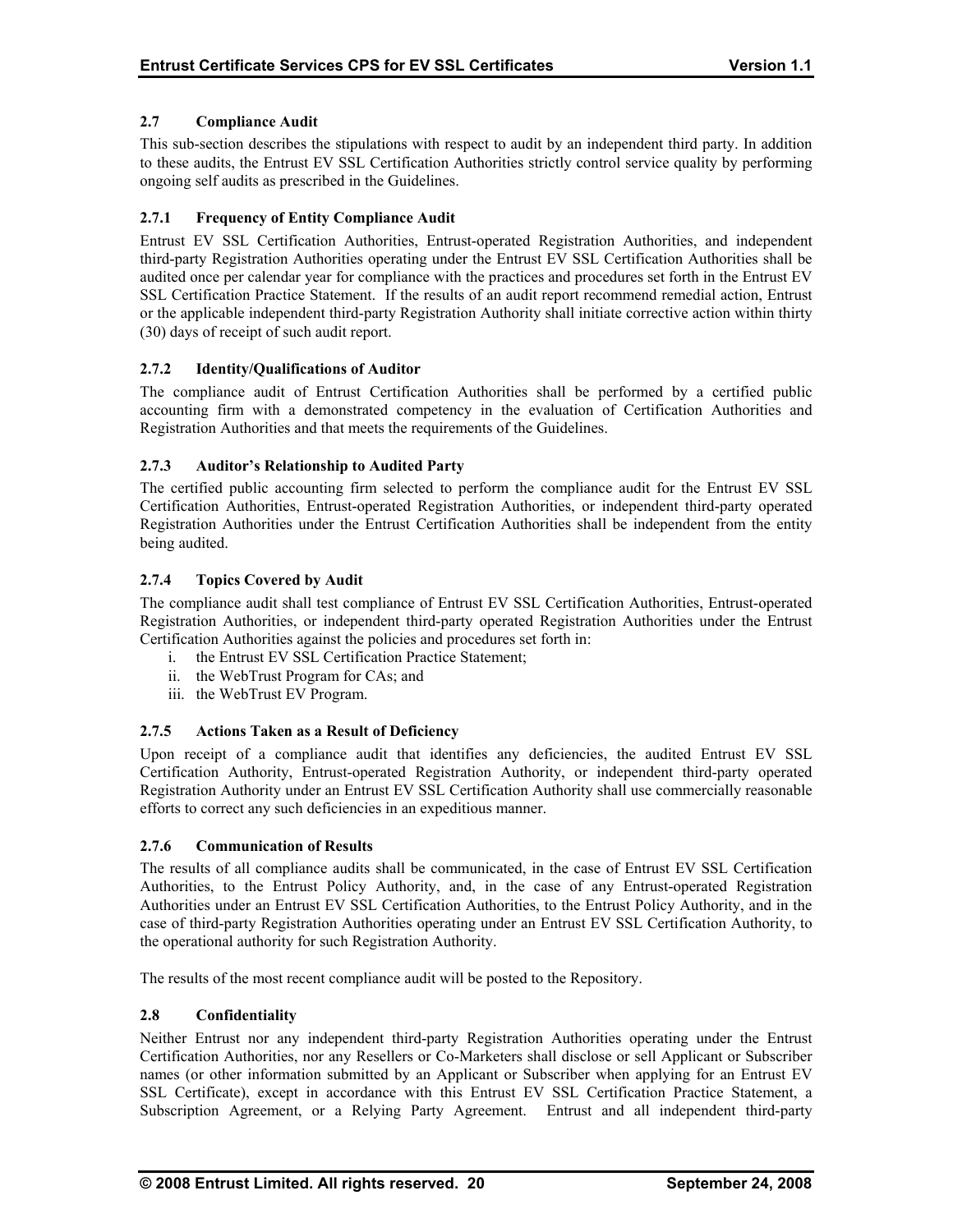<span id="page-26-0"></span>Registration Authorities operating under the Entrust Certification Authorities, and all Resellers and Co-Marketers shall use a commercially reasonable degree of care to prevent such information from being used or disclosed for purposes other than those set forth in the Entrust EV SSL Certification Practice Statement, a Subscription Agreement, or a Relying Party Agreement. Notwithstanding the foregoing, Applicants and Subscribers acknowledge that some of the information supplied with an Entrust EV SSL Certificate Application is incorporated into Entrust EV SSL Certificates and that Entrust and all independent thirdparty Registration Authorities operating under the Entrust Certification Authorities, and all Resellers and Co-Marketers shall be entitled to make such information publicly available.

# **2.8.1 Types of Information to be Kept Confidential**

Registration Authorities under the Entrust Certification Authorities shall be entitled to disclose such information to any subcontractors or agents that are assisting Entrust in the verification of information supplied in Entrust EV SSL Certificate Applications or that are assisting Entrust in the operation of the Information that is supplied by Applicants, Subscribers, or Relying Parties for the subscription for, use of, or reliance upon an Entrust EV SSL Certificate, and which is not included in the information described in Section 2.8.2 below, shall be considered to be confidential. Entrust and independent third-party Entrust EV SSL Certification Authorities or Entrust-operated Registration Authorities. Information considered to be confidential shall not be disclosed unless compelled pursuant to legal, judicial, or administrative proceedings, or otherwise required by law. Entrust and independent third-party Registration Authorities under the Entrust Certification Authorities shall be entitled to disclose information that is considered to be confidential to legal and financial advisors assisting in connection with any such legal, judicial, administrative, or other proceedings required by law, and to potential acquirors, legal counsel, accountants, banks and financing sources and their advisors in connection with mergers, acquisitions, or reorganizations.

# **2.8.2 Types of Information not Considered Confidential**

known through no fault of Entrust, an independent third-party Registration Authority under an Entrust EV SSL Certification Authority, a Reseller, or a Co-marketer, (ii) was rightfully known or becomes rightfully known to Entrust, an independent third-party Registration Authority under the Entrust EV SSL Information that is included in an Entrust EV SSL Certificate or a Certificate Revocation List shall not be considered confidential. Information contained in the Entrust EV SSL Certification Practice Statement shall not be considered confidential. Without limiting the foregoing, information that (i) was or becomes Certification Authority, a Reseller, or a Co-marketer without confidential or proprietary restriction from a source other than the Subscriber, (iii) is independently developed by Entrust, an independent third-party Registration Authority under an Entrust EV SSL Certification Authority, a Reseller, or a Co-marketer, or (iv) is approved by a Subscriber for disclosure, shall not be considered confidential.

# **2.8.3 Disclosure of Certificate Revocation/Suspension Information**

If an Entrust EV SSL Certificate is revoked by an Entrust EV SSL Certification Authority, a serial number will be included in the Certificate Revocation List entry for the revoked Entrust EV SSL Certificate.

# **2.8.4 Release to Law Enforcement Officials**

Entrust, independent third-party Registration Authorities under an Entrust EV SSL Certification Authority, Resellers, and Co-marketers shall have the right to release information that is considered to be confidential to law enforcement officials in compliance with applicable law.

# **2.8.5 Release as Part of Civil Discovery**

Entrust, independent third-party Registration Authorities under an Entrust EV SSL Certification Authority, information. Any such disclosures shall be permissible provided that Entrust, the independent third-party Registration Authority, Reseller, or Co-marketer uses commercially reasonable efforts to obtain a courtentered protective order restricting the use and disclosure of any such information to the extent reasonably Resellers, and Co-marketers may disclose information that is considered confidential during the course of any arbitration, litigation, or any other legal, judicial, or administrative proceeding relating to such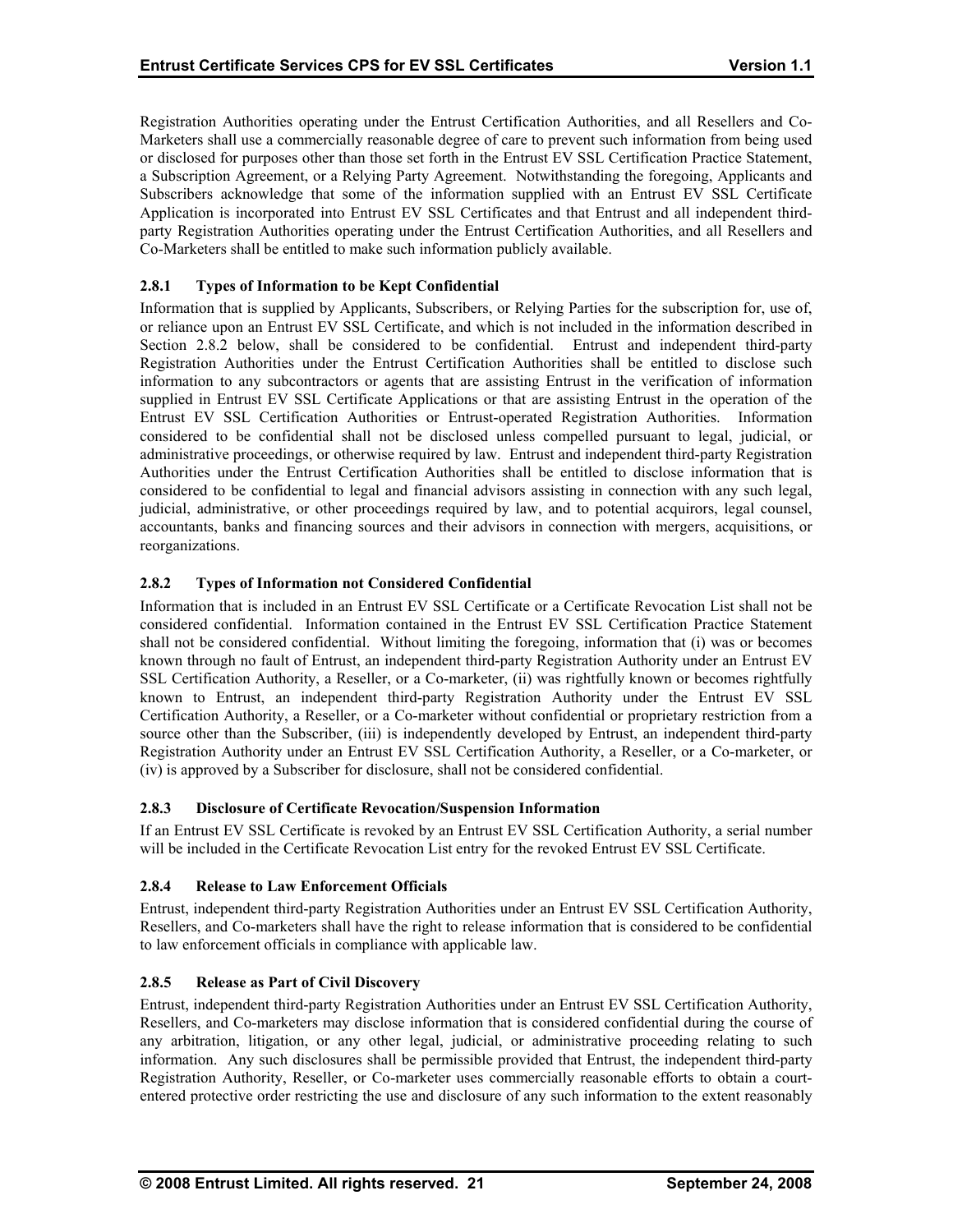<span id="page-27-0"></span>required for the purposes of such arbitration, litigation, or any other legal, judicial, or administrative proceeding.

# **2.8.6 Disclosure Upon Owner's Request**

Entrust, independent third-party Registration Authorities under an Entrust EV SSL Certification Authority, Resellers, and Co-marketers may disclose information provided to Entrust, such Registration Authority, Reseller or Co-marketer, by an Applicant, a Subscriber, or a Relying Party upon request of such Applicant, Subscriber, or Relying Party.

#### **2.8.7 Other Information Release Circumstances**

No stipulation.

### **2.9 Intellectual Property Rights**

Entrust EV SSL Certificates, except for any information that is supplied by an Applicant or a Subscriber and that is included in an Entrust EV SSL Certificate, which information shall remain the property of the Applicant or Subscriber. All Applicants and Subscribers grant to Entrust and any Registration Authorities operating under the Entrust Certification Authorities a non-exclusive, worldwide, paid-up, royalty-free license to use, copy, modify, publicly display, and distribute such information, by any and all means and through any and all media whether now known or hereafter devised for the purposes contemplated under Entrust retains all right, title, and interest (including all intellectual property rights), in, to and under all the Entrust EV SSL Certification Practice Statement, the Subscriber's Subscription Agreement, and any Relying Party Agreements. Entrust and any Registration Authorities operating under the Entrust Certification Authorities shall be entitled to transfer, convey, or assign this license in conjunction with any transfer, conveyance, or assignment as contemplated in Section 2.4.2.7. Entrust grants to Subscribers and Relying Parties a non-exclusive, non-transferable license to use, copy, and distribute Entrust EV SSL Certificates, subject to such Entrust EV SSL Certificates being used as contemplated under the Entrust EV SSL Certification Practice Statement, the Subscriber's Subscription Agreement, and any Relying Party Agreements, and further provided that such Entrust EV SSL Certificates are reproduced fully and accurately and are not published in any publicly available database, repository, or directory without the express written permission of Entrust. Except as expressly set forth herein, no other right is or shall be deemed to be granted, whether by implication, estoppel, inference or otherwise. Subject to availability, Entrust may in its discretion make copies of one or more Cross Certificate(s) available to Subscribers for use solely with the Entrust EV SSL Certificate issued to such Subscribers . Entrust retains all right, title, and interest (including all intellectual property rights), in, to and under the Cross Certificate(s).

Entrust grants permission to reproduce the Entrust EV SSL Certification Practice Statement provided that (i) the copyright notice on the first page of this Entrust EV SSL Certification Practice Statement is retained on any copies of the Entrust EV SSL Certification Practice Statement, and (ii) the Entrust EV SSL Certification Practice Statement is reproduced fully and accurately. Entrust retains all right, title, and interest (including all intellectual property rights), in, to and under the Entrust EV SSL Certification Practice Statement.

competition, or any other violation of any patent, trademark, copyright, trade secret, or any other intellectual property or any other right of person, entity, or organization in any jurisdiction arising from or In no event shall Entrust or any independent third-party Registration Authority operating under an Entrust EV SSL Certification Authority, or any Resellers or Co-marketers, or any subcontractors, distributors, agents, suppliers, employees, or directors of any of the foregoing be liable to any Applicants, Subscribers, or Relying Parties or any other third parties for any losses, costs, liabilities, expenses, damages, claims, or settlement amounts arising from or relating to claims of infringement, misappropriation, dilution, unfair relating to any Entrust EV SSL Certificate or arising from or relating to any services provided in relation to any Entrust EV SSL Certificate.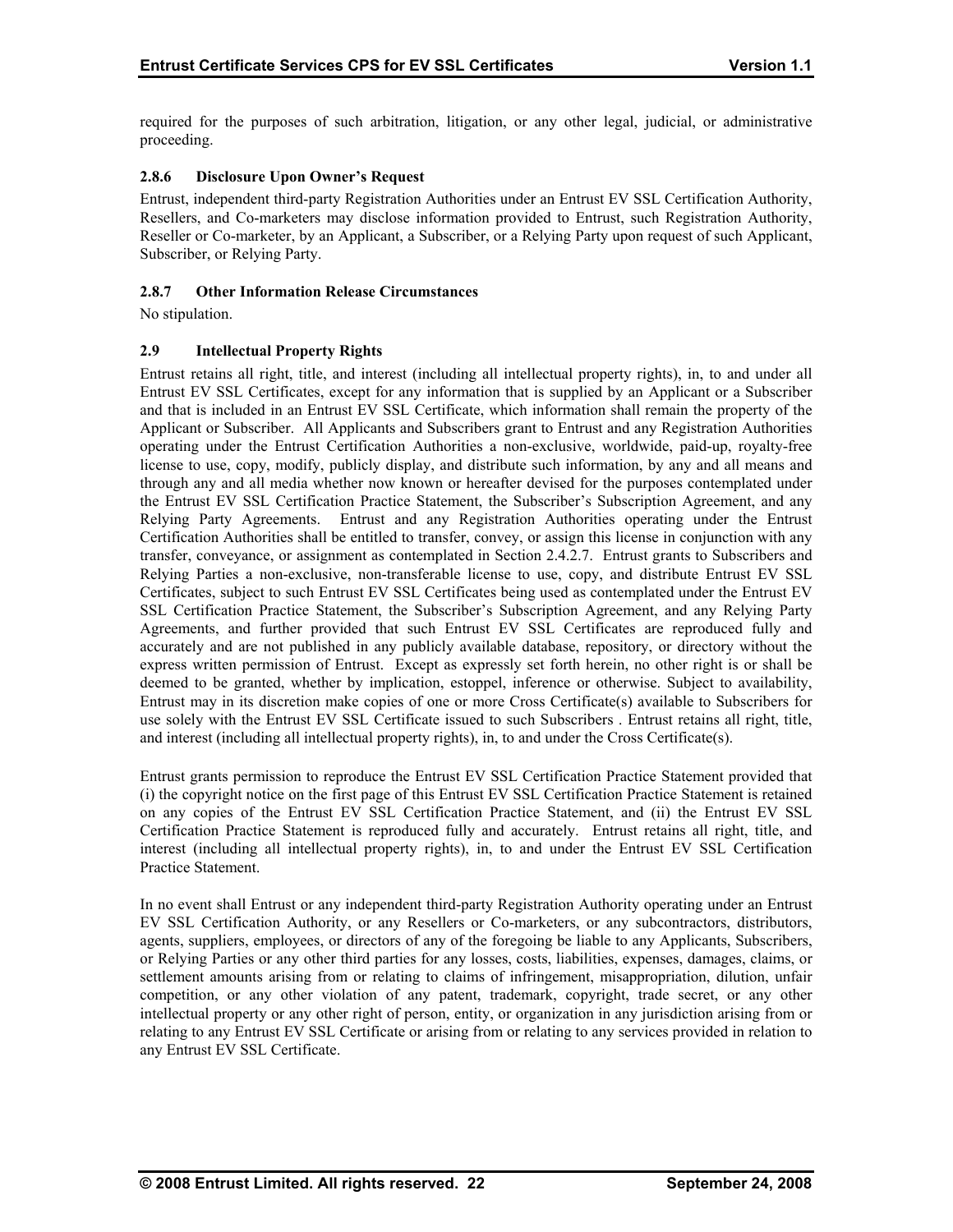# **3 Identification and Authentication**

#### **3.1 Initial Registration**

Before issuing an EV SSL Certificate, the Entrust EV SSL Certification Authorities ensure that all Subject organization information in the EV SSL Certificate conforms to the requirements of, and has been verified in accordance with, the procedures prescribed in this Certification practice Statement and the Guidelines published by the CA/Browser Forum and matches the information confirmed and documented by the Registration Authority pursuant to its verification processes. Such verification processes are intended accomplish the following:

- (i) Verify the Applicant's existence and identity, including;
	- a. Verify the Applicant's legal existence and identity (as stipulated in the Guidelines),
	- b. Verify the Applicant's physical existence (business presence at a physical address) , and
	- c. Verify the Applicant's operational existence (business activity).
- (ii) Verify the Applicant is a registered holder or has exclusive control of the domain name to be included in the EV SSL Certificate; and
- (iii) Verify the Applicant's authorization for the EV SSL Certificate, including;
	- a. Verify the name, title, and authority of the Contract Signer, Certificate Approver, and Certificate Requester;
	- b. Verify that Contract Signer signed the Subscription Agreement; and
	- c. Verify that a Certificate Approver has signed or otherwise approved the EV SSL Certificate Request.

# **3.1.1 Types of Names**

The Subject names in an Entrust EV SSL Certificate comply with the X.500 Distinguished Name (DN) form. Entrust EV SSL Certification Authorities shall use a single naming convention as set forth in the Guidelines published by the CA/Browser Forum.

# **3.1.2 Need for Names to Be Meaningful**

The value of the Common Name to be used in an Entrust EV SSL Certificate shall be the Applicant's fully qualified hostname or path that is used in the DNS of the World Wide Web server on which the Applicant is intending to install the Entrust EV SSL Certificate.

#### **3.1.3 Rules for Interpreting Various Name Forms**

Subject names for Entrust EV SSL Certificates shall be interpreted as set forth in Sections 3.1.1 and 3.1.2.

# **3.1.4 Uniqueness of Names**

Names shall be defined unambiguously for each Subject in an Entrust Repository. The Distinguished Name attribute will usually be unique to the Subject to which it is issued. Each Entrust EV SSL Certificate shall be issued a unique serial number within the name space of the issuing Entrust EV SSL Certification Authority.

# **3.1.5 Name Claim Dispute Resolution Procedure**

The Subject names in Entrust EV SSL Certificates are issued on a "first come, first served" basis. By accepting a Subject name for incorporation into an Entrust EV SSL Certificate, a Registration Authority operating under an Entrust EV SSL Certification Authority does not determine whether the use of such information infringes upon, misappropriates, dilutes, unfairly competes with, or otherwise violates any intellectual property right or any other rights of any person, entity, or organization. The Entrust Certification Authorities and any Registration Authorities operating under the Entrust Certification Authorities neither act as an arbitrator nor provide any dispute resolution between Subscribers or between Subscribers and third-party complainants in respect to the use of any information in an Entrust EV SSL Certificate. The Entrust EV SSL Certification Practice Statement does not bestow any procedural or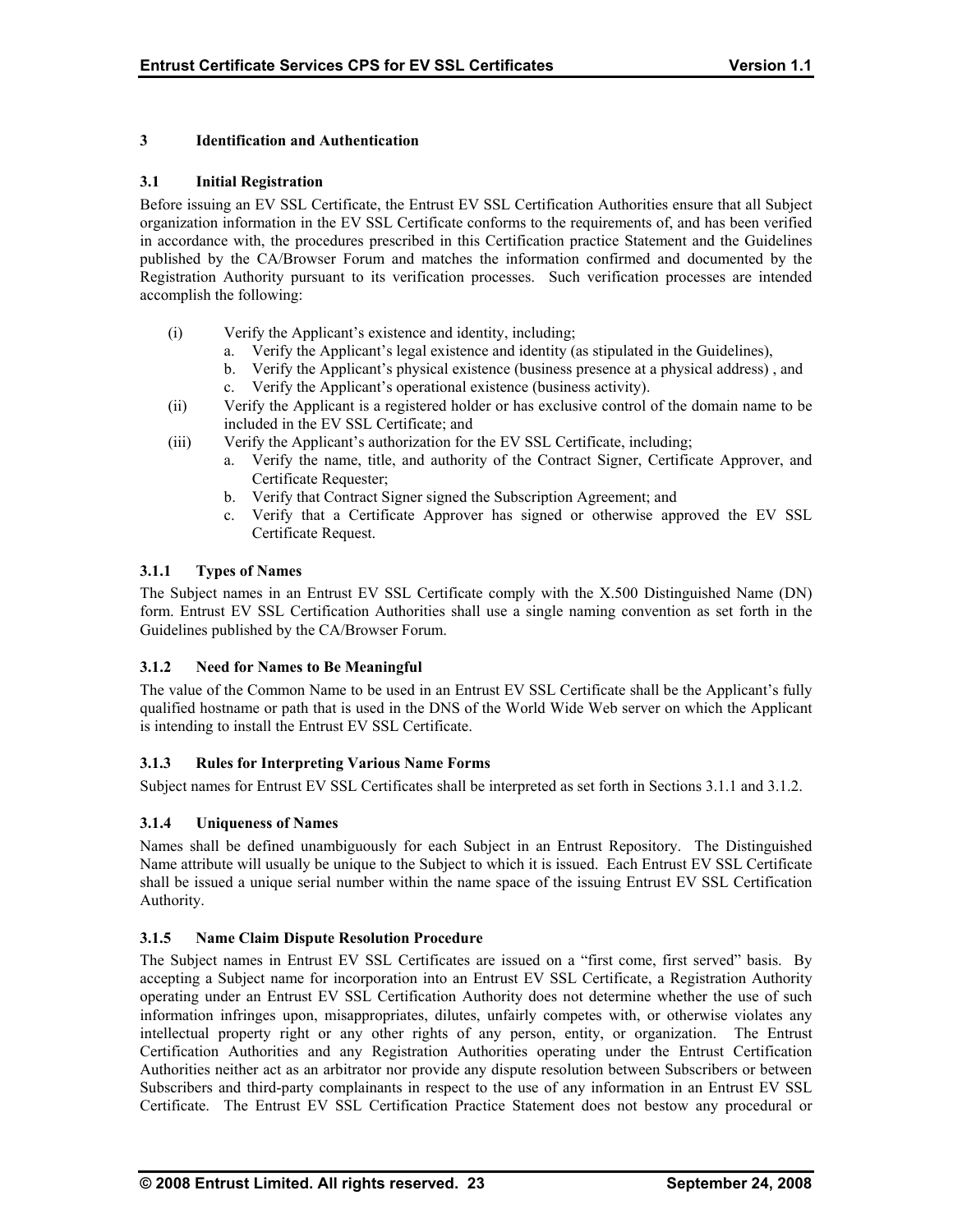<span id="page-29-0"></span>substantive rights on any Subscriber or third-party complainant in respect to any information in an Entrust EV SSL Certificate. Neither the Entrust Certification Authorities nor any Registration Authorities operating under the Entrust Certification Authorities shall in any way be precluded from seeking legal or equitable relief (including injunctive relief) in respect to any dispute between Subscribers or between the right to revoke and the right to request revocation of Entrust EV SSL Certificates upon receipt of a properly authenticated order from an arbitrator or court of competent jurisdiction requiring the revocation of an Entrust EV SSL Certificate. Subscribers and third-party complainants or in respect to any dispute between Subscribers and an Entrust EV SSL Certification Authority or a Registration Authority operating under an Entrust EV SSL Certification Authority or between a third-party complainant and an Entrust EV SSL Certification Authority or a Registration Authority operating under an Entrust EV SSL Certification Authority arising out of any information in an Entrust EV SSL Certificate. Entrust EV SSL Certification Authorities and Registration Authorities operating under Entrust EV SSL Certification Authorities shall respectively have

### **3.1.6 Recogni tion, Authentication and Role of Trademarks**

An Entrust EV SSL Certification Authority or a Registration Authority operating under an Entrust EV SSL Certification Authority may, in certain circumstances, take action in respect to an Entrust EV SSL Certificate containing information that possibly violates the trademark rights of a third-party complainant. In the event that a third-party complainant provides an Entrust EV SSL Certification Authority or a Registration Authority operating under an Entrust EV SSL Certification Authority with (i) a certified copy that is not more than three (3) months old of a trademark registration from the principal trademark office in any one of t he United States, Canada, Japan, Australia or any of the member countries of the European Union, and further provided that such registration is still in full force and effect, and (ii) a copy of a prior written notice to the Subscriber of the Entrust EV SSL Certificate in dispute, stating that the complainant believes that information in the Subscriber's Entrust EV SSL Certificate violates the trademark rights of Certification Authority may initiate the following actions. The Entrust EV SSL Certification Authority or the Registration Authority operating under an Entrust EV SSL Certification Authority may determine whether the issue date of the Subscriber's Entrust EV SSL Certificate predates the registration date on the Registration Authority operating under the Entrust EV SSL Certification Authority will take no further action unless presented with an authenticated order from an arbitrator or court of competent jurisdiction. If the date of issuance of the Entrust EV SSL Certificate is after the registration date on the trademark Authority operating under the Entrust EV SSL Certification Authority shall request that the Subscriber provide a proof of ownership for the Subscriber's own corresponding trademark registration from the Authority will take no further action unless presented with an authenticated order from an arbitrator or court of competent jurisdiction. If the Subscriber does not respond within ten (10) Business Days, or if the date on the certified copy of the trademark registration provided by the Subscriber postdates the certified the complainant, and (iii) a representation by the complainant indicating the means of notice and basis for believing that such notice was received by the Subscriber of the Entrust EV SSL Certificate in dispute, an Entrust EV SSL Certification Authority or a Registration Authority operating under an Entrust EV SSL trademark registration provided by the complainant. If the date of issuance of the Subscriber's Entrust EV SSL Certificate predates the trademark registration date, the Entrust EV SSL Certification Authority or the registration provided by the complainant, the Entrust EV SSL Certification Authority or the Registration principal trademark office in any one of the United States, Canada, Japan, Australia or any of the member countries of the European Union. If the Subscriber can provide a certified copy, as set forth above, that predates or was issued on the same date as the complainant's trademark registration, the Entrust EV SSL Certification Authority or the Registration Authority operating under the Entrust EV SSL Certification copy of the trademark registration provided by the complainant, the Entrust EV SSL Certification Authority and the Registration Authorities operating under that Entrust EV SSL Certification Authority respectively may revoke or may request revocation of the disputed Entrust EV SSL Certificate.

If a Subscriber files litigation against a complainant, or if a complainant files litigation against a Subscriber, and such litigation is related to any information in an issued Entrust EV SSL Certificate, and if the party instigating the litigation provides an Entrust EV SSL Certification Authority or a Registration Authority operating under an Entrust EV SSL Certification Authority with a copy of the file-stamped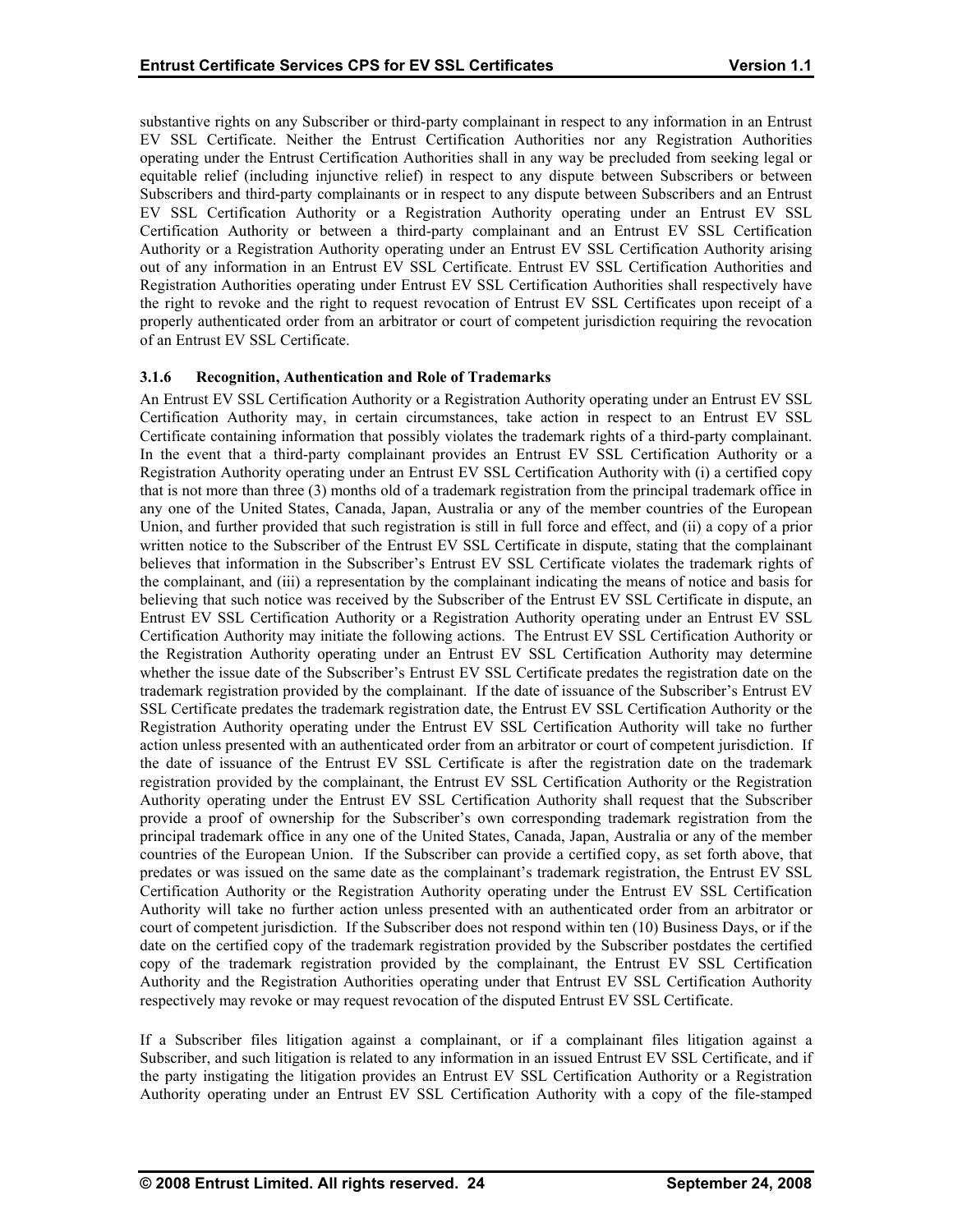<span id="page-30-0"></span>complaint or statement of claim, the Entrust EV SSL Certification Authority will maintain the current status of the Entrust EV SSL Certificate or the Registration Authority operating under the Entrust EV SSL Certification Authority will request that the Entrust EV SSL Certification Authority maintain the current status of the Entrust EV SSL Certificate, subject to any requirements to change the status of such Entrust EV SSL Certificate otherwise provided or required under this Entrust EV SSL Certification Practice Statement, a Subscription Agreement, or any Relying Party Agreement. During any litigation, an Entrust EV SSL Certification Authority will not revoke and a Registration Authority operating under an Entrust EV SSL Certification Authority will not request revocation of an Entrust EV SSL Certificate that is in dispute unless ordered by an arbitrator or a court of competent jurisdiction or as otherwise provided or required under this Entrust EV SSL Certification Practice Statement, a Subscription Agreement, or any Relying Party Agreement. In the event of litigation as contemplated above, Entrust EV SSL Certification Authorities and Registration Authorities operating under the Entrust EV SSL Certification Authorities will comply with any directions by a court of competent jurisdiction in respect to an Entrust EV SSL Certificate in dispute without the necessity of being named as a party to the litigation. If named as a party in any litigation in respect to an Entrust EV SSL Certificate, Entrust and/or any third party operating a Registration Authority under an Entrust EV SSL Certification Authority shall be entitled to take any action that it deems appropriate in responding to or defending such litigation. Any Subscriber or Relying Party that becomes involved in any litigation in respect to an Entrust EV SSL Certificate shall remain subject to all of the terms and conditions of the Entrust EV SSL Certification Practice Statement, the Subscriber's Subscription Agreement, and the Relying Party's Relying Party Agreement.

Registration Authorities operating under an Entrust EV SSL Certification Authority shall notify the Entrust EV SSL Certification Authority of any disputes of which such Registration Authority is aware and which relate to any information contained in an Entrust EV SSL Certificate whose issuance was requested by such Registration Authority.

# **3.1.7 Method to Prove Possession of Private Key**

Registration Authorities perform proof of possession tests for CSRs created using reversible asymmetric algorithms (such as RSA) by validating the signature on the CSR submitted by the Applicant with the Entrust EV SSL Certificate Application.

# **3.1.8 Authentication of Organizational Identity**

Registration Authorities operating under the Entrust EV SSL Certification Authorities shall perform a verification of any organizational identities that are submitted by an Applicant or Subscriber. Registration Authorities operating under the Entrust EV SSL Certification Authorities shall determine whether the organizational identity, legal existence, physical existence, operational existence, and domain name provided with an Entrust EV SSL Certificate Application are consistent with the requirements set forth in the Guidelines published by the CA/Browser Forum. The information and sources used for the verification of Entrust EV SSL Certificate Applications may vary depending on the jurisdiction of the Applicant or Subscriber.

The Entrust Policy Authority may, in its discretion, update verification practices to improve the organization identity verification process. Any changes to verification practices shall be published pursuant to the standard procedures for updating the Entrust EV SSL Certification Practice Statement.

#### **3.1.9 Authentication of Individual Identity**

verification of the identity and authority of the Contract Signer, the Certificate Approver, and the Certificate Requestor associated with EV SSL Certificate Applications that are submitted by an Applicant Registration Authorities operating under the Entrust EV SSL Certification Authorities shall perform a or Subscriber. In order to establish the accuracy of an individual identity, the Registration Authority operating under an Entrust EV SSL Certification Authority shall perform identity and authority verification consistent with the requirements set forth in the Guidelines published by the CA/Browser Forum.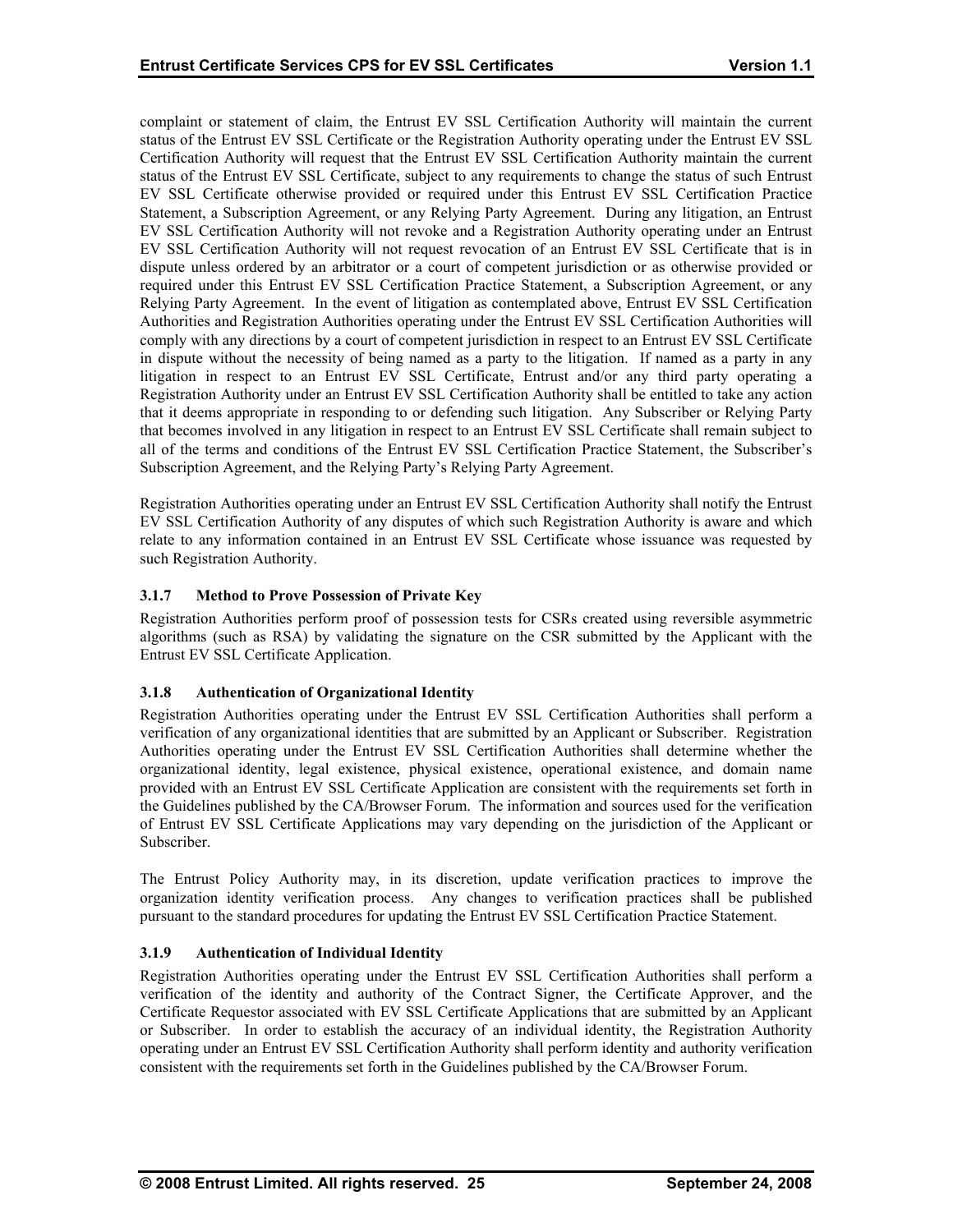<span id="page-31-0"></span>The Entrust Policy Authority may, in its discretion, update verification practices to improve the individual identity verification process. Any changes to verification practices shall be published pursuant to the standard procedures for updating the Entrust EV SSL Certification Practice Statement.

# **3.2 Routine Rekey**

Each Entrust EV SSL Certificate shall contain a Certificate expiration date. The reason for having an expiration date for a Certificate is to minimize the exposure of the Key Pair associated with the Certificate. For this reason, when processing a new Entrust EV SSL Certificate Application, Entrust recommends that a new Key Pair be generated and that the new Public Key of this Key Pair be submitted with the Applicant's Entrust EV SSL Certificate Application. Entrust does not renew Entrust EV SSL Certificates, accordingly, if a Subscriber wishes to continue to use an Entrust EV SSL Certificate beyond the expiry date for the current Entrust EV SSL Certificate, the Subscriber must obtain a new Entrust EV SSL Certificate and replace the Entrust EV SSL Certificate that is about to expire. Subscribers submitting a new Entrust EV SSL Certificate Application will be required to complete the initial application process, as described in Section 4.1. The Registration Authority will perform verification of the information submitted with the EV SSL Certificate Application as described in Sections 3.1.8 and 3.1.9 only if verification has not been performed for that Subscriber within the previous 1-year period. The Subscriber may request a replacement certificate using an existing key pair.

The Registration Authority that processed the Subscriber's Entrust EV SSL Certificate Application shall immediately cease using such Entrust EV SSL Certificate and shall remove such Entrust EV SSL Certificate from any devices and/or software in which it has been installed. make a commercially reasonable effort to notify Subscribers of the pending expiration of their Entrust EV SSL Certificate by sending an email to the technical contact listed in the corresponding Entrust EV SSL Certificate Application. Upon expiration of an Entrust EV SSL Certificate, the Subscriber shall

# **3.3 Rekey After Revocation**

Certification Authorities do not renew Entrust EV SSL Certificates that have been revoked. If a Subscriber wishes to use an Entrust EV SSL Certificate after revocation, the Subscriber must apply for a new Entrust EV SSL Certificate and replace the Entrust EV SSL Certificate that has been revoked. In order to obtain Entrust EV SSL Certification Authorities and Registration Authorities operating under Entrust EV SSL another Entrust EV SSL Certificate, the Subscriber will be required to complete the initial application process, as described in Section 4.1. Upon revocation of an Entrust EV SSL Certificate, the Subscriber shall immediately cease using such Entrust EV SSL Certificate and shall remove such Entrust EV SSL Certificate from any devices and/or software in which it has been installed.

#### **3.4 Revocation Request**

Subscriber can validate to the Registration Authority that processed the Subscriber's Entrust EV SSL Certificate Application that the Subscriber is the organization to whom the Entrust EV SSL Certificate was SSL Certificate Application and/or some subset of the information provided by the Subscriber with the Entrust EV SSL Certificate Application. Upon receipt and confirmation of such information, the Registration Authority shall then process the revocation request as stipulated in Section 4.4. A Subscriber may request revocation of their Entrust EV SSL Certificate at any time provided that the issued. The Registration Authority shall authenticate a request from a Subscriber for revocation of their Entrust EV SSL Certificate by requiring the pass phrase submitted by the Subscriber with the Entrust EV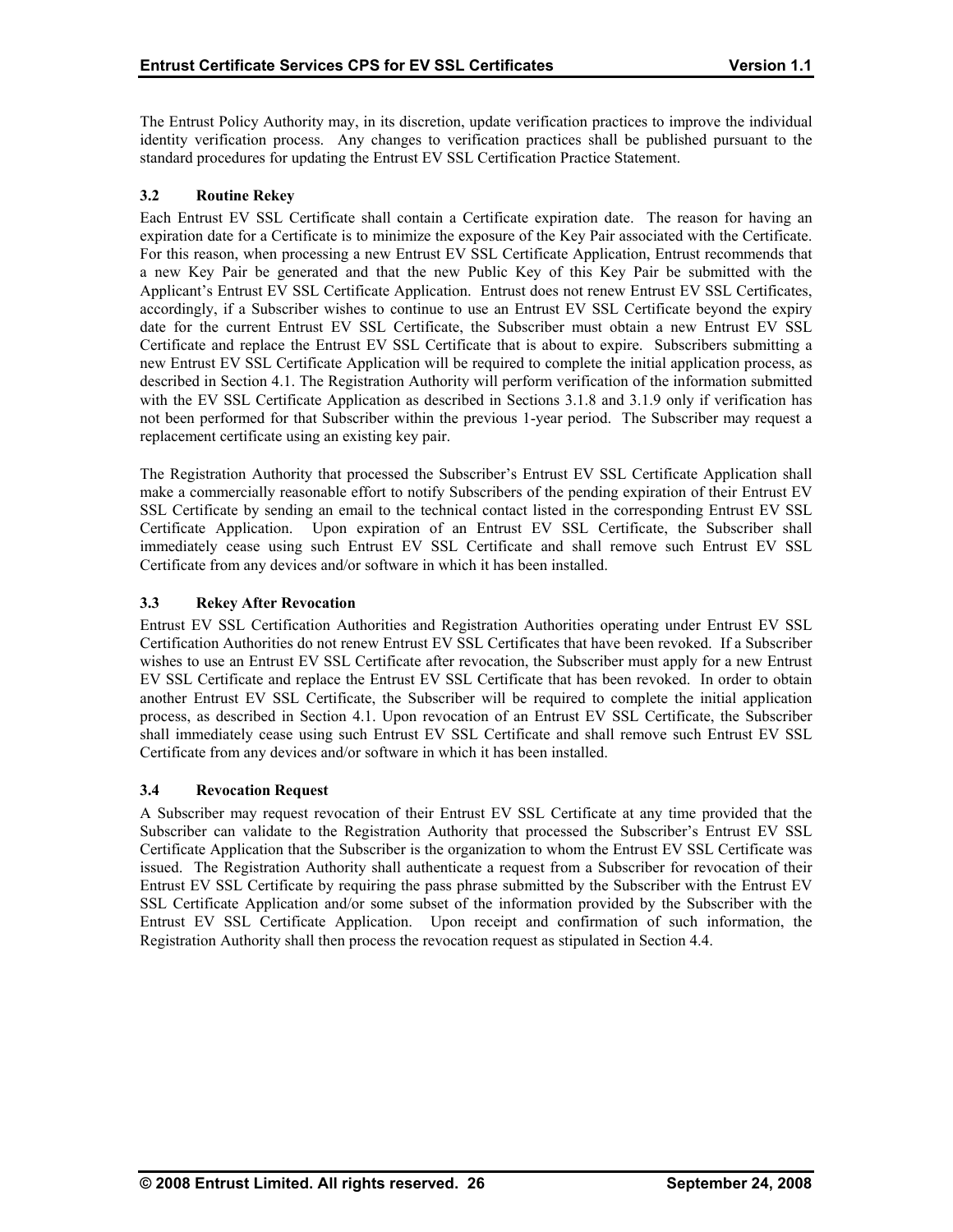### <span id="page-32-0"></span>**4 Operational Requirements**

#### **4.1 Certificate Application**

To obtain an Entrust EV SSL Certificate, an Applicant must:

- (i) generate a secure and cryptographically sound Key Pair,
- (ii) agree to all of the terms and conditions of the Entrust EV SSL Certification Practice Statement and the Subscription Agreement, and
- (iii) complete and submit an Entrust EV SSL Certificate Application, providing all information requested by an Entrust-operated Registration Authority or by an independent third-party Registration Authority under an Entrust EV SSL Certification Authority (a "Registration Authority") without any errors, misrepresentation, or omissions.

The following Applicant roles (refer to the Guidelines for a definition of each role) are required for the issuance of an EV SSL Certificate:

**Certificate Requester** – The EV Certificate Request MUST be signed and submitted by an authorized Certificate Requester.

**Certificate Approver** – The EV Certificate Request MUST be reviewed and approved by an authorized Certificate Approver.

**Contract Signer** – A Subscription Agreement applicable to the requested EV Certificate MUST be signed by an authorized Contract Signer.

One person MAY be authorized by the Applicant to fill one, two, or all three of these roles, provided that the Certificate Approver and Contract Signer are employees of the Applicant. An Applicant MAY also authorize more than one person to fill each of these roles.

Registration Authority may, in its sole discretion, request the issuance to the Applicant of an Entrust EV SSL Certificate from an Entrust EV SSL Certification Authority. If a Registration Authority refuses to request the issuance of an Entrust EV SSL Certificate, the Registration Authority shall (i) use commercially Upon an Applicant's completion of the Entrust EV SSL Certificate Application and acceptance of the terms and conditions of this Entrust EV SSL Certification Practice Statement and the Subscription Agreement, a Entrust-operated Registration Authority or a independent third-party Registration Authority operating under an Entrust EV SSL Certification Authority shall follow the procedures described in Sections 3.1.8 and 3.1.9 to perform verification of the information contained in the Entrust EV SSL Certificate Application. If the verification performed by a Registration Authority is successful, the reasonable efforts to notify the Applicant by email of any reasons for refusal, and (ii) promptly refund any amounts that have been paid in connection with the Entrust EV SSL Certificate Application.

In the event of successful verification of an Entrust EV SSL Certificate Application, the Registration Authority shall submit a request to an Entrust EV SSL Certification Authority for the issuance of an Entrust EV SSL Certificate and shall notify the Applicant by email once an Entrust EV SSL Certificate has been issued by the Entrust EV SSL Certification Authority. The Applicant will be provided with a URL that can be used to retrieve the Entrust EV SSL Certificate.

# **4.2 Certificate Issuance**

Upon receipt of a request from a Registration Authority operating under an Entrust EV SSL Certification Authority, the Entrust EV SSL Certification Authority assigns a person who is not responsible for the collection of information to review all of the information and documentation assembled in support of the EV SSL Certificate Application and look for discrepancies or other details requiring further explanation. Upon successful completion of this Final Cross-Correlation and Due Diligence step, the Entrust EV SSL Certification Authority may generate and digitally sign an Entrust EV SSL Certificate in accordance with the Certificate profile described in Section 7.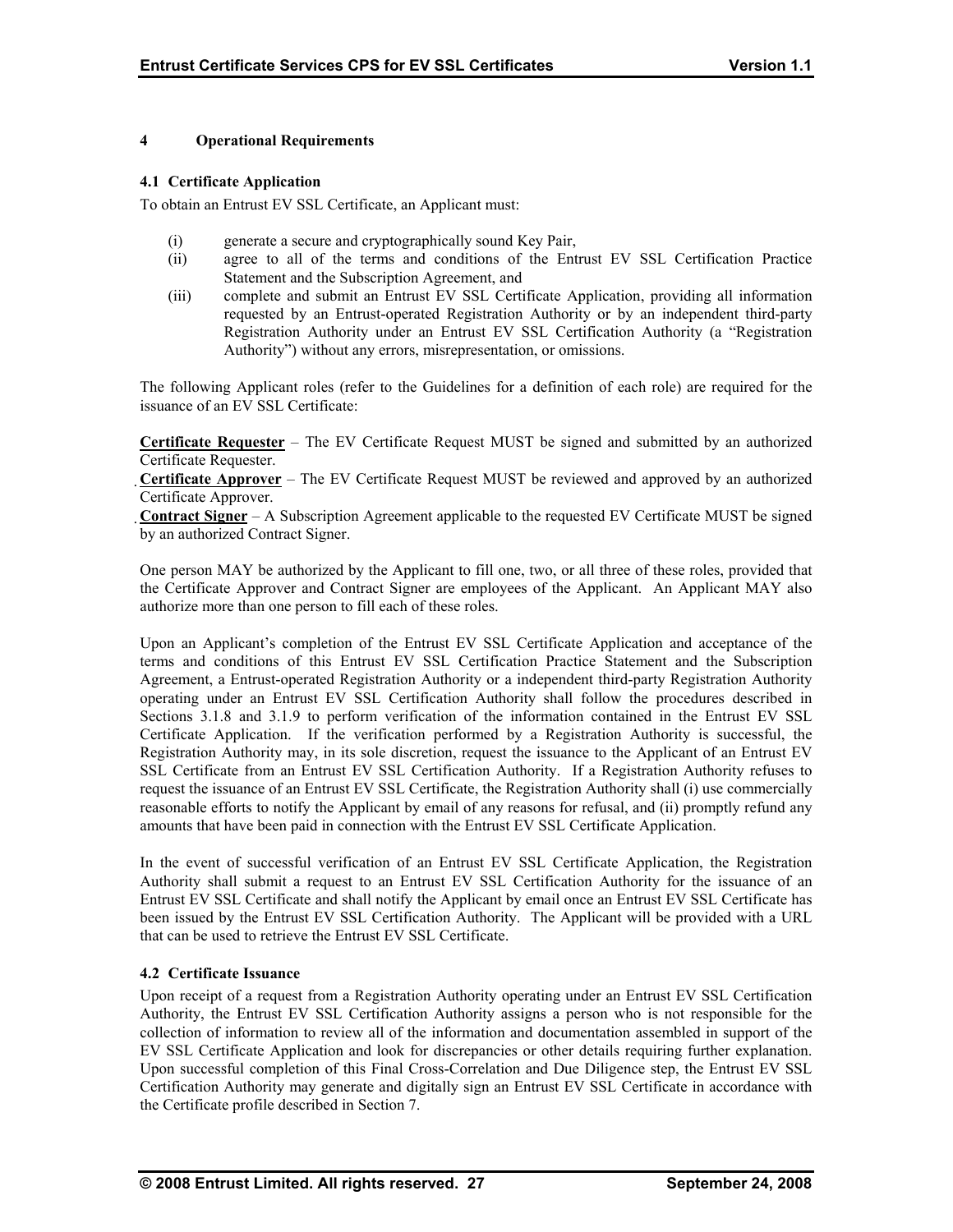<span id="page-33-0"></span>Upon issuance of an Entrust EV SSL Certificate, neither Entrust nor any independent third-party Registration Authority operating under an Entrust EV SSL Certification Authority, nor any Resellers or Co-marketers, or any subcontractors, distributors, agents, suppliers, employees, or directors of any of the foregoing shall have any obligation to perform any ongoing monitoring, investigation, or verification of the information provided in an Entrust EV SSL Certificate Application.

### **.3 4 Certificate Acceptance**

Once an Entrust EV SSL Certificate has been generated and placed in an Entrust Repository, the Registration Authority that requested the issuance of the Entrust EV SSL Certificate shall use com mercially reasonable efforts to notify the Applicant by email that the Applicant's Entrust EV SSL Certificate is available. The email will contain a URL for use by the Applicant to retrieve the Entrust EV SSL Certifica te.

### **.4 Certificate Suspension and Revocation 4**

valid revocation request from a Registration Authority operating under such Entrust EV SSL Certification Authority. A Registration Authority operating under an Entrust EV SSL Certification Authority shall be SSL Certificate after such Registration Authority receives a valid revocation request from the Subscriber Certification Authority shall be entitled to request and shall request that an Entrust EV SSL Certification occurrence of any event that would require a Subscriber to cease to use such Entrust EV SSL Certificate. Entrust EV SSL Certification Authorities do not allow the suspension of Entrust EV SSL Certificates. An Entrust EV SSL Certification Authority shall revoke an Entrust EV SSL Certificate after receiving a entitled to request and may request that an Entrust EV SSL Certification Authority revoke an Entrust EV for such Entrust EV SSL Certificate. A Registration Authority operating under an Entrust EV SSL Authority revoke an Entrust EV SSL Certificate if such Registration Authority becomes aware of the

### **4.4.1 Circumstances for Revocation**

An Entrust EV SSL Certification Authority shall be entitled to revoke and may revoke, and a Registration Authority operating under an Entrust EV SSL Certification Authority shall be entitled to request revocation of and shall request revocation of, a Subscriber's Entrust EV SSL Certificate if such Entrust EV SSL Certification Authority or Registration Authority has knowledge of or a reasonable basis for believing that of any of the following events have occurred:

- (i) Compromise of such Entrust EV SSL Certification Authority's Private Key or Compromise of a superior Certification Authority's Private Key;
- (ii) breach by the Subscriber of any of the terms of the Entrust EV SSL Certification Practice Statement or the Subscriber's Subscription Agreement;
- (iii) any change in the information contained in an Entrust EV SSL Certificate issued to a Subscriber;
- (iv) non-payment of any Entrust EV SSL Certificate fees or service fees;
- (v) a determination that an Entrust EV SSL Certificate was not issued in accordance with the requirements of the Entrust EV SSL Certification Practice Statement or the Subscriber's Subscription Agreement;
- SSL Certificate, or that the Subscriber has failed to renew its domain name; (vi) the Entrust EV SSL Certification Authority receives notice or otherwise becomes aware that a court or arbitrator has revoked a Subscriber's right to use the domain name listed in the EV
- (vii) the Entrust EV SSL Certification Authority receives notice or otherwise becomes aware that a Subscriber has been added as a denied party or prohibited person to a blacklist, or is operating from a prohibited destination under the laws of the Entrust EV SSL Certification Authority's jurisdiction of operation as described in Section 2.4;
- (viii) the Entrust EV SSL Certification Authority ceases operations for any reason or the Entrust EV SSL Certification Authority's right to issue EV SSL Certificates expires or is revoked or terminated and the Entrust EV SSL Certification Authority has not arranged for another EV SSL Certification Authority to provide revocation support for the EV SSL Certificates; or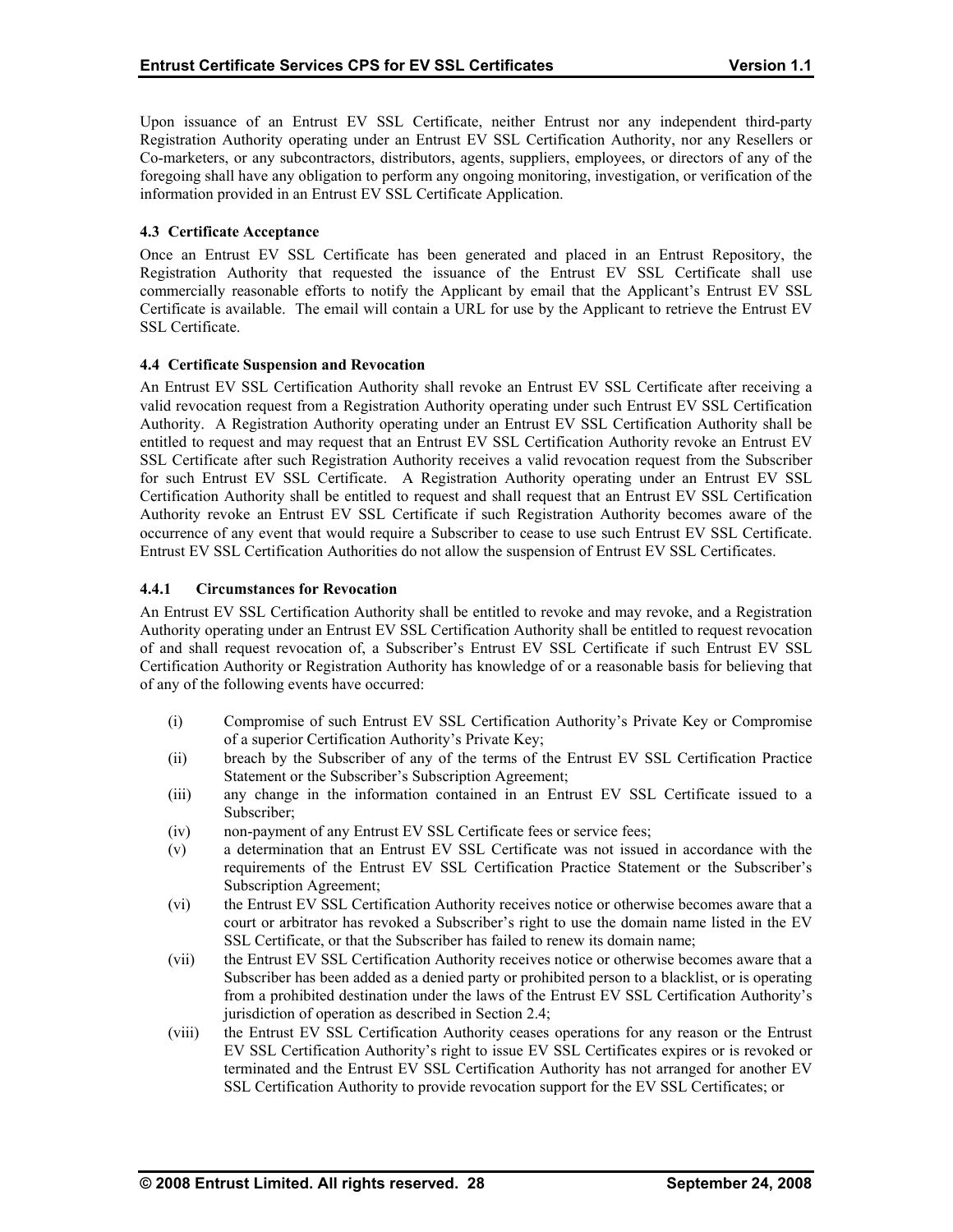<span id="page-34-0"></span>(ix) any other reason that may be reasonably expected to affect the integrity, security, or trustworthiness of an Entrust EV SSL Certificate or an Entrust EV SSL Certification Authority.

A Subscriber shall request revocation of their Entrust EV SSL Certificate if the Subscriber has a suspicion or knowledge of or a reasonable basis for believing that of any of the following events have occurred:

- (i) Compromise of the Subscriber's Private Key;
- (ii) knowledge that the original EV SSL Certificate request was not authorized and such authorization will not be retroactively granted;
- (iii) change in the information contained in the Subscriber's Entrust EV SSL Certificate;
- (iv) change in circumstances that causes the information contained in Subscriber's Entrust EV SSL Certificate to become inaccurate, incomplete, or misleading.

Such revocation request shall be submitted by the Subscriber to the Registration Authority that processed the Subscriber's Entrust EV SSL Certificate Application. If a Subscriber's Entrust EV SSL Certificate is revoked for any reason, the Registration Authority that processed the Subscriber's Entrust EV SSL Certificate Application shall make a commercially reasonable effort to notify such Subscriber by sending an email to the technical and security contacts listed in the Entrust EV SSL Certificate Application. Revocation of an Entrust EV SSL Certificate shall not affect any of the Subscriber's contractual obligations under this Entrust EV SSL Certification Practice Statement, the Subscriber's Subscription Agreement, or any Relying Party Agreements.

# **4.4.2 Who Can Request Revocation**

A Subscriber may request revocation of their Entrust EV SSL Certificate at any time for any reason. If a Subscriber requests revocation of their Entrust EV SSL Certificate, the Subscriber must be able to validate be entitled to revoke and shall revoke, and a Registration Authority operating under an Entrust EV SSL Certification Authority shall be entitled to request revocation of and shall request revocation of, a Subscriber's Entrust EV SSL Certificate at any time for any of the reasons set forth in Section 4.4.1. themselves as set forth in Section 3.4 to the Registration Authority that processed the Subscriber's Entrust EV SSL Certificate Application. The Entrust EV SSL Certification Authorities shall not be required to revoke and the Registration Authorities operating under the Entrust EV SSL Certification Authorities shall not be required to request revocation of an Entrust EV SSL Certificate until a Subscriber can properly validate themselves as set forth in Section 3.4 and 4.4.3. An Entrust EV SSL Certification Authority shall

#### **4.4. Pro 3 cedure for Revocation Request**

A Registration Authority operating under an Entrust EV SSL Certification Authority shall authenticate a request by a Subscriber for revocation of their Entrust EV SSL Certificate by requiring (i) some subset of the information provided by the Subscriber with the Subscriber's Entrust EV SSL Certificate Application, or (ii) the p ass phrase submitted by the Subscriber with the Subscriber's Entrust EV SSL Certificate Application or verification by a contact at the Subscriber. Upon receipt and confirmation of such information, the Registration Authority shall send a revocation request to the Entrust EV SSL Certification Authority that issued such Entrust EV SSL Certificate. The Entrust EV SSL Certification Authority shall make all reas onable efforts to post the serial number of the revoked Entrust EV SSL Certificate to a CRL in an Entrust Repository within two (2) business days of receiving such revocation request. For Certificate revocation that is not initiated by the Subscriber, the Registration Authority that requested revocation of the Subscriber's Entrust EV SSL Certificate shall make a commercially reasonable effort to notify the Subscriber by sending an email to the technical and security contacts specified in the Subscriber's Entrust EV SSL Cert ificate Application.

#### **4.4.4 Rev Revocation Request Grace Period**

In the case o f Private Key Compromise, or suspected Private Key Compromise, a Subscriber shall request revocation of the corresponding Entrust EV SSL Certificate immediately upon detection of the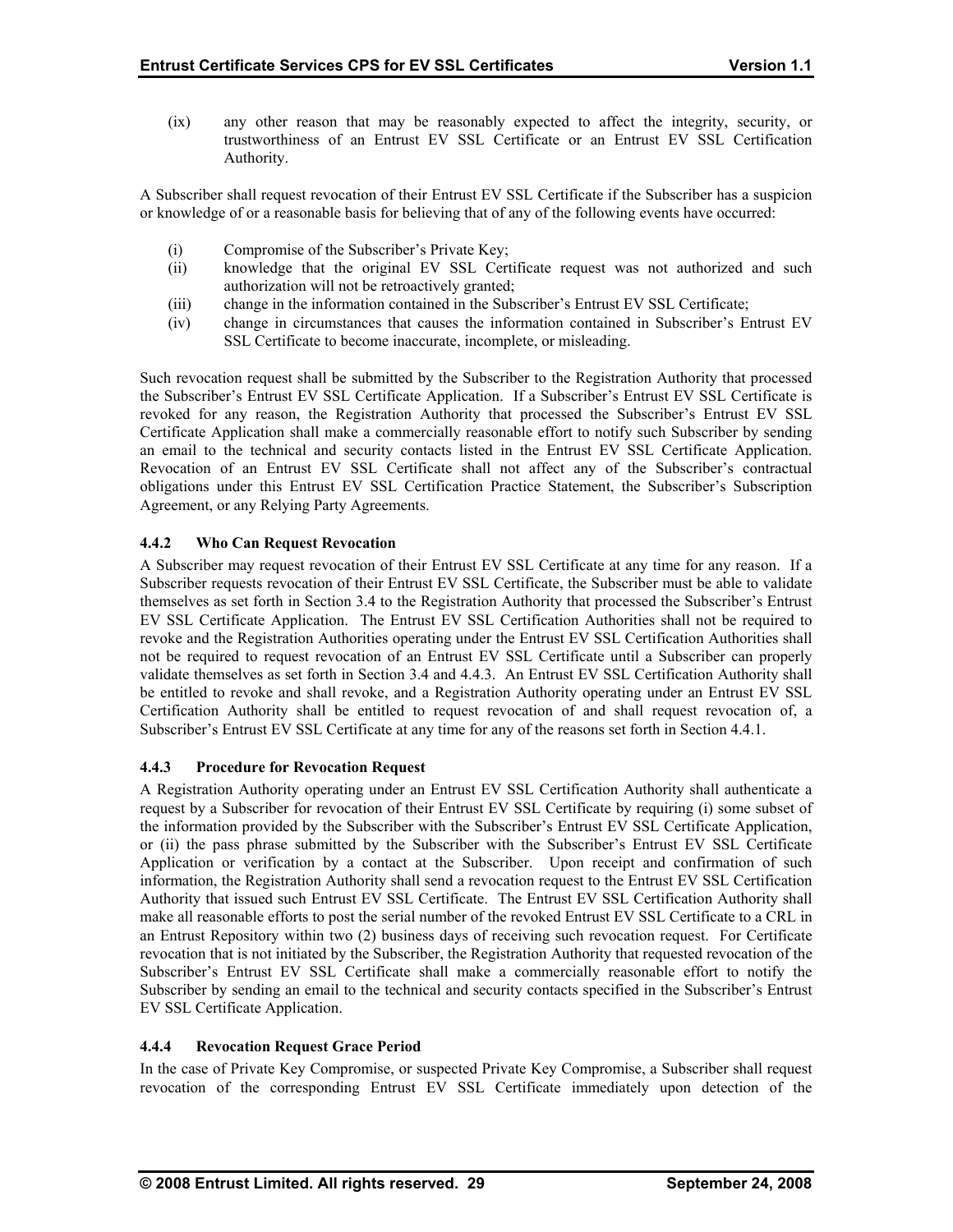<span id="page-35-0"></span>Compromise or suspected Compromise. Revocation requests for other required reasons shall be made as soon as reaso nably practicable.

#### **.4.5 Circumstances for Suspension 4**

Entrust EV SSL Certification Authorities do not suspend Entrust EV SSL Certificates.

#### **.4.6 Who Can Request Suspension 4**

Entr ust EV SSL Certification Authorities do not suspend Entrust EV SSL Certificates.

#### **4.4. ro 7 P cedure for Suspension Request**

Entr ust EV SSL Certification Authorities do not suspend Entrust EV SSL Certificates.

#### **.4.8 Limits on Suspension Period 4**

Entrust EV SSL Certification Authorities do not suspend Entrust EV SSL Certificates.

#### **4.4.9 CRL Issuance Frequency**

Entrust EV SSL Certification Authorities shall use commercially reasonable efforts to issue CRLs at least once every twenty-four (24) hours with a validity period of seven (7) days. In certain circumstances, CRLs may also be issued between these intervals, such as in the event of the detection of a serious Compromise.

#### **4.4.10 CRL Checking Requirements**

A Relying Party shall check whether the Entrust EV SSL Certificate that the Relying Party wishes to rely on has been revoked. A Relying Party shall check the Certificate Revocation Lists maintained in the appropriate Repository or perform an on-line revocation status check using OCSP to determine whether the Entrust EV SSL Certificate that the Relying Party wishes to rely on has been revoked. In no event shall Entrust or any independent third-party Registration Authorities operating under an Entrust EV SSL Certification Authority, or any Resellers or Co-marketers, or any subcontractors, distributors, agents, suppliers, employees, or directors of any of the foregoing be liable for any damages whatsoever due to (i) the failure of a Relying Party to check for revocation or expiration of an Entrust EV SSL Certificate, or (ii) any reliance by a Relying Party on an Entrust EV SSL Certificate that has been revoked or that has expired.

#### **4.4.11 On-line Revocation/Status Checking Availability**

On-line revocation/status checking of certificates is available on a continuous basis by On-line Certificate Status Protocol (OCSP). Entrust EV SSL Certification Authorities shall use commercially reasonable efforts to update OCSP responses at least once every twenty-four (24) hours with a validity period of seven (7) days. The location of the OCSP response is included in the Entrust EV SSL Certificate to support software applications that perform automatic certificate status checking. A Relying Party can also be check certificate revocation status directly with the Repository at www.entrust.net.

#### **4.4.12 On-line Revocation Checking Requirements**

Refer to Section 4.4.10.

#### **4.4.13 Other Forms of Revocation Advertisements Available**

No stipulation.

#### **4.4.14 Checking Requirements For Other Forms of Revocation Advertisements**

No stipulation.

#### **promise 4.4.15 Special Requirements Re Key Com**

the Registration Authority that processed the Subscriber's Entrust EV SSL Certificate Application, using If a Subscriber suspects or knows that the Private Key corresponding to the Public Key contained in the Subscriber's Entrust EV SSL Certificate has been Compromised, the Subscriber shall immediately notify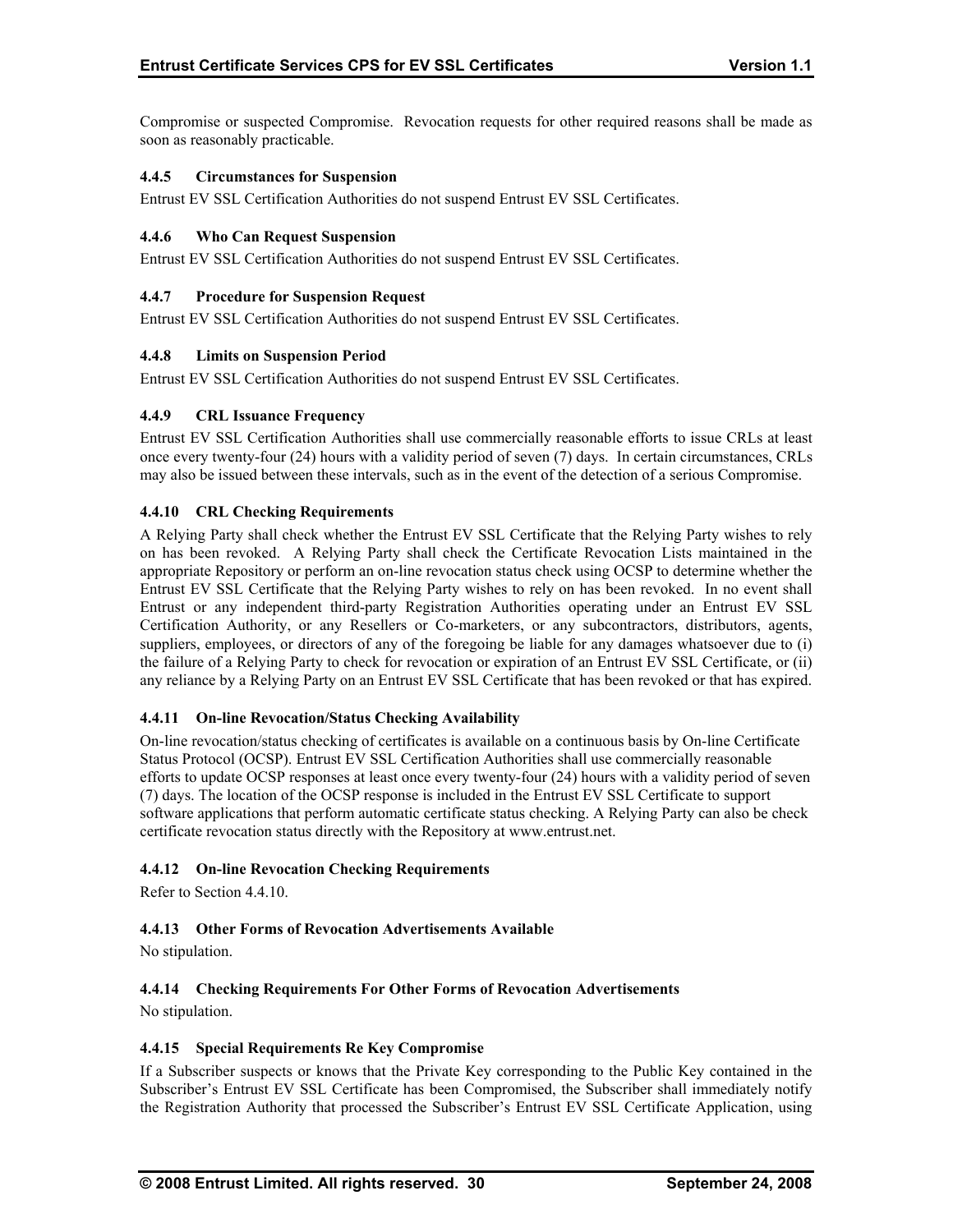<span id="page-36-0"></span>the procedures set forth in Section 4.4.3, of such suspected or actual Compromise. The Subscriber shall immediately stop using such Entrust EV SSL Certificate and shall remove such Entrust EV SSL Certificate from any devices and/or software in which such Entrust EV SSL Certificate has been installed. The Subscriber shall be responsible for investigating the circumstances of such Compromise or suspected Compromise and for notifying any Relying Parties that may have been affected by such Compromise or suspected Compromise.

### **4.5 Security Audit Procedures**

Significant security events in the Entrust EV SSL Certification Authorities are automatically time-stamped and recorded as audit logs in audit trail files. The audit trail files are processed (reviewed for policy violations or other significant events) on a regular basis. Authentication codes are used in conjunction with the audit trail files to protect against modification of audit logs. Audit trail files are archived periodically. All files including the latest audit trail file are moved to backup media and stored in a secure archive facility.

The Entrust EV SSL Certification Authorities and all Registration Authorities operating under an Entrust EV SSL Certification Authority record in detail every action taken to process an EV SSL Certificate Request and to issue an EV SSL Certificate, including all information generated or received in connection with an EV SSL Certificate Request, and every action taken to process the Request, including time, date, and personnel involved in the action.

The foregoing record requirements include, but are not limited to, an obligation to record the following events:

- (i) Entrust EV SSL Certification Authority key lifecycle management events, including: a. Key generation, backup, storage, recovery, archival, and destruction; and
	- b. Cryptographic device lifecycle management events.
- (ii) Entrust EV SSL Certification Authority and Subscriber EV SSL Certificate lifecycle management events, including:
	- a. EV SSL Certificate Requests, renewal and re-key requests, and revocation;
	- b. All verification activities required by this CPS;
	- c. Date, time, phone number used, persons spoken to, and end results of verification telephone calls;
	- d. Acceptance and rejection of EV SSL Certificate Requests;
	- e. Issuance of EV SSL Certificates; and
	- f. Generation of Certificate Revocation Lists (CRLs) and OCSP messages.
- (iii) Security events, including:
	- a. Successful and unsuccessful PKI system access attempts;
	- b. PKI and security system actions performed;
	- c. Security profile changes;
	- d. System crashes, hardware failures, and other anomalies;
	- e. Firewall and router activities; and
	- f. Entries to and exits from the Entrust EV SSL Certification Authority facility.
- (iv) Log entries include the following elements:
	- a. Date and time of entry;
	- b. Identity of the person making the journal entry; and
	- c. Description of entry.

#### **chival 4.6 Records Ar**

The audit trail files, databases and revocation information for Entrust EV SSL Certification Authorities are both archived. The archive of an Entrust EV SSL Certification Authorities' database and the archive of revocation information are retained for at least three (3) years. Archives of audit trail files are retained for at least seven (7) year(s) after any EV SSL Certificate based on that documentation ceases to be valid. The databases for Entrust EV SSL Certification Authorities are encrypted and protected by Entrust software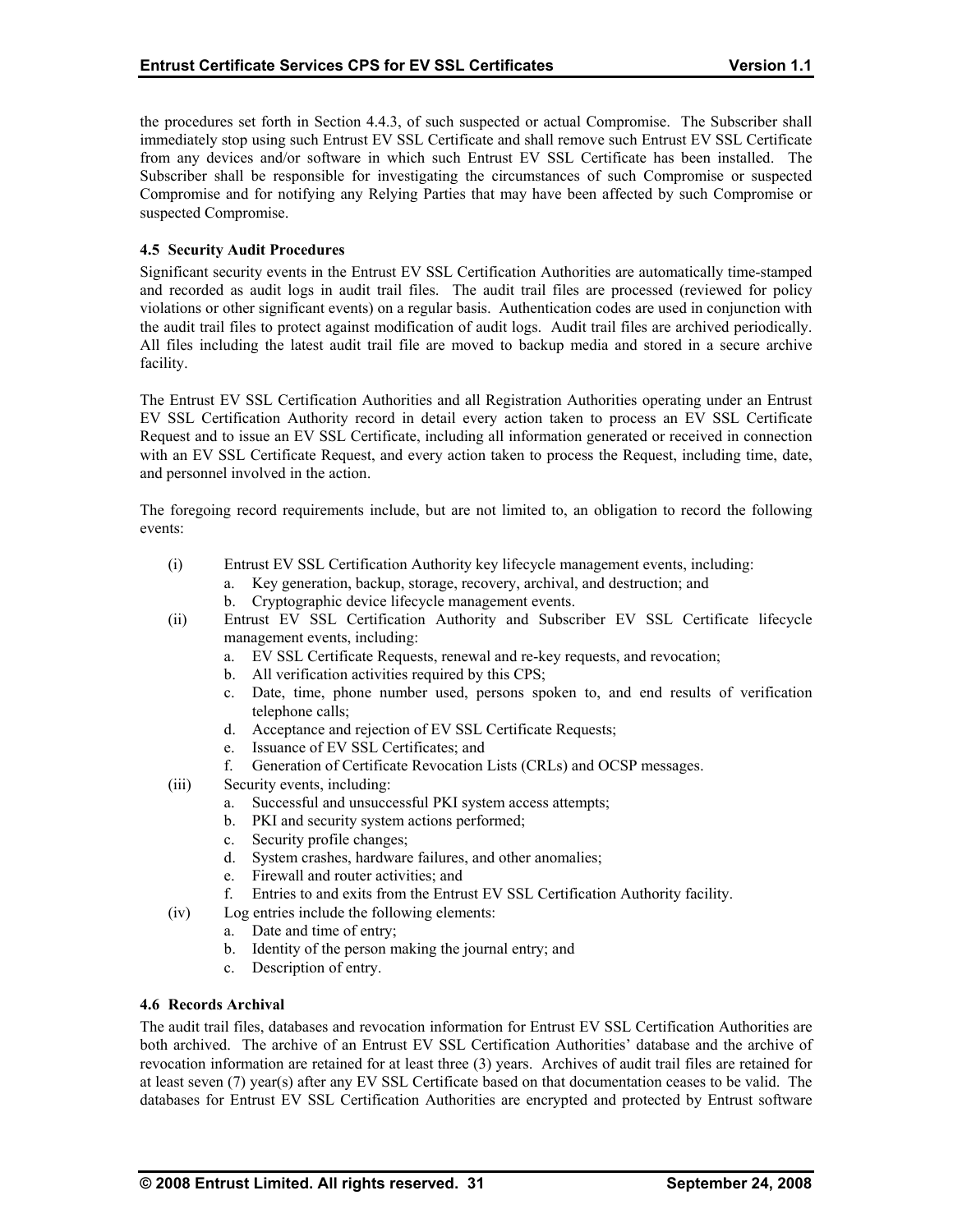<span id="page-37-0"></span>master keys. The archive media is protected through storage in a restricted-access facility to which only Entrust-authorized personnel have access. Archive files are backed up as they are created. Originals are stored on-site and housed with an Entrust EV SSL Certification Authority system. Backup files are stored at a secure and separate geographic location.

# **4.7 Key Changeover**

Entrust EV SSL Certification Authorities' key pairs will be retired from service at the end of their respective lifetimes as defined in §6.3. New Certification Authorities with new key pairs will be created as required to support the continuation of Entrust EV SSL Certification Authority Services. Each Entrust EV SSL Certification Authority will continue to publish CRLs signed with the original key pair until all certificates issued using that original key pair have expired.. The Certification Authority key changeover process will be performed such that it causes minimal disruption to Subscribers and Relying Parties.

#### **promise and Disaster Recovery 4.8 Com**

Entrust EV SSL Certification Authorities have a disaster recovery plan to provide for timely recovery of services in the event of a system outage.

viewed by Entrust as being very unlikely, however, Entrust has policies and procedures that will be employed in the event of such a Compromise. At a minimum, all Subscribers shall be informed as soon as Entrust requires rigorous security controls to maintain the integrity of Entrust EV SSL Certification Authorities. The Compromise of the Private Key used by an Entrust EV SSL Certification Authority is practicable of such a Compromise and information shall be posted in the Entrust Repository.

### **.9 CA Termination 4**

In the event that an Entrust EV SSL Certification Authority ceases operation, all Entrust EV SSL Certificates i ssued by such Entrust EV SSL Certification Authority shall be revoked.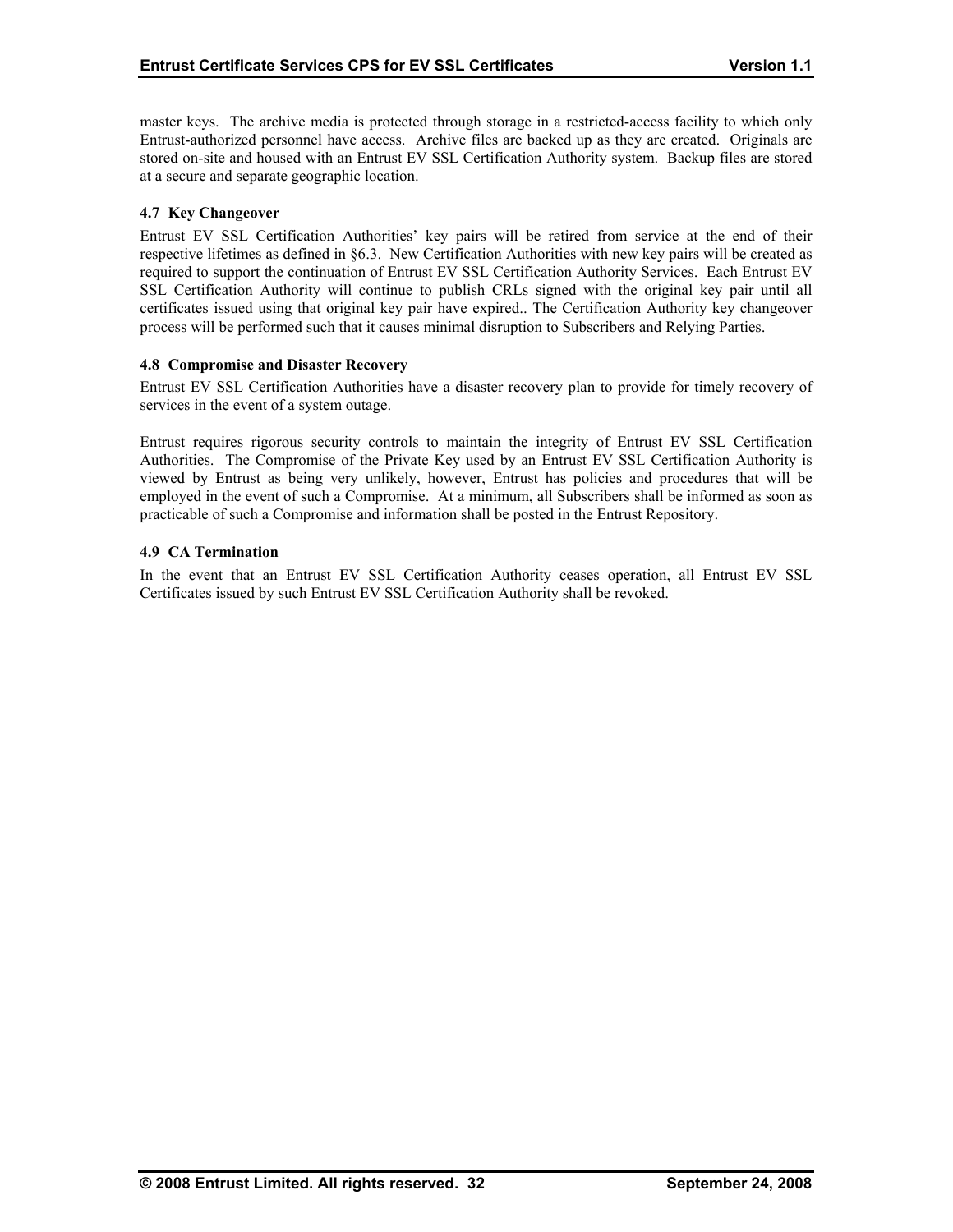# <span id="page-38-0"></span>**5 Physical, Procedural, and Personnel Security Controls**

#### **5.1 Physical Controls**

### **5.1.1 Site Location and Construction**

The computing facilities that host the Entrust Certificate Authority services are located within the Entrust Ottawa, Canada facility.. The CA equipment is located in a Security zone that is physically separated from Entrust's other systems so that only authorized CA personnel can access it. The Security zone is constructed slab-to-slab with drywall and wire mesh. The Security zone is protected by electronic control access systems, alarmed doors and is monitored via a 24x7 recorded security camera and motion detector system.

#### **5.1.2 Physical Access**

of any violation of the rules for access to an Entrust EV SSL Certificate Authority. The room containing the Entrust Authority software is designated a two (2) person zone, and controls are used to prevent a person from being in the room alone. Alarm systems are used to notify security personnel

### **5.1.3 Power and Air Conditioning**

The Security zone is equipped with:

- Filtered, conditioned, power connected to an appropriately sized UPS and generator;
- Heating, ventilation, and air conditioning appropriate for a commercial data processing facility; and
- Emergency lighting.

unauthorized access and/or tampering with the equipment. Temperature control alarms and alerts are activated upon detection of threatening temperature conditions. The environmental controls conform to local standards and are appropriately secured to prevent

#### **5.1.4 Water Exposures**

No liquid, gas, exhaust, etc. pipes traverse the controlled space other than those directly required for the area's HVAC system and for the pre-action fire suppression system. Water pipes for the pre-action fire suppression system are only filled on the activation of multiple fire alarms.

#### **5.1.5 Fire Prevention and Protection**

The Entrust facility is fully wired for fire detection, alarm and suppression. Routine, frequent inspections of all systems are made to assure adequate operation.

#### **5.1.6 Media Storage**

All media is stored away from sources of heat and from obvious sources of water or other obvious hazards. Electromagnetic media (e.g. tapes) are stored away from obvious sources of strong magnetic fields. Archived material is stored in a room separate from the CA equipment until it is transferred to the archive storage facility.

#### **5.1.7 Waste Disposal**

Waste is removed or destroyed in accordance with industry best practice. Media used to store sensitive data is destroyed, such that the information is unrecoverable, prior to disposal.

#### **5.1.8 Off-site Backup**

As stipulated in §4.6.

#### **5.2 Procedural Controls**

An Entrust EV SSL Certification Authority has a number of trusted roles for sensitive operations of the Entrust EV SSL Certification Authority software. To gain access to the Entrust/Authority software used in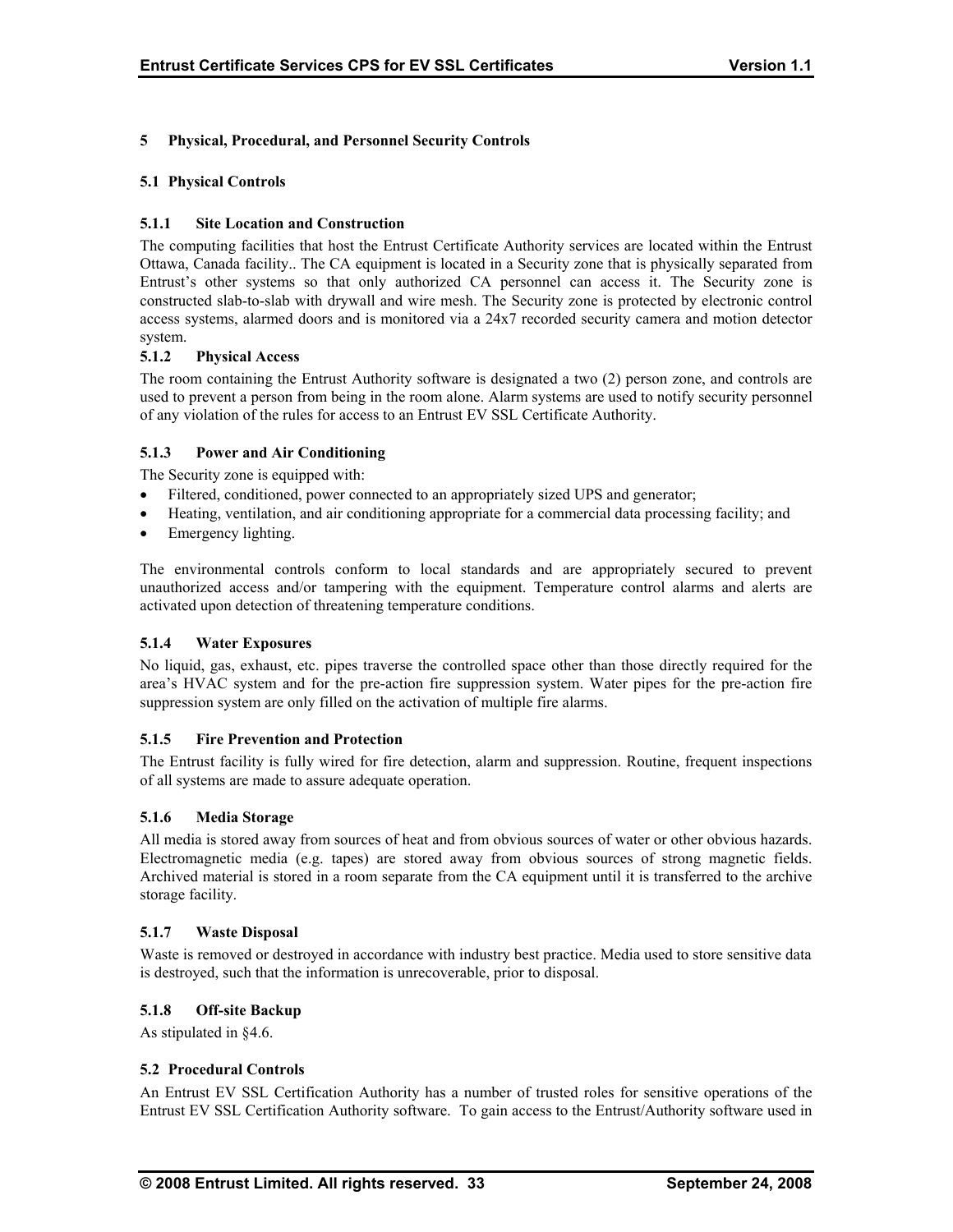<span id="page-39-0"></span>an Entrust EV SSL Certification Authority, operational personnel must undergo background investigations. Entrust EV SSL Certification Authority operations related to adding administrative personnel or changing Certification Authority policy settings require more than one (1) person to perform the operation.

#### **5.3 Personnel Controls**

Operational personnel for an Entrust EV SSL Certification Authority will not be assigned other responsibilities that conflict with their operational responsibilities for the Entrust EV SSL Certification Authority. The privileges assigned to operational personnel for an Entrust EV SSL Certification Authority will be limited to the minimum required to carry out their assigned duties.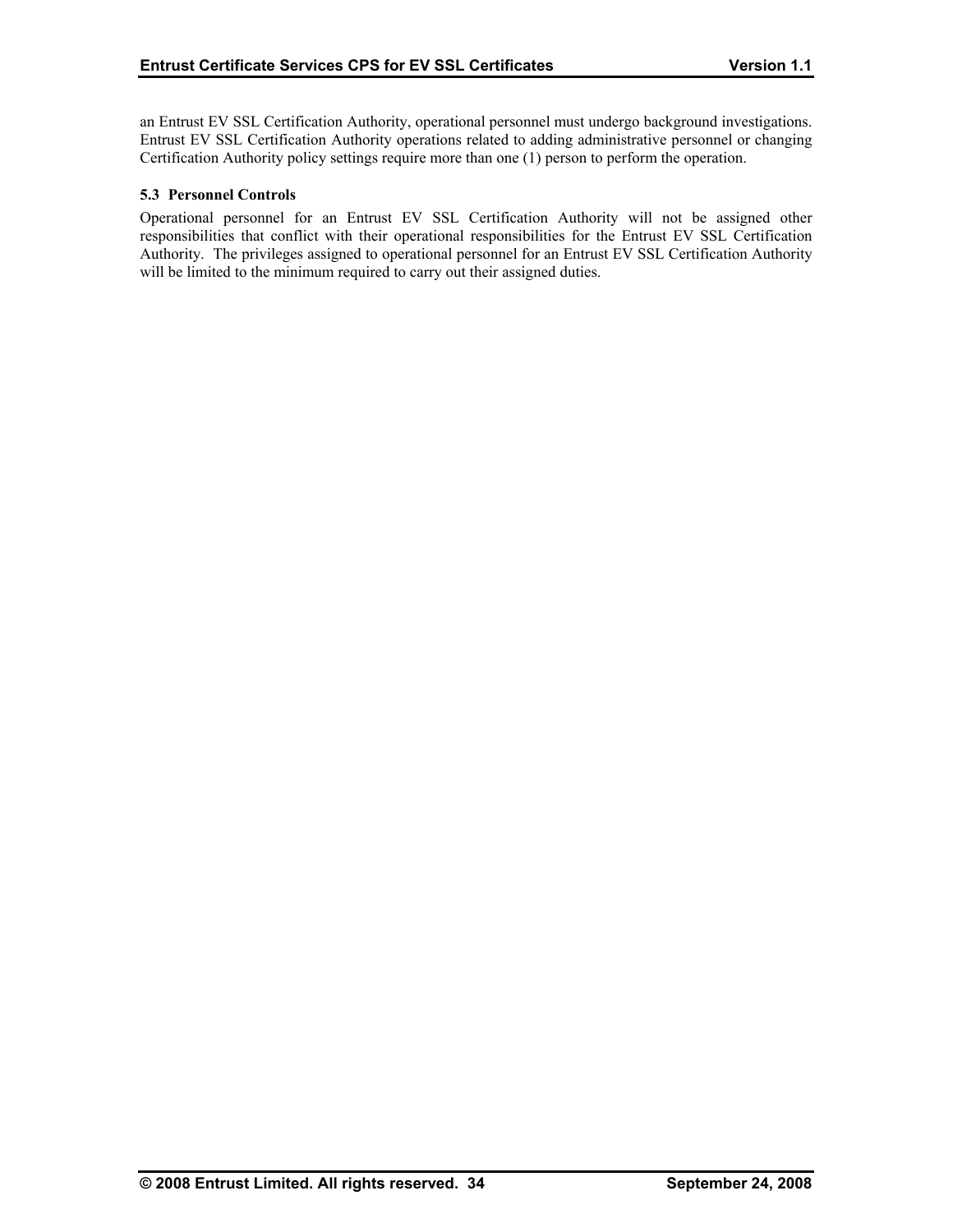# <span id="page-40-0"></span>**6 Technical Security Controls**

#### **6.1 Key Pair Generation and Installation**

### **6.1.1 Key Pair Generation**

The signing Key Pair for a n Entrust EV SSL Certification Authority is created during the initial start up of the Entrust Master Control application and is protected by the master key for such Entrust EV SSL Certification Authority. Hardware key generation is used which is compliant to at least FIPS 140-1 level 3.

generation is typically performed using the key generation utility provided with the secure server software. The Applicant is responsible for generating their Key Pair for Entrust EV SSL Certificates. Key Pair

### **6.1.2 Private Key Delivery to Entity**

Not applicable.

### **6.1.3 Public Key Delivery to Certificate Issuer**

The Public Key to be included in an Entrust EV SSL Certificate is delivered to Entrust EV SSL Certification Authorities in a Certificate Signing Request (CSR) as part of the Entrust EV SSL Certificate Application process.

### **6.1.4 CA Public Key Delivery to Users**

The Public-Key Certificate for Entrust EV SSL Certification Authorities is cross certified by the Entrust Root Certification Authority. The self-signed Public-Key Certificate for the Entrust Root Certification Authority is pre-installed in common World Wide Web browser and web server software by the applicable software manufacturers. The Public Key Certificate for cross certified issuing Certification Authorities is provided to the Subscriber with the Subscriber certificate.

Public Key Certificates for Entrust Certification Authorities are also available for download fron the Repository.

#### **6.1.5 Key Sizes**

The SSL server key sizes will be a minimum of RSA 1024 bits for certificates issued on or before 31 December 2010, after which the minimum key size will be RSA 2048 bits.

#### **6.1.6 Public-Key Parameters Generation**

The Subscriber's secure server software controls which Public-Key parameters are used.

# **6.1.7 Parameter Quality Checking**

The quality of the Public-Key parameters is governed by the Subscriber's World Wide Web server software that generates the parameters. Neither Entrust nor any independent third-party Registration Authority operating under an Entrust EV SSL Certification Authority, nor any Resellers or Co-marketers, or any subcontractors, distributors, agents, suppliers, employees, or directors of any of the foregoing make any representations or provide any representations, warranties or conditions whatsoever about the quality of the Public Key contained in an Entrust EV SSL Certificate.

#### **6.1.8 Hardware/Software Key Generation**

The method for generating the Subscriber's Key Pair associated with an Entrust EV SSL Certificate is solely under the control of the Subscriber, and neither Entrust nor any independent third-party Registration Authority operating under an Entrust EV SSL Certification Authority, nor any Resellers or Co-marketers, or any subcontractors, distributors, agents, suppliers, employees, or directors of any of the foregoing shall have any responsibility or liability whatsoever for the generation of the Subscriber's Key Pair.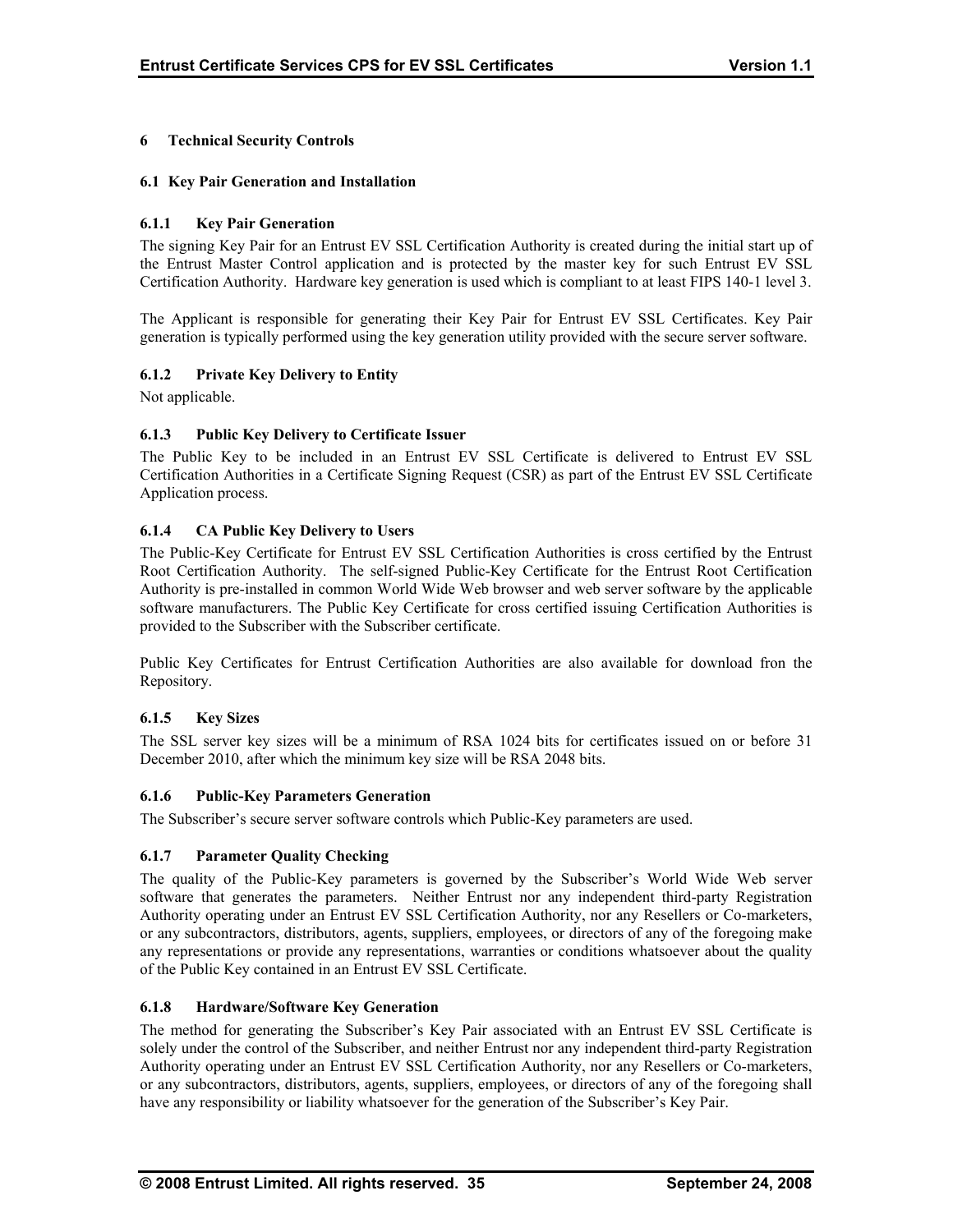# <span id="page-41-0"></span>**6.1.9 Key Usage Purposes**

Entrust EV SSL Certificates issued by an Entrust EV SSL Certification Authority contain the keyUsage and the extendkeyUsage Certificate extensions restricting the purpose for which an Entrust EV SSL Certificate can be used. Subscribers and Relying Parties shall only use Entrust EV SSL Certificates in compliance with this Entrust EV SSL Certification Practice Statement and applicable laws.

### **6.2 Private Key Protection**

Backups of the Entrust EV SSL Certification Authorities' Private Keys were made during the initial EV SSL Certification Authorities' Private Keys. The Entrust EV SSL Certification Authorities use Entrust Authority software in conjunction with hardware certified to FIPS 140 level 3 to protect the Entrust EV SSL Certification Authorities' Private Keys. installation and setup of the Entrust Authority software and are stored on FIPS 140 Level 3 tokens. The backup tokens are held in secure facilities under two-person control. Entrust does not escrow the Entrust

Subscribers are responsible for protecting the Private Key associated with the Public Key in the Subscriber's Entrust EV SSL Certificate.

#### **6.3 Other Aspects of Key Pair Management**

Entrust EV SSL Certificates contain a validity period of up to, but no more than, 27 months. The maximum lifetime for Entrust Certification Authorities' Key Pairs is 20 years.

### **6.4 Activation Data**

No stipulation.

### **6.5 Computer Security Controls**

described in Section 5.1. The operating systems on the workstations on which the Entrust EV SSL Certification Authorities operate enforce identification and authentication of users. Access to Certification Practice Statement. All operational personnel that are authorized to have access to the Entrust EV SSL Certification Authorities are required to use hardware tokens in conjunction with a PIN to gain access to the physical room that contains the Entrust/Authority software being used for such Entrust EV The workstations on which the Entrust EV SSL Certification Authorities operate are physically secured as Entrust/Authority software databases and audit trails is restricted as described in this Entrust EV SSL SSL Certification Authorities.

#### **6.6 Life Cycle Technical Controls**

# **6.6.1 System Development Controls**

The Entrust EV SSL Certification Authority makes use of Commercial Off The Shelf (COTS) products for the hardware, software, and network components. Systems developed by the Entrust EV SSL Certification Authority are deployed in accordance with Entrust software lifecycle development standards.

# **6.6.2 Security Management Controls**

equipment and configuration are in place to ensure the integrity of the security software, firmware, and hardware for correct operation. A formal configuration management methodology is used for installation The configuration of the Entrust EV SSL Certification Authority system as well as any modifications and upgrades are documented and controlled. Methods of detecting unauthorized modifications to the CA and ongoing maintenance of the CA system.

When first loaded, the CA software is verified as being that supplied from the vendor, with no modifications, and be the version intended for use.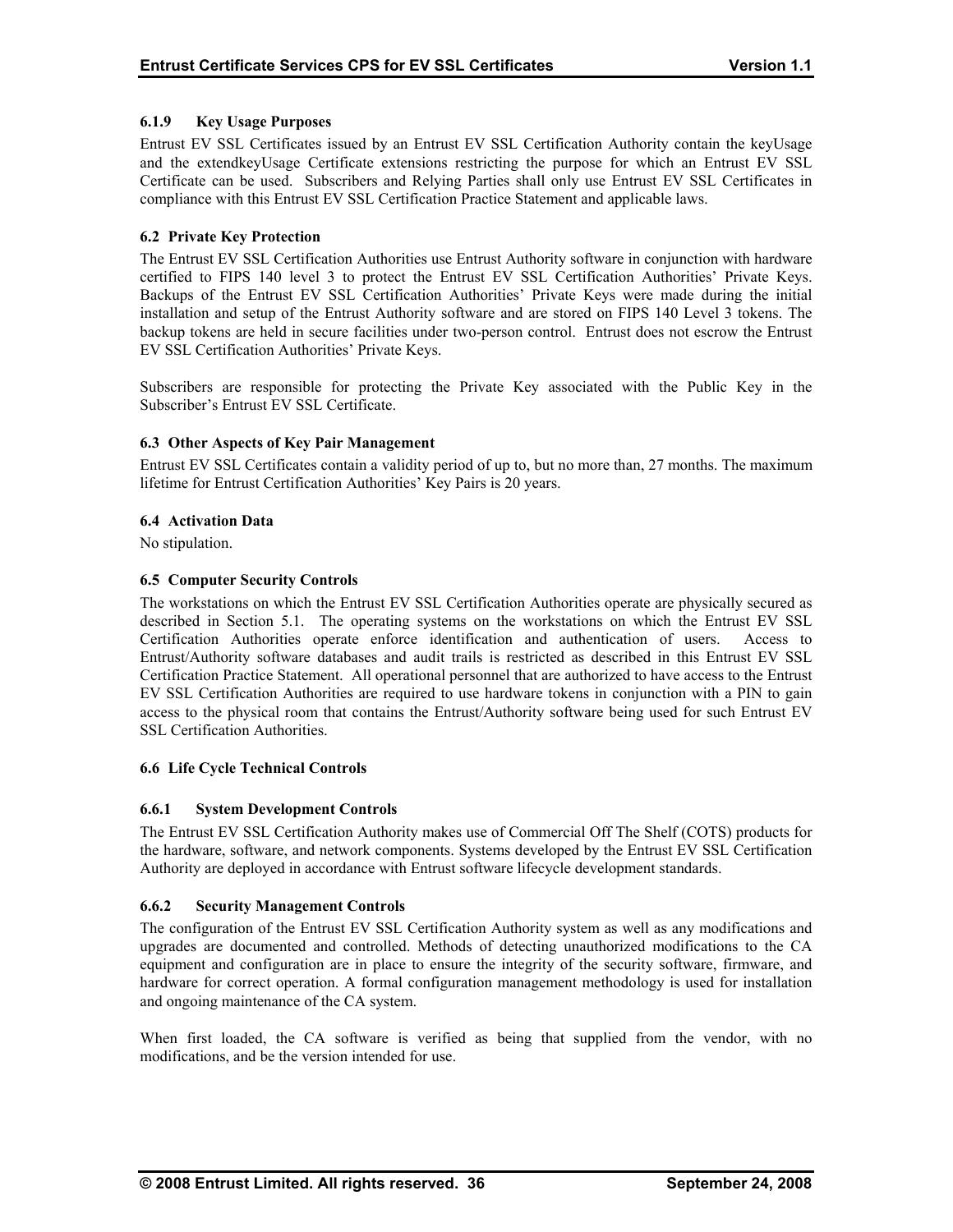# <span id="page-42-0"></span>**6.6.3 Life Cycle Security Ratings**

No stipulation.

### **6.7 Network Security Controls**

Remote access to Entrust EV SSL Certification Authority application via the Administration software interface is secured.

### **6.8 Cryptographic Module Engineering Controls**

The Entrust EV SSL Certification Authority application software cryptographic module is designed to conform to FIPS 140 level 2 requirements. Optional hardware tokens may be used to generate Key Pairs that may conform with higher levels of FIPS validation, but which must at least conform to level 2.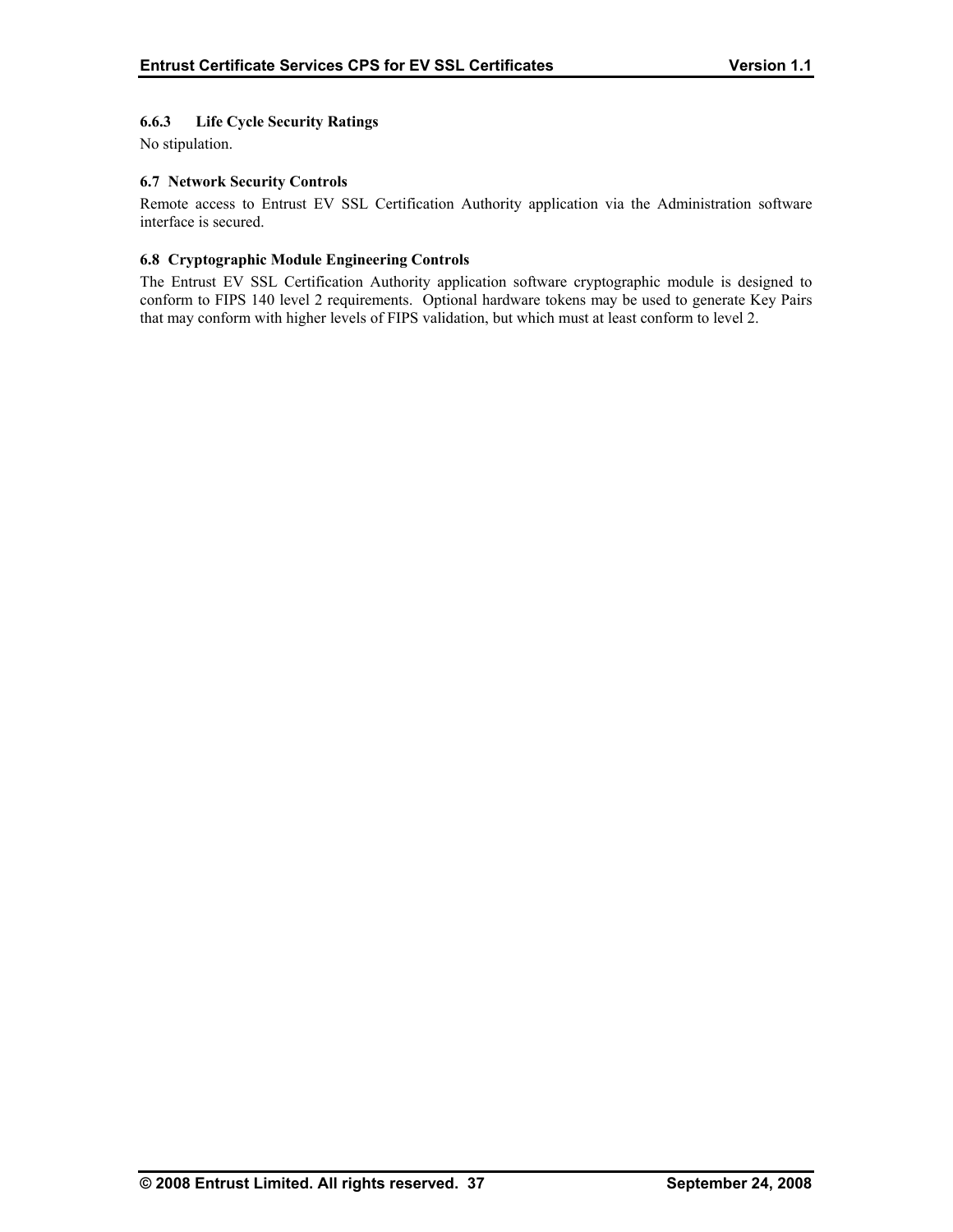# <span id="page-43-0"></span>**7 Certificate and CRL Profiles**

The profile for the Entrust EV SSL Certificates and Certificate Revocation List (CRL) issued by an Entrust EV SSL Certification Authority conform to the specifications contained in the Guidelines published by the Certificate Revocation List (CRL) Profile. CA/Browser Forum, which themselves conform to IETF RFC 3280 Internet X.509 PKI Certificate and

# **7.1 Certificate Profile**

The following X.509 version 3 Certificate format is used by the Entrust EV SSL Certification Authorities:

- 1. Version: set to v3
- 2. Extensions: as stipulated in the Guidelines
- 3. Algorithm object identifiers: as specified in IETF RFC 3279 Algorithms and Identifiers for the Internet X.509 PKI Certificate and Certificate Revocation List (CRL) Profile
- 4. Name forms: as stipulated in the Guidelines
- 5. Name constraints are not used
- 6. Certificate Policy OID: **2.16.840.1.114028.10.1.2**
- 7. Policy constraints are not used
- 8. Policy qualifiers:
	- o CPSUri: http://www.entrust.net/CPS
	- o userNotice: **The Entrust EV SSL Certification Practice Statement (CPS) available at www.entrust.net/cps is hereby incorporated into your use or reliance on this Certificate. This CPS contains limitations on warranties and liabilities. Copyright (c) 2006 Entrust Limited**
- 9. Certificate policies extension is marked Not Critical

### **7.2 CRL Profile**

The following fields of the X.509 version 2 CRL format are used by the Entrust EV SSL Certification Authorities:

- version: set to v2
- signature: identifier of the algorithm used to sign the CRL
- issuer: the full Distinguished Name of the Certification Authority issuing the CRL
- this update: time of CRL issuance
- next update: time of next expected CRL update
- revoked certificates: list of revoked Certificate information

# **7.3 OCSP Profile**

The profile for the Entrust EV SSL Online Certificate Status Protocol (OCSP) messages issued by an Entrust EV SSL Certification Authority conform to the specifications contained in the IETF RFC 2560 Internet X.509 PKI Online Certificate Status Protocol (OCSP) Profile.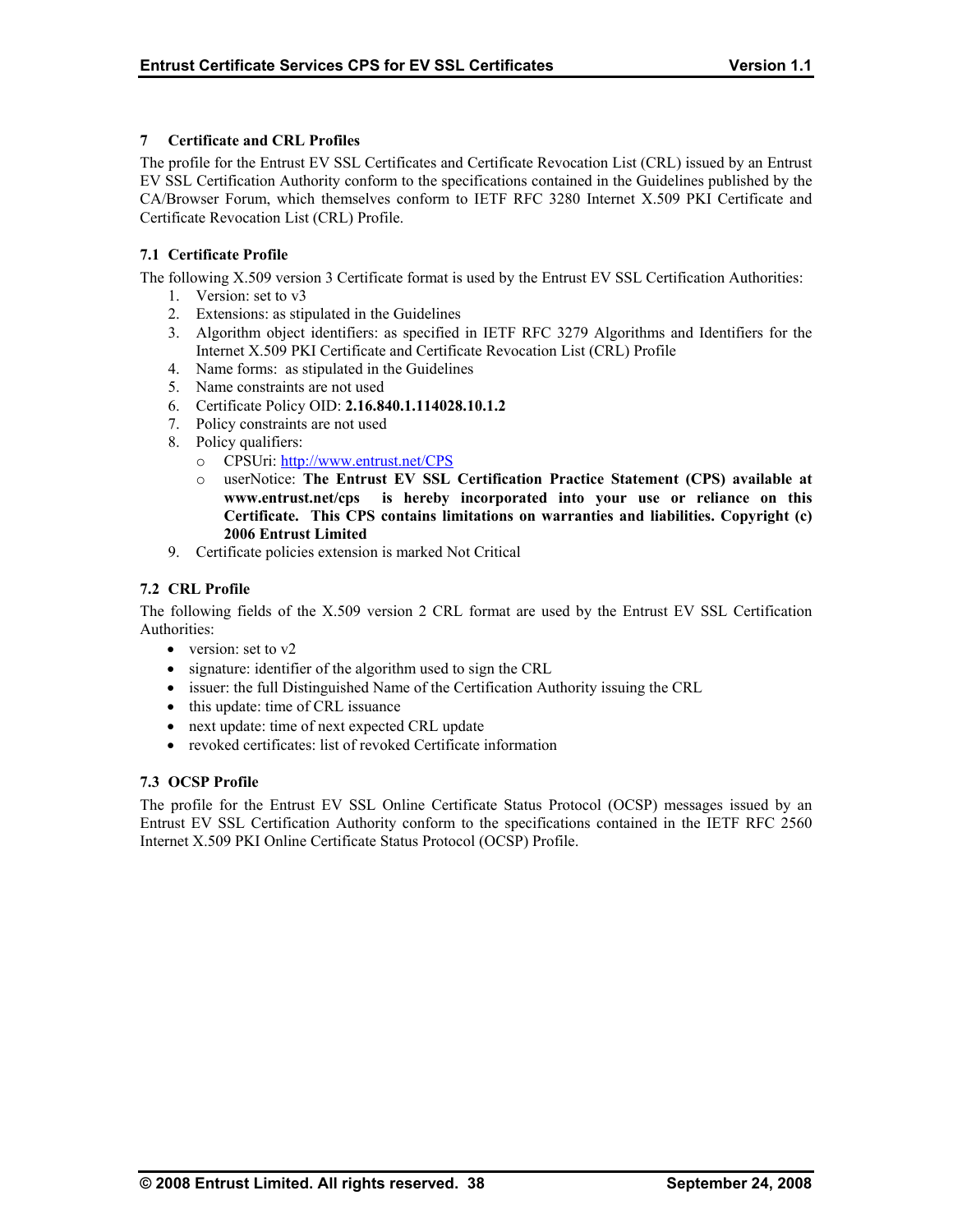### <span id="page-44-0"></span>**8 Specification Administration**

#### **8.1 Specification Change Procedures**

Entrust may, in its discretion, modify the Entrust EV SSL Certification Practice Statement and the terms and conditions contained herein from time to time. Modifications to the Entrust EV SSL Certification Practice Statement that, in the judgment of Entrust, will have little or no impact on Applicants, Subscribers, and Relying Parties, may be made with no change to the Entrust EV SSL Certification Practice Statement become effective immediately upon publication in the Entrust Repository. version number and no notification to Applicants, Subscribers, and Relying Parties. Such changes shall

Mod ifications to the Entrust EV SSL Certification Practice Statement that, in the judgment of Entrust may have a significant impact on Applicants, Subscribers, and Relying Parties, shall be published in the Entrust Repository and shall become effective fifteen (15) days after publication in the Entrust Repository unless Entrust withdraws such modified Entrust EV SSL Certification Practice Statement prior to such effective date. In the event that Entrust makes a significant modification to Entrust EV SSL Certification Practice Statement, the version number of the Entrust EV SSL Certification Practice Statement shall be updated accordingly. Unless a Subscriber ceases to use, removes, and requests revocation of such Subscriber's Entrust EV SSL Cert[ificate\(s\) prior to the date](http://www.entrust.net/CPS) on which an updated version of the Entrust EV SSL Certifica tion Practice Statement becomes effective, such Subscriber shall be deemed to have consented to the terms and conditions of such updated version of the Entrust EV SSL Certification Practice Statement and shall be bound by the terms and conditions of such updated version of the Entrust EV SSL Certification Practice Statement.

### **8.2 Publication and Notification Policies**

Prior to major changes to this Entrust EV SSL Certification Practice Statement, notification of the upcoming changes will be posted in the Entrust Repository.

# **8.3 CPS Approval Procedures**

This Entrust EV SSL Certification Practice Statement and any subsequent changes shall be approved by the Entrust Policy Authority.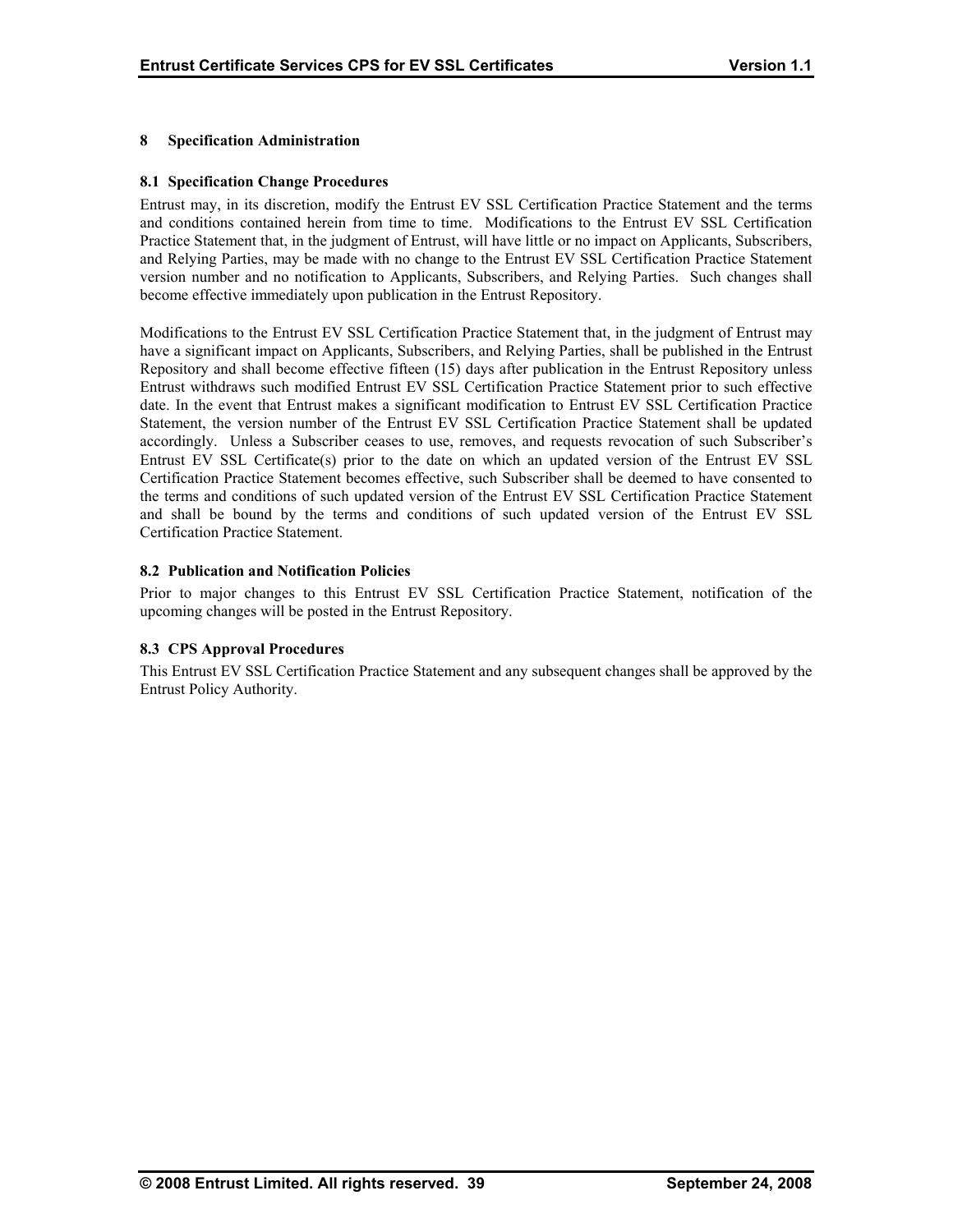### <span id="page-45-0"></span>**9 Acronyms**

| CA           | Certification Authority                                                          |
|--------------|----------------------------------------------------------------------------------|
| <b>CPS</b>   | <b>Certification Practice Statement</b>                                          |
| <b>CRL</b>   | Certificate Revocation List                                                      |
| <b>CSR</b>   | Certificate Signing Request                                                      |
| DN           | Distinguished Name                                                               |
| <b>DNS</b>   | Domain Name Server                                                               |
| <b>DSA</b>   | Digital Signature Algorithm                                                      |
| <b>HTTP</b>  | <b>Hypertext Transfer Protocol</b>                                               |
| IETF         | Internet Engineering Task Force                                                  |
| <b>ITU-T</b> | International Telecommunication Union - Telecommunication Standardization Sector |
| <b>MAC</b>   | Message Authentication Code                                                      |
| <b>OCSP</b>  | Online Certificate Status Protocol                                               |
| OA.          | <b>Operational Authority</b>                                                     |
| <b>OID</b>   | Object Identifier                                                                |
| PA           | Policy Authority                                                                 |
| <b>PIN</b>   | Personal Identification Number                                                   |
| PKI          | Public-Key Infrastructure                                                        |
| RA.          | <b>Registration Authority</b>                                                    |
| <b>RDN</b>   | Relative Distinguished Name                                                      |
| <b>RFC</b>   | Request for Comment                                                              |
| <b>SEP</b>   | Secure Exchange Protocol                                                         |
| <b>SSL</b>   | Secure Sockets Layer                                                             |
| URL          | Universal Resource Locator                                                       |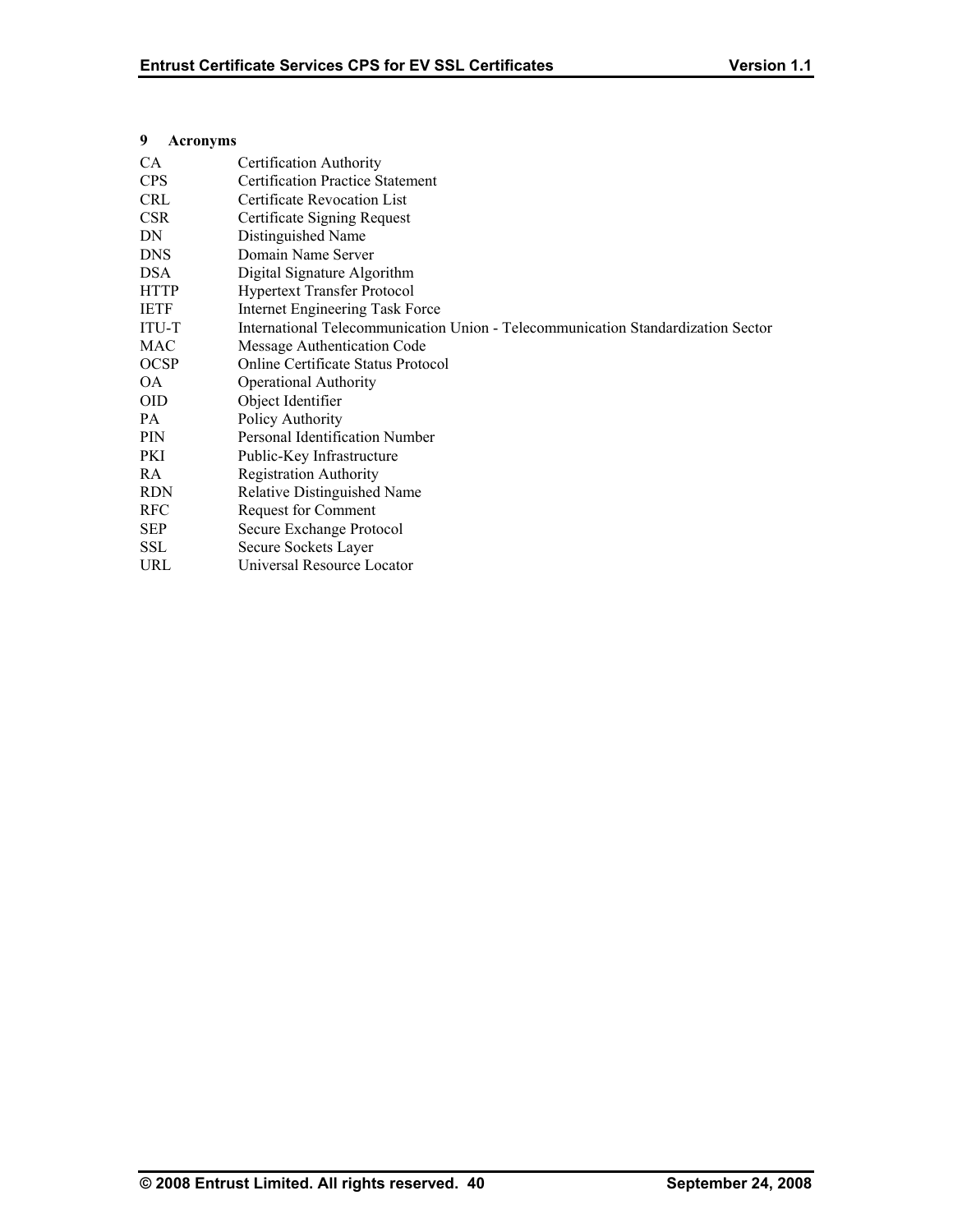#### <span id="page-46-0"></span>**10 Definitions**

**Affiliate:** means Entrust, and any corporation or other entity that Entrust directly or indirectly controls. In this context, a party "controls" a corporation or another entity if it directly or indirectly owns or controls fifty percent  $(50%)$  or more of the voting rights for the board of directors or other mechanism of control.

Applicant: means an eligible organization applying for an Entrust EV SSL Certificate, but which has not yet been issued an Entrust EV SSL Certificate, or an organization that currently has an Entrust EV SSL Certificate or Entrust EV SSL Certificates and that is applying for renewal of such Entrust EV SSL Certificate or Entrust EV SSL Certificates or for an additional Entrust EV SSL Certificate or Entrust EV SSL Certificates.

**Business Day:** means any day, other than a Saturday, Sunday, statutory or civic holiday in the City of Ottawa, Ontario.

**Certificate:** means a digital document that at a minimum: (a) identifies the Certification Authority issuing it, (b) names or otherwise identifies a Subject, (c) contains a Public Key of a Key Pair, (d) identifies its operational period, and (e) contains a serial number and is digitally signed by a Certification Authority.

**ficate Revocation List:** means a time-stamped list of the serial numbers of revoked Certificates that has been digitally signed by a Certification Authority.

**Certification Authority:** means an entity or organization that (i) creates and digitally signs Certificates that contain among other things a Subject's Public Key and other information that is intended to identify the Subject, (ii) makes Certificates available to facilitate communication with the Subject identified in the Certificate, and (iii) creates and digitally signs Certificate Revocation Lists containing information about Certificates that have been revoked and which should no longer be used or relied upon.

**Certification Practice Statement:** means a statement of the practices that a Certification Authority uses in issuing, managing, revoking, renewing, and providing access to Certificates, and the terms and conditions under which the Certification Authority makes such services available.

**Co-marketers:** means any person, entity, or organization that has been granted by Entrust or a Registration Authority operating under an Entrust EV SSL Certification Authority the right to promote Entrust EV SSL Certificates.

**Compromise:** means a suspected or actual loss, disclosure, or loss of control over sensitive information or data.

**CPS:** see Certification Practice Statement.

**CRL:** see Certificate Revocation List.

**Cross Certificate(s)**: shall mean a Certificate(s) that (i) includes the public key of a public-private key pair generated by an Entrust EV SSL Certification Authority; and (ii) includes the digital signature of an Entrust Root Certification Authority.

**Entrust:** means Entrust Limited.

**Entrust.net**: means Entrust Limited.

**Entrust Operational Authority:** means those personnel who work for or on behalf of Entrust and who are responsible for the operation of the Entrust EV SSL Certification Authorities.

**Entrust Policy Authority:** means those personnel who work for or on behalf of Entrust and who are responsible for determining the policies and procedures that govern the operation of the Entrust EV SSL Certification Authorities.

**Entrust Repository:** means a collection of databases and web sites that contain information about Entrust EV SSL Certificates and services provided by Entrust in respect to Entrust EV SSL Certificates, including among other things, the types of Entrust EV SSL Certificates issued by the Entrust EV SSL Certification Authorities, the services provided by Entrust in respect to Entrust EV SSL Certificates, the fees charged by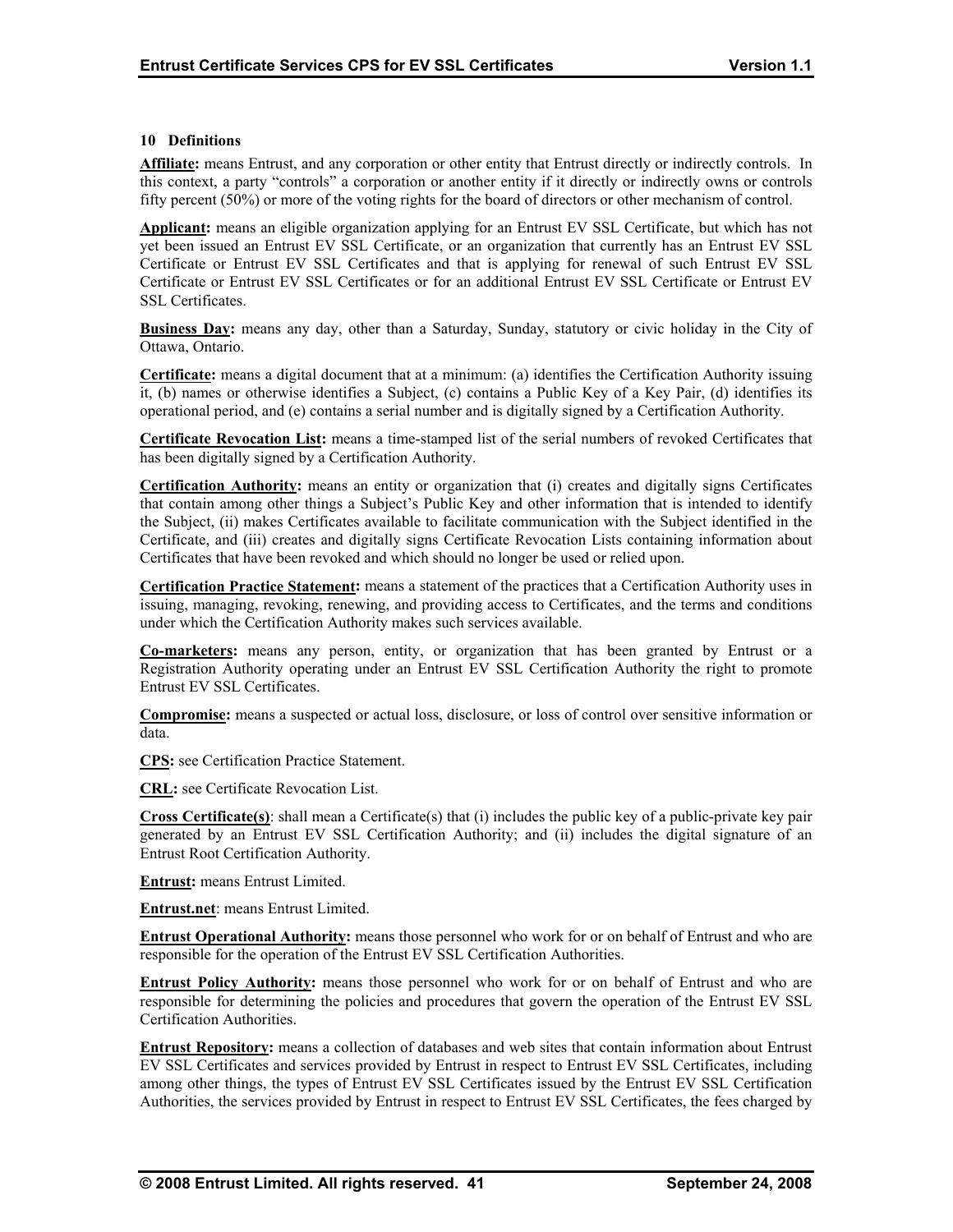<span id="page-47-0"></span>Entrust for Entrust EV SSL Certificates and for the services provided by Entrust in respect to Entrust EV SSL Certificates, Certificate Revocation Lists, the Entrust EV SSL Certification Practice Statement, and other information and agreements that are intended to govern the use of Entrust EV SSL Certificates.

**Entrust EV SSL Certification Authority:** means a Certification Authority operated by or on behalf of Entrust for the purpose of issuing, managing, revoking, renewing, and providing access to Entrust EV SSL Certificates.

**Entrust EV SSL Certification Practice Statement:** means this document.

**Entrust EV SSL CPS:** See Entrust EV SSL Certification Practice Statement.

**Entrust EV SSL Certificate:** means an SSL Certificate issued by an Entrust EV SSL Certification Authority for use on World Wide Web servers.

**Entrust EV SSL Certificate Application:** means the form and application information requested by a Registration Authority operating under an Entrust EV SSL Certification Authority and submitted by an Applicant when applying for the issuance of an Entrust EV SSL Certificate.

**FIPS:** means the Federal Information Processing Standards. These are U.S. Federal standards that prescribe specific performance requirements, practices, formats, communication protocols, and other requirements for hardware, software, data, and telecommunications operation.

**IETF:** means the Internet Engineering Task Force. The Internet Engineering Task Force is an international community of network designers, operators, vendors, and researchers concerned with the evolution of the Internet architecture and the efficient operation of the Internet.

**Key Pair:** means two mathematically related cryptographic keys, having the properties that (i) one key can be used to encrypt a message that can only be decrypted using the other key, and (ii) even knowing one key, it is believed to be computationally infeasible to discover the other key.

**Object Identifier:** means a specially-formatted sequence of numbers that is registered in accordance with internationally-recognized procedures for object identifier registration.

**OID:** see Object Identifier.

**Operational Period:** means, with respect to a Certificate, the period of its validity. The Operational Period would typically begin on the date the Certificate is issued (or such later date as specified in the Certificate), and ends on the date and time it expires as noted in the Certificate or earlier if the Certificate is

Revoked.<br>**PKIX:** means an IETF Working Group developing technical specifications for PKI components based on X.509 Version 3 Certificates.

**Private Key:** means the key of a Key Pair used to decrypt an encrypted message. This key must be kept secret.

**Public Key:** means the key of a Key Pair used to encrypt a message. The Public Key can be made freely available to anyone who may want to send encrypted messages to the holder of the Private Key of the Key Pair. The Public Key is usually made publicly available in a Certificate issued by a Certification Authority and is often obtained by accessing a repository or database. A Public Key is used to encrypt a message that can only be decrypted by the holder of the corresponding Private Key.

**RA:** see Registration Authority.

**Registration Authority:** means an entity that performs two functions: (1) the receipt of information from a Certification Authorities. In the event that the information provided by a Subject satisfies the criteria Subject to be named in a Entrust EV SSL Certificate, and (2) the performance of verification of information provided by the Subject following the procedures prescribed by the Entrust EV SSL defined by the Entrust EV SSL Certification Authorities, a Registration Authority may send a request to a Entrust EV SSL Certification Authority requesting that the Entrust EV SSL Certification Authority generate, digitally sign, and issue a Entrust EV SSL Certificate containing the information verified by the Registration Authority.